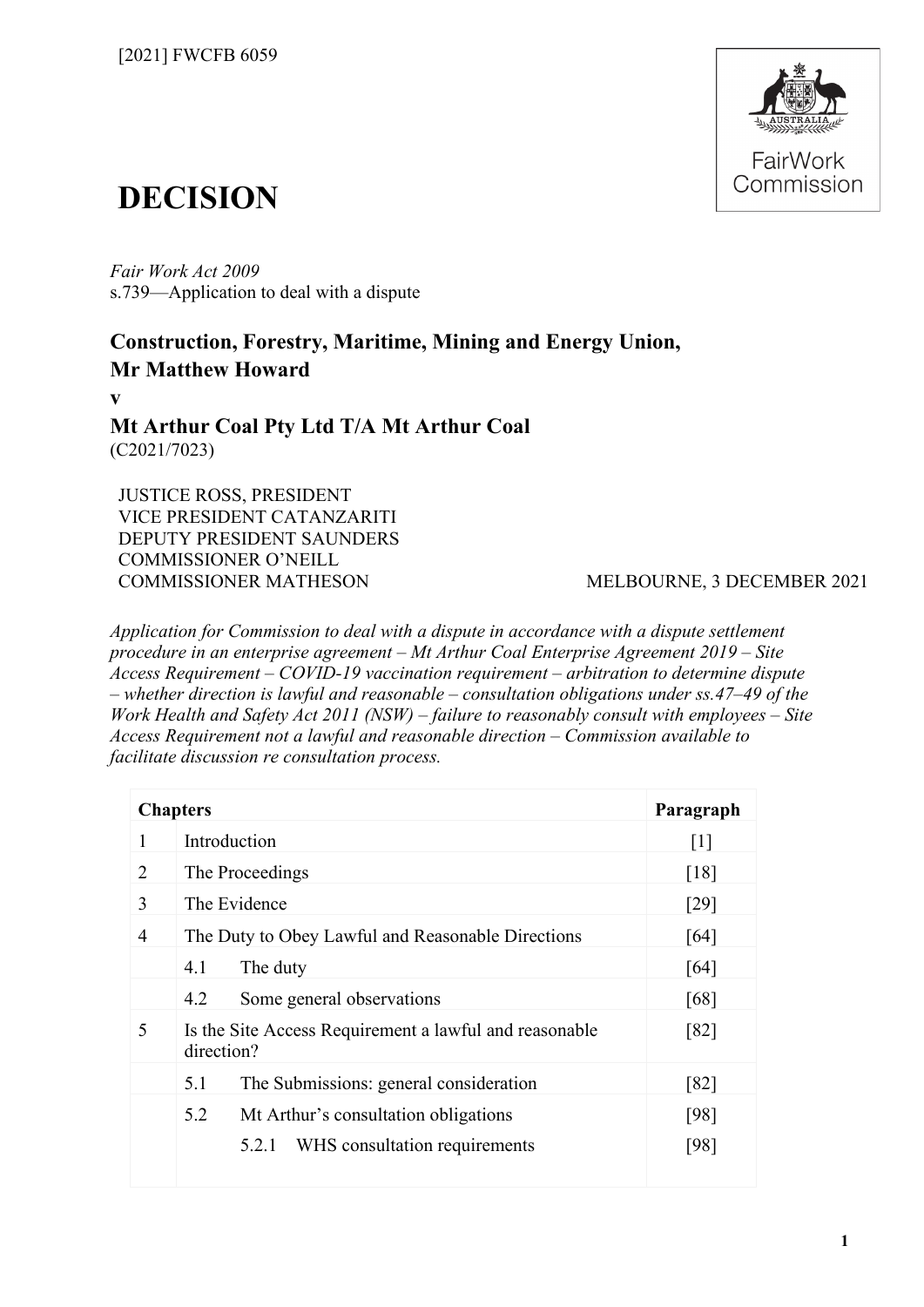|   | <b>Chapters</b> |                                                                                                       | Paragraph        |
|---|-----------------|-------------------------------------------------------------------------------------------------------|------------------|
|   |                 | 5.2.2 The consultation obligations in the<br>Agreement                                                | [126]<br>$[137]$ |
|   |                 | 5.2.3 Did the Respondent consult with the<br>Employees in relation to the Mine Access<br>Requirement? |                  |
|   | 5.3             | The Privacy Act                                                                                       | [202]            |
|   | 5.4             | <b>Bodily Integrity</b>                                                                               | $[215]$          |
|   | 5.5             | Other relevant considerations                                                                         | $[225]$          |
| 6 |                 | Determination of the Dispute<br>$[254]$                                                               |                  |
|   |                 | <b>Concluding Remarks</b><br>[256]                                                                    |                  |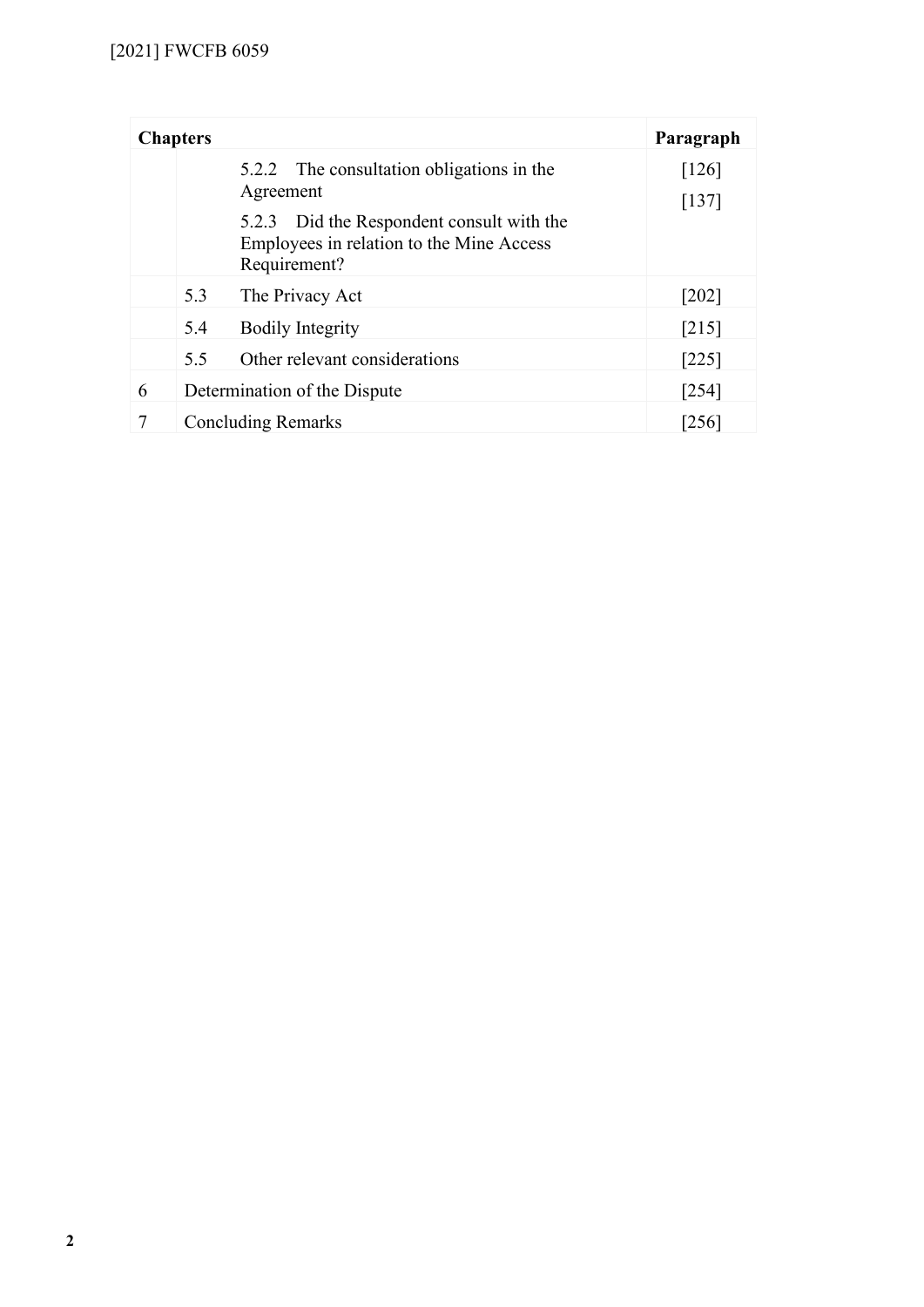# **1 Introduction**

<span id="page-2-0"></span>**[1]** This decision concerns a dispute at the Mt Arthur open cut coal mine (**Mine**) which is about 5 kilometres south of Muswellbrook in the Hunter Valley in New South Wales. Mt Arthur Coal Pty Ltd (**Respondent** or **Mt Arthur**) employs the employees who work at the Mine. Mt Arthur is a wholly owned subsidiary of Hunter Valley Energy Coal Pty Ltd, which operates the Mine. Mt Arthur and Hunter Valley Energy Coal Pty Ltd are members of the BHP group of companies (**BHP**).

**[2]** The *Mt Arthur Coal Enterprise Agreement 2019* (**Agreement**), which was approved by the Fair Work Commission (**Commission**) under the relevant terms of the *Fair Work Act 2009* (**FW Act**), applies to production and engineering employees who work at the Mine. Mt Arthur employs about 724 employees who work at the Mine and who are covered by the Agreement; it also employs about 256 employees who work at the Mine but are not covered by the Agreement. In addition to Mt Arthur employees who work at the Mine, there are about 1,000 other workers at the Mine who are employed or engaged by other entities. The dispute before us only concerns the 724 employees who work at the Mine, are employed by Mt Arthur and who are covered by the Agreement (**Employees**).

**[3]** Mt Arthur manages the Mine and controls who is permitted to enter, and the conditions on which they do so. $<sup>1</sup>$  $<sup>1</sup>$  $<sup>1</sup>$ </sup>

**[4]** The Construction, Forestry, Maritime, Mining and Energy Union (**CFMMEU**) represents about 700 of the Employees. Mr Matthew John Howard, one of the Applicants, is the secretary of the Bayswater Lodge of the CFMMEU. The Bayswater Lodge is the name of the local group of members of the CFMMEU who are employed by Mt Arthur to work at the Mine.

**[5]** The dispute concerns an announcement by Mt Arthur on 7 October 2021, of a requirement or direction that all workers at the Mine must be vaccinated against COVID-19 as a condition of site entry (**Site Access Requirement**). The Site Access Requirement requires the Employees to:

- (a) have at least a single dose of an approved COVID-19 vaccine by 10 November 2021, and
- (b) be fully vaccinated by 31 January 2022.

**[6]** Mt Arthur has also directed that the Employees provide it with evidence of their compliance with the Site Access Requirement by those dates.<sup>[2](#page-2-2)</sup>

**[7]** The Employees were informed that if they attend the Mine after midnight on 9 November 2021 they will not be permitted access to the Mine unless they have provided Mt Arthur with evidence that they have had at least a single dose of an approved COVID-19 vaccine.

<span id="page-2-1"></span><sup>1</sup> Respondent Submissions, 16 November 2021 at [14], citing Exhibit R6, Witness Statement of Witness R4 dated 16 November 2021 at [5]. 2 Respondent Submissions, 16 November 2021 at [7].

<span id="page-2-2"></span>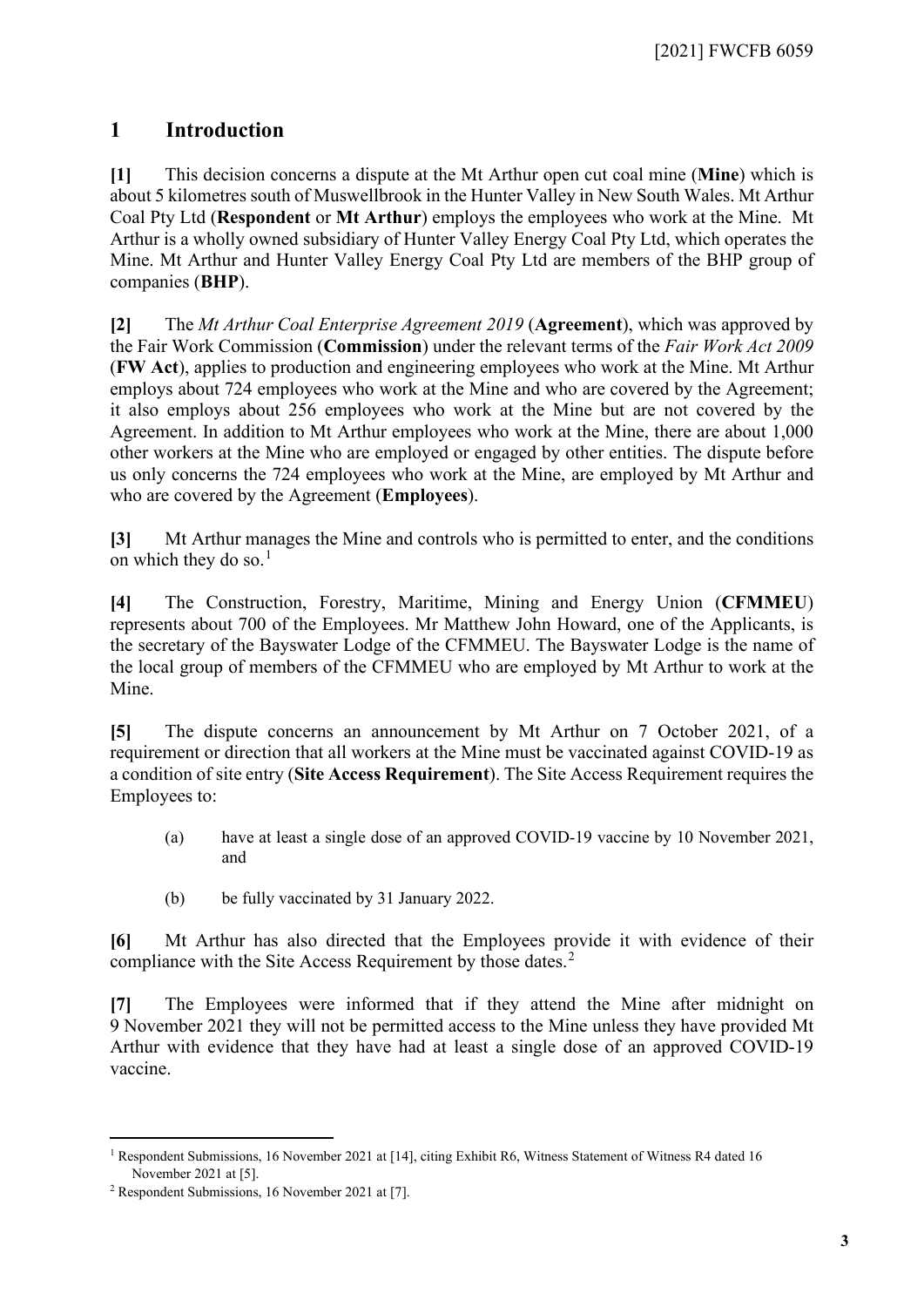**[8]** The CFMMEU and Mr Howard (**Applicants**) have made an application under s.739 of the FW Act seeking that the Commission deal with the dispute under the dispute resolution procedure in the Agreement (**Application**).

**[9]** The dispute resolution procedure in the Agreement is located in clauses 22.1–22.3. Clause 22.2(e) provides that, 'as a last resort', a dispute may be referred to the 'appropriate industrial authority for conciliation and if the matter remains unresolved arbitration'.

**[10]** It is uncontentious that the Commission is the 'appropriate industrial authority' referred to in clause 22.2(e); that conciliation has not resolved the dispute; and that the Commission has jurisdiction to determine the dispute.

**[11]** The Applicants proposed, and the Respondent agreed that, the following question be arbitrated by the Commission:

'Whether the direction as set out in attachments 1 and 2 to the application filed by the CFMMEU in proceedings C2021/7023 is a lawful and reasonable direction in respect to employees at the Mt Arthur mine who are covered by the Mt Arthur Coal Enterprise Agreement 2019.'

**[12]** Accordingly we have proceeded to arbitrate that question.

**[13]** On 2 November 2021, the Applicants applied to the Commission for interim relief in the following terms:

'Until the determination of the Full Bench by arbitration of dispute C2021/7023, it is ordered that Mt Arthur Coal Pty Ltd take no steps to dismiss, discipline or otherwise prejudice the employment of any production and engineering employees who fail to present to Mt Arthur Coal Pty Ltd evidence of being vaccinated against COVID-19.'

**[14]** Although not expressly stated, the Applicants sought to permit unvaccinated Employees from working at the Mine without satisfying the Site Access Requirement, until the Full Bench delivered its decision.

**[15]** Mt Arthur gave undertakings in the following terms to the Commission in support of its opposition to the application for interim relief:

- '1. In the event that an employee to whom the Agreement 2019 applies (Employee) refuses to comply with the requirement that they have at least a single dose of an approved COVID-19 vaccine by 10 November 2021 (*Site Access Requirement*), Mt Arthur will not implement the outcome of any disciplinary process associated with the Employee's refusal to comply with the Site Access Requirement until:
	- (a) the decision of the Full Bench in this matter is delivered; and
	- (b) the relevant Employee who is subject to the disciplinary process has had an opportunity to consider their position in light of the decision of the Full Bench.
- 2. If the outcome of the present dispute, whether determined by the Full Bench or, if an application is made for judicial review of the decision of the Full Bench, the court to which the application for judicial review is made, is that the Site Access Requirement was not a lawful and reasonable direction for Mt Arthur to give an Employee, then Mt Arthur will, in respect of each Employee who has refused to comply with the Site Access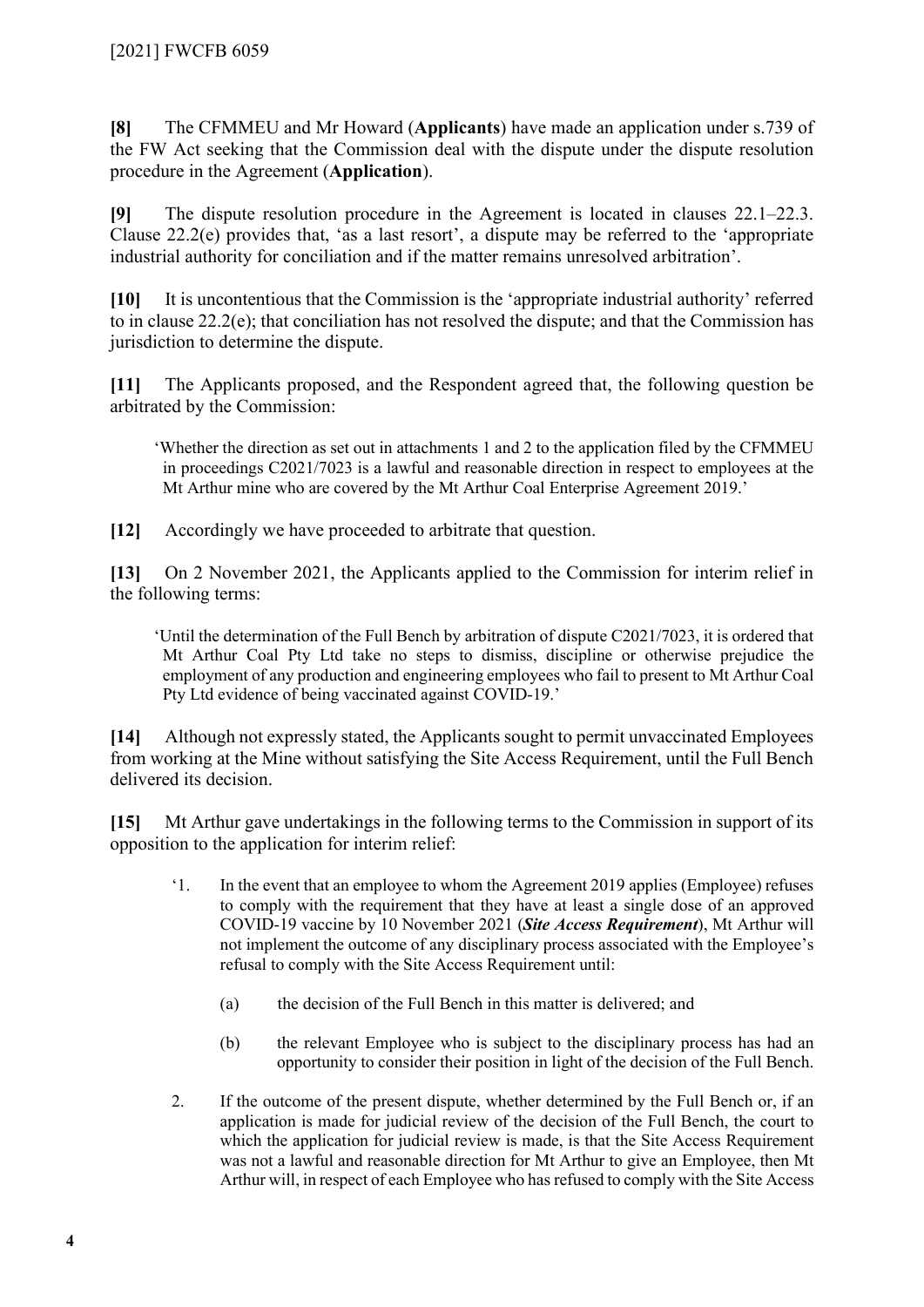Requirement and not worked for Mt Arthur in the period between 10 November 2021 and the date on which the Full Bench delivers its decision in this matter (*Interim Period*), compensate the Employee for any unpaid wages that the Employee would have been paid if the Site Access Requirement had not been imposed on them and they worked for Mt Arthur in their usual position during the Interim Period. For the avoidance of doubt, this obligation to compensate an Employee for lost wages does not apply to any part of the Interim Period during which the Employee was paid annual leave or long service leave.'

**[16]** The application for interim relief was heard by Deputy President Saunders on 9 November 2021. The Deputy President issued a decision dismissing the application for interim relief on the same day.<sup>[3](#page-4-1)</sup>

**[17]** We are conscious of the need to determine the dispute quickly. For that reason, while we have taken all submissions into account we have not canvassed a number of matters raised in the submissions, as it was not necessary to do so in order to determine the dispute.

# **2 The Proceedings**

<span id="page-4-0"></span>**[18]** On 1 November 2021, we issued a [Statement](https://www.fwc.gov.au/documents/decisionssigned/html/2021fwcfb6039.htm)<sup>[4](#page-4-2)</sup> which set out directions for the filing of submissions and evidence and noted that given the potential significance of this matter we proposed to draw the Application to the attention of peak union and employer bodies and the Minister, and to grant them leave to intervene if they wished to do so.

**[19]** The following unions and employer bodies were granted leave to intervene:

- The Australian Manufacturing Workers' Union (**AMWU**)
- The Communications, Electrical, Electronic, Energy, Information, Postal, Plumbing and Allied Services Union of Australia (**CEPU**)
- The Australian Council of Trade Unions (**ACTU**)
- Australian Industry Group (**Ai Group**), and
- The Australian Chamber of Commerce and Industry (**ACCI**).

**[20]** The directions were amended on 9 November 2021. Initial submissions were received from the following parties:

- the Applicants (9 November 2021)
- AMWU and CEPU (**Union Interveners**) (9 November 2021)
- ACTU (11 November 2021)
- Ai Group (16 November 2021)
- ACCI (16 November 2021), and
- Mt Arthur (16 November 2021).

**[21]** Submissions in reply, and submissions responding to questions posed by the Full Bench in the Background Paper were received from the following parties:

• Applicants (reply submissions 23 November 2021; submissions responding to Background Paper 23 November 2021)

<span id="page-4-1"></span><sup>3</sup> [2021] FWC 6309.

<span id="page-4-2"></span><sup>4</sup> [2021] FWCFB 6039.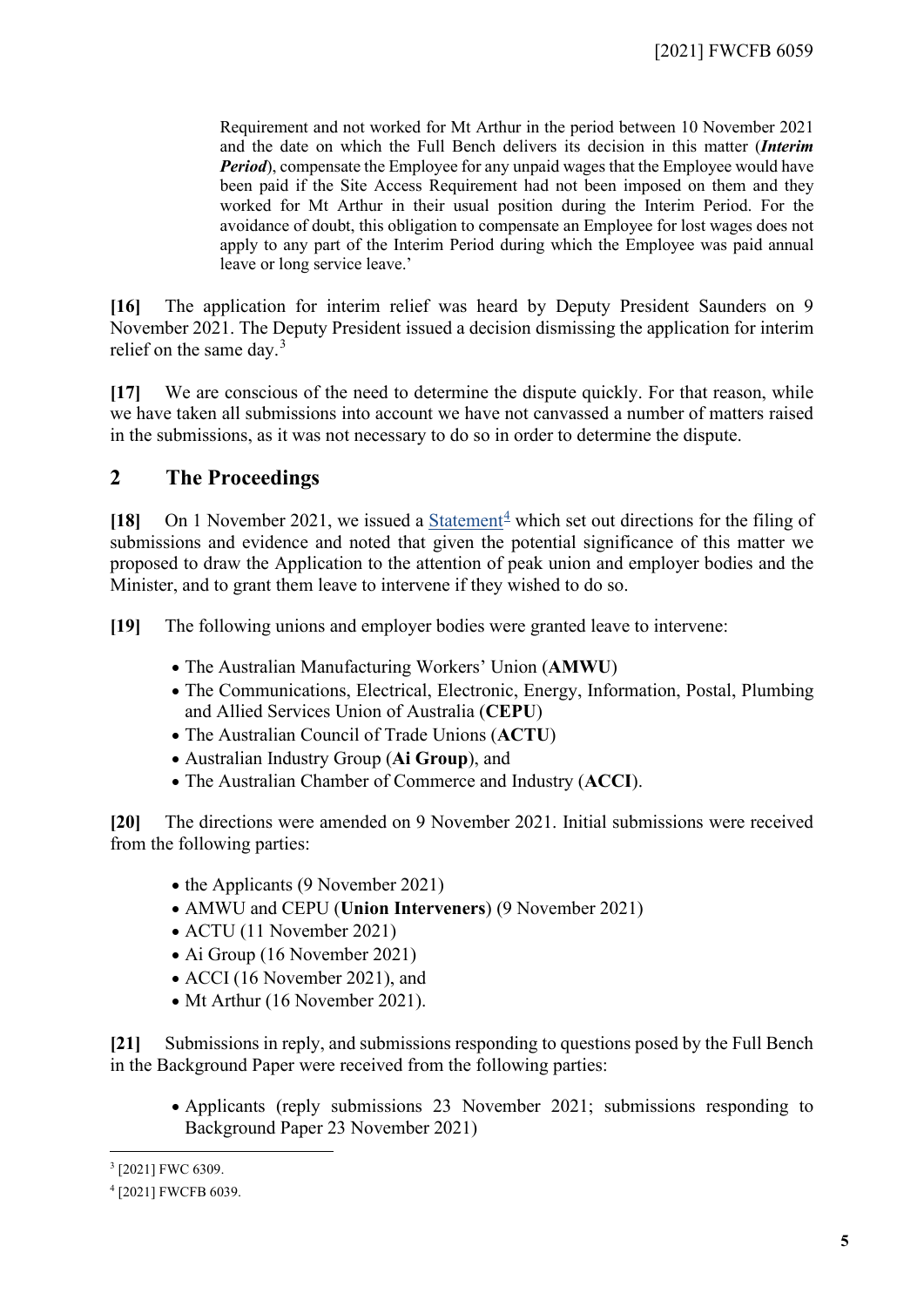- AMWU and CEPU (23 November 2021)
- ACTU (23 November 2021)
- Ai Group (23 November 2021)
- ACCI (supplementary submissions 19 November 2021; further supplementary submissions 23 November 2021), and
- Mt Arthur (reply submissions 23 November 2021; submissions responding to Background Paper 23 November 2021).
- **[22]** The Applicants filed witness statements by:
	- Applicant Witness 1  $(A1)<sup>5</sup>$  $(A1)<sup>5</sup>$  $(A1)<sup>5</sup>$  (Operational employee 1)
	- Matthew Howard<sup>[6](#page-5-1)</sup> (Production Operator), and
	- Peter Colley<sup>[7](#page-5-2)</sup> (National Research Director of the Mining and Energy Division).
- **[23]** The Union Interveners filed a witness statement by Samantha Angela Boardman.[8](#page-5-3)
- **[24]** The Respondent filed witness statements by:
	- Respondent Witness 1  $(R1)^9$  $(R1)^9$  with annexures (Senior Health, Safety and Environment Manager)
	- Respondent Witness 2  $(R2)^{10}$  $(R2)^{10}$  $(R2)^{10}$  (Employee Relations Leader)
	- Respondent Witness 3  $(R3)^{11}$  $(R3)^{11}$  $(R3)^{11}$  (Operational Leader)
	- Respondent Witness  $4 (R4)^{12}$  $4 (R4)^{12}$  $4 (R4)^{12}$  (Senior Operational Manager)
	- Respondent Witness  $5 (R5)^{13}$  $5 (R5)^{13}$  $5 (R5)^{13}$  (Pandemic Response and Medical Representative)
	- Respondent Witness  $6 (R6)^{14}$  $6 (R6)^{14}$  $6 (R6)^{14}$  (Operational Manager), and
	- Professor Marylouise McLaws<sup>[15](#page-5-10)</sup> (Professor of Epidemiology, Hospital Infection and Infectious Diseases Control, University of New South Wales (UNSW)).

**[25]** The Respondent also filed a:

<span id="page-5-0"></span><sup>5</sup> Exhibit A4, Witness Statement of Witness A1 dated 3 November 2021; Exhibit A5, Second Witness Statement of Witness A1 dated 23 November 2021.

<span id="page-5-1"></span><sup>6</sup> Exhibit A2, Witness Statement of Matthew John Howard dated 3 November 2021; Exhibit A3, Second Witness Statement of Matthew John Howard dated 23 November 2021.

<span id="page-5-2"></span><sup>7</sup> Exhibit A1, Witness Statement of Peter John Colley dated 3 November 2021; Exhibit A12, Second Witness Statement of Peter John Colley dated 22 November 2021.

<span id="page-5-3"></span><sup>8</sup> Exhibit AMWU/CEPU 1, Witness Statement of Samantha Angela Boardman dated 23 November 2021.

<span id="page-5-4"></span><sup>9</sup> Exhibit R2, Witness Statement of Witness R1 dated 16 November 2021.

<span id="page-5-5"></span><sup>10</sup> Exhibit R3, Witness Statement of Witness R2 dated 16 November 2021.

<span id="page-5-6"></span><sup>&</sup>lt;sup>11</sup> Exhibit R4, Witness Statement of Witness R3 dated 16 November 2021.

<span id="page-5-7"></span><sup>&</sup>lt;sup>12</sup> Exhibit R6, Witness Statement of Witness R4 dated 16 November 2021.

<span id="page-5-8"></span><sup>&</sup>lt;sup>13</sup> Exhibit R10, Witness Statement of Witness R5 dated 16 November 2021; Exhibit R11, Second Witness Statement of Witness R5 dated 23 November 2021.

<span id="page-5-9"></span><sup>14</sup> Exhibit R14, Witness Statement of Witness R6 dated 16 November 2021.

<span id="page-5-10"></span><sup>&</sup>lt;sup>15</sup> Exhibits R12, Witness Statement of Professor Marylouise McLaws dated 16 November 2021; Exhibit R13, Supplementary Statement of Professor Marylouise McLaws dated 23 November 2021.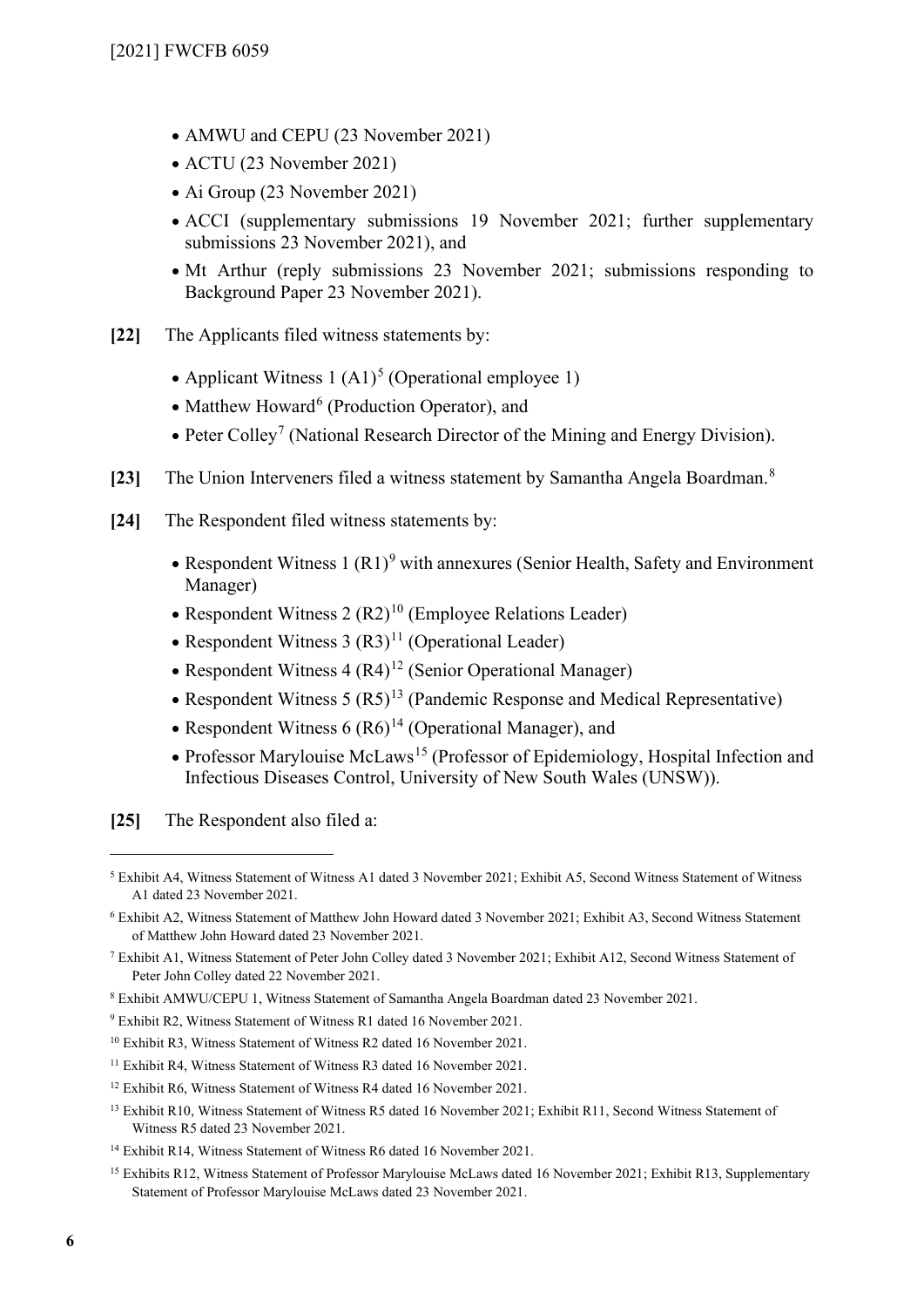- Guide to Medical Evidence in support of its written submissions dated 16 November 2021, and
- Note as to the Admissibility of the evidence of Witness R5 and Professor McLaws dated 15 November 2021.

**[26]** A Background Paper prepared by Commission staff was provided to the parties. The Background Paper included a summary of the submissions filed up to 19 November 2021, and a consultation timeline prepared on the basis of the Applicants' and Respondent's evidence and submissions addressing the duty to consult in the *Work Health and Safety Act 2011* (NSW) (**WHS Act**). Parties were invited to comment on any inaccuracies in the submissions summary or the Timeline. We have taken the comments received into account.

<span id="page-6-2"></span>**[27]** We are unable to publish the Background Paper at this point in time as to do so would be inconsistent with the terms of the Confidentiality Order made in these proceedings. In accordance with that Order the names of certain individuals have been anonymised in this decision.

**[28]** We begin by dealing with some evidentiary matters before considering an employee's obligation to comply with a direction by their employer.

# **3 The Evidence**

<span id="page-6-0"></span>**[29]** There are a number of general factual propositions which are uncontentious and which we accept have been established on the evidence before us: <sup>[16](#page-6-1)</sup>

- 1. COVID-19 involves a high burden of disease, greater than influenza.
- 2. Any infected person is at risk of developing serious illness from the virus, which may lead to death.
- 3. The risks posed by COVID-19 have changed with the rapid rise of the Delta variant which is more infectious and has more severe health effects than previous variants.
- 4. All COVID-19 vaccines currently available in Australia are effective at preventing symptomatic infection, including from the Delta variant.
- 5. All COVID-19 vaccines currently available in Australia substantially reduce the risk of serious illness or death, including from the Delta variant.
- 6. All COVID-19 vaccines currently available in Australia are safe and any adverse effects are usually mild. There is a much higher risk of developing serious complications and dying from acquiring COVID-19.

<span id="page-6-1"></span><sup>&</sup>lt;sup>16</sup> The hearing was conducted on 24 and 25 November 2021, prior to the World Health Organisation designating variant B.1.1.529 (the Omicron variant of COVID-19) as a variant of concern.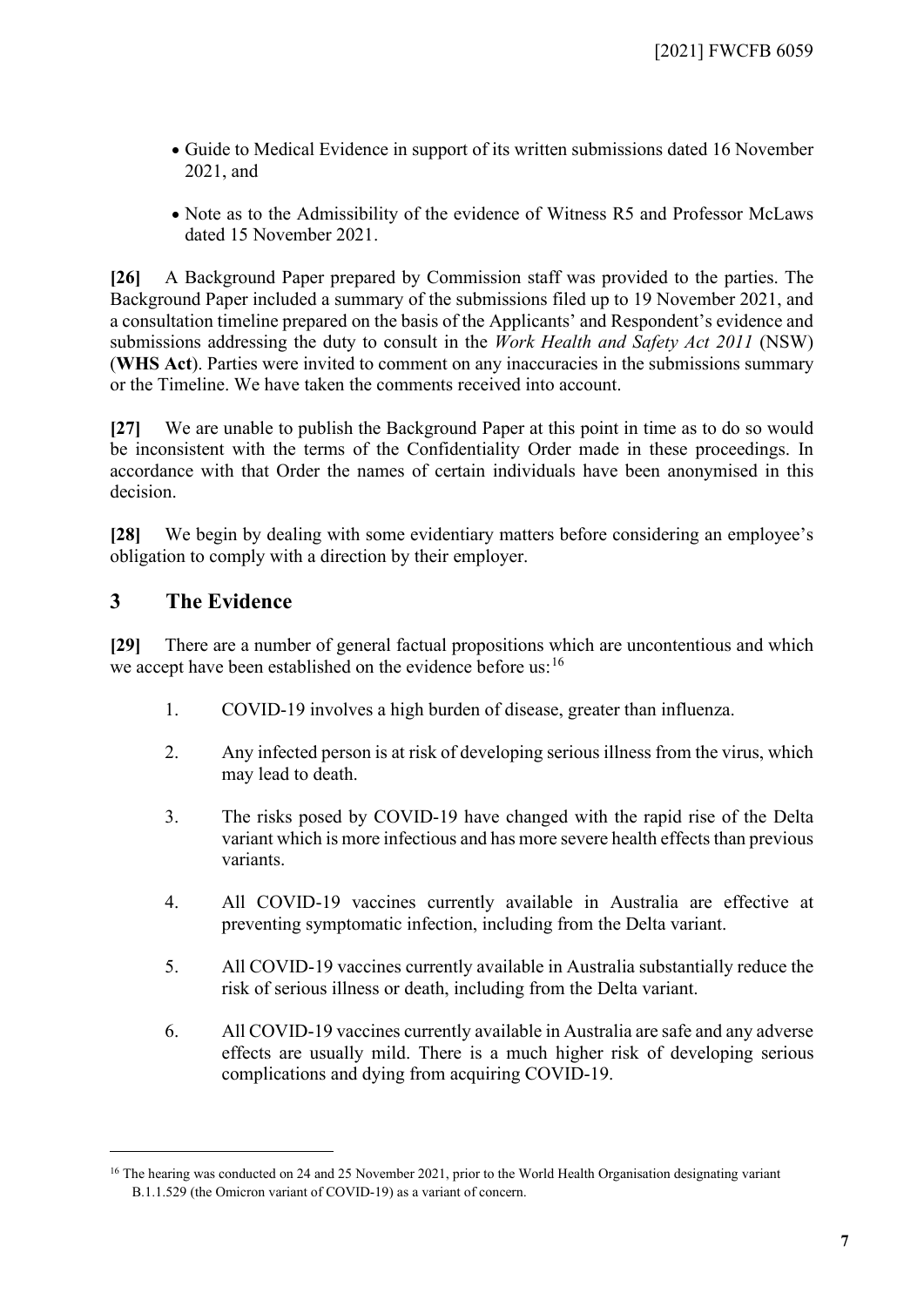- 7. An unvaccinated person is more likely to acquire COVID-19 from another unvaccinated person, rather than a vaccinated person.
- 8. While other measures, such as mask wearing, and social distancing, are demonstrated to reduce the transmission of COVID-19, the effectiveness of these measures depends on people applying them consistently or correctly. They do not provide a substitute for the constant protection offered by vaccines, nor do they reduce the risk of developing serious illness once somebody acquires an infection.
- 9. Vaccination is the most effective and efficient control available to combat the risks posed by COVID-19.
- 10. Even with high vaccine rates in the community, COVID-19 will remain a significant hazard in any workplace in which there is a possibility that people will interact or use the same common spaces (even at separate times). The Mine is clearly such a workplace.<sup>[17](#page-7-0)</sup>

**[30]** The Applicants challenged the admissibility of the evidence of Professor McLaws and aspects of the evidence of Witness R5. It is convenient to deal first with the challenge to Witness R5's evidence.

**[31]** In reply, the Respondent submits that the Applicants' contention that the evidence of Witness R5 is inadmissible because he is not independent 'seems [to be] an invocation of the bias rule'.<sup>[18](#page-7-1)</sup> It does not dispute that Witness R5 is engaged by it or that he was involved in giving advice that led to the imposition of the Site Access Requirement, but submits that: <sup>[19](#page-7-2)</sup>

- The Commission is not bound by the bias rule, which is a rule of evidence, but in any event, the possibility that expert evidence may be tainted by bias goes to the weight the evidence should be given, not its admissibility.
- Relevant considerations in deciding whether to admit and rely on the evidence are that the evidence is unchallenged and is supported by the unchallenged evidence of Professor McLaws and is consonant with orthodox scientific and medical consensus.
- Witness R5's evidence is substantially about the fact and content of the advice that he contributed to the decision to introduce the Site Access Requirement, which is not strictly opinion evidence and therefore outside the scope of the bias rule.
- Witness R5's opinions were not subject to challenge in cross-examination.<sup>[20](#page-7-3)</sup>

<span id="page-7-0"></span><sup>&</sup>lt;sup>17</sup> See the Respondent's Guide to the Medical Evidence; Transcript, 25 November 2021 at PN1610.

<span id="page-7-1"></span><sup>&</sup>lt;sup>18</sup> Respondent Note as to the Admissibility of the Evidence of Witness R5 and Professor McLaws at p 1.

<span id="page-7-2"></span><sup>&</sup>lt;sup>19</sup> Respondent Note as to the Admissibility of the Evidence of Witness R5 and Professor McLaws.

<span id="page-7-3"></span><sup>20</sup> Transcript, 25 November 2021 at PN1730.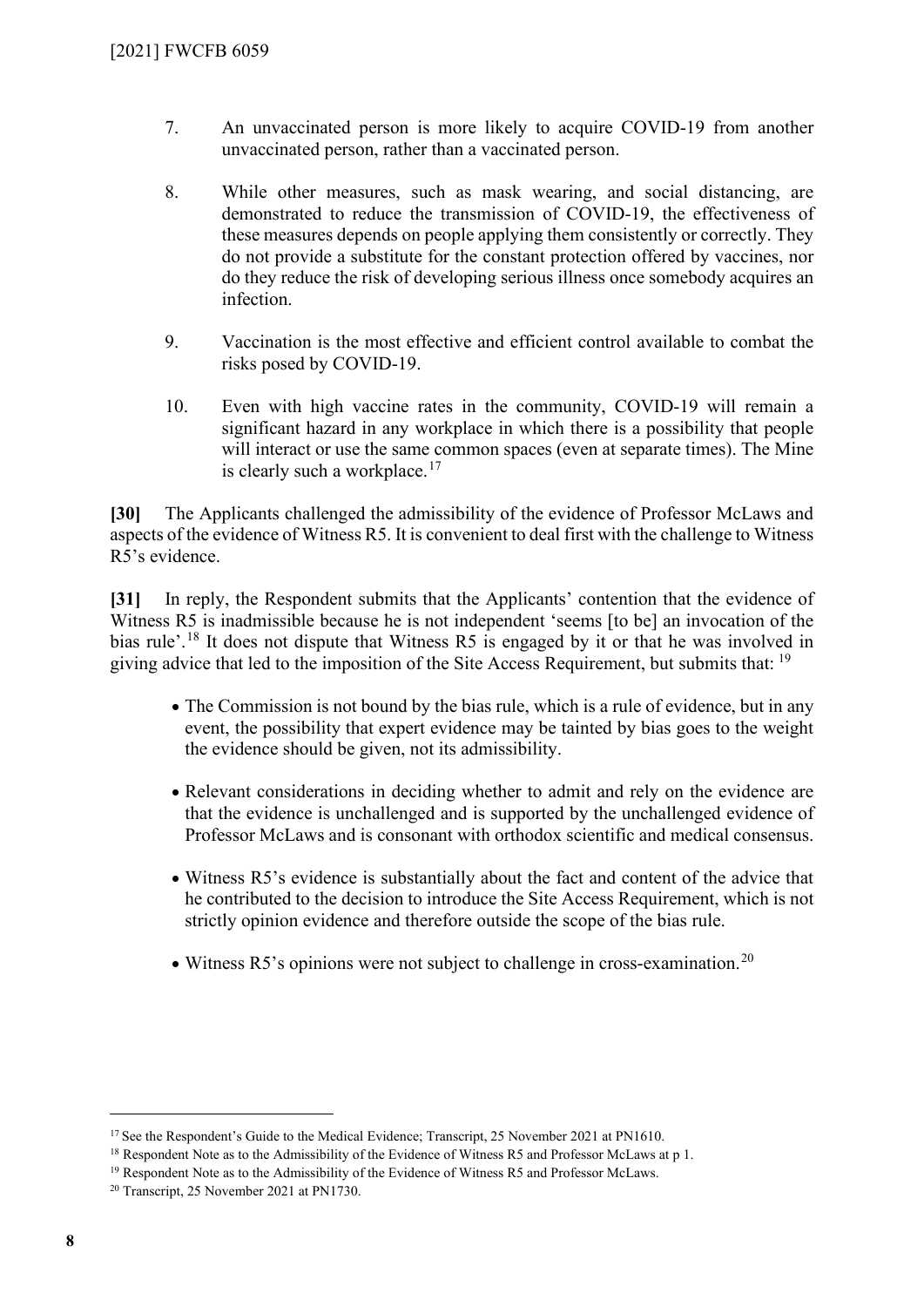**[32]** We begin with the last point set out above. The argument advanced by the Respondent invokes the rule in *Browne v Dunn*<sup>[21](#page-8-0)</sup> which was described in *MWJ v The Queen*<sup>[22](#page-8-1)</sup> in the following way:

'The rule is essentially that a party is obliged to give appropriate notice to the other party, and any of that person's witnesses, of any imputation that the former intends to make against either of the latter about his or her conduct relevant to the case, or a party's or a witness' credit.<sup>'[23](#page-8-2)</sup>

**[33]** In their Outline of Submissions in Reply the Applicants submit (at [27]) 'the Commission should not accept… that the views of Witness R5 in his statement as expert opinions because he is employed by BHP and therefore is not impartial'. The Applicants' Outline of Submissions in Reply was filed *before* the Respondent's evidentiary case closed. In our view the requisite notice was given and hence the issue of fairness does not arise.

**[34]** Section 591 of the FW Act provides that the Commission is not bound by the rules of evidence and procedure and, pursuant to s.590, the Commission *'may inform itself in relation to any matter before it in such manner as it considers appropriate'.* Further, s.577(a) provides that the Commission must perform its functions and exercise its powers in a manner that 'is fair and just'.

**[35]** While the Commission is not bound by the rules of evidence, those rules, including the rules relating to expert evidence, are not irrelevant<sup>[24](#page-8-3)</sup> and they provide general guidance as to the manner in which the Commission chooses to inform itself.<sup>[25](#page-8-4)</sup> Further, it is uncontroversial that we are not bound to accept expert evidence even if there is no contrary expert evidence.<sup>[26](#page-8-5)</sup>

**[36]** The Applicants submit that Witness R5 is not impartial, [27](#page-8-6) and that he was an actor integral in the advice given to Mr Basto to introduce the Site Access Requirement. The Applicants contend that the circumstances here are analogous to those in *McMartin v Newcastle Wallsend Coal Company Pty Ltd* (*McMartin*)*.* [28](#page-8-7)

**[37]** While there is some divergence in the authorities, we think a fair summary of the basis on which expert evidence is admitted at common law is that:<sup>29</sup>

- the expert has specialist knowledge or expertise
- the evidence given is within the expert's field of specialist knowledge or expertise
- the evidence given is something about which the tribunal of fact needs assistance from a third party, as opposed to relying upon its general knowledge and common sense

<span id="page-8-0"></span> $21$  (1893) 6 R 67.

<span id="page-8-1"></span><sup>22</sup> [2005] HCA 74.

<span id="page-8-2"></span><sup>&</sup>lt;sup>23</sup> [2005] HCA 74 at [38].

<span id="page-8-3"></span><sup>&</sup>lt;sup>24</sup> Hail Creek Coal Pty Ltd and CFMEU re Hail Creek Preference of Employment Order 2003 [\(2004\) 143 IR 354](http://classic.austlii.edu.au/cgi-bin/LawCite?cit=%282004%29%20143%20IR%20354?stem=0&synonyms=0&query=%22Hail%20Creek%20Coal%20Pty%20Ltd%20%22) at [48]-[50]; *Four yearly review of modern awards* [2015] FWCFB 6509 at [8]-[13].

<span id="page-8-4"></span><sup>&</sup>lt;sup>25</sup> Hail Creek Coal Pty Ltd and CFMEU re Hail Creek Preference of Employment Order 2003 (2004) 143 IR 354.

<span id="page-8-5"></span><sup>26</sup> *Malone on behalf of the Western Kangoulu People v State of Queensland* [2021] FCAFC 176 at [122]-[125].

<span id="page-8-6"></span><sup>27</sup> Applicant submissions in reply, 23 November 2021 at [2].

<span id="page-8-7"></span><sup>28</sup> [2003] NSWIRComm 292 at [58]-[60].

<span id="page-8-8"></span><sup>29</sup> See Australian Law Reform Commission, *Uniform Evidence Law (ALRC Report 102)* at 9.25, citing I Freckelton and H Selby, *Expert Evidence: Law, Practice, Procedure and Advocacy* (2<sup>nd</sup> ed, 2002) at p 2.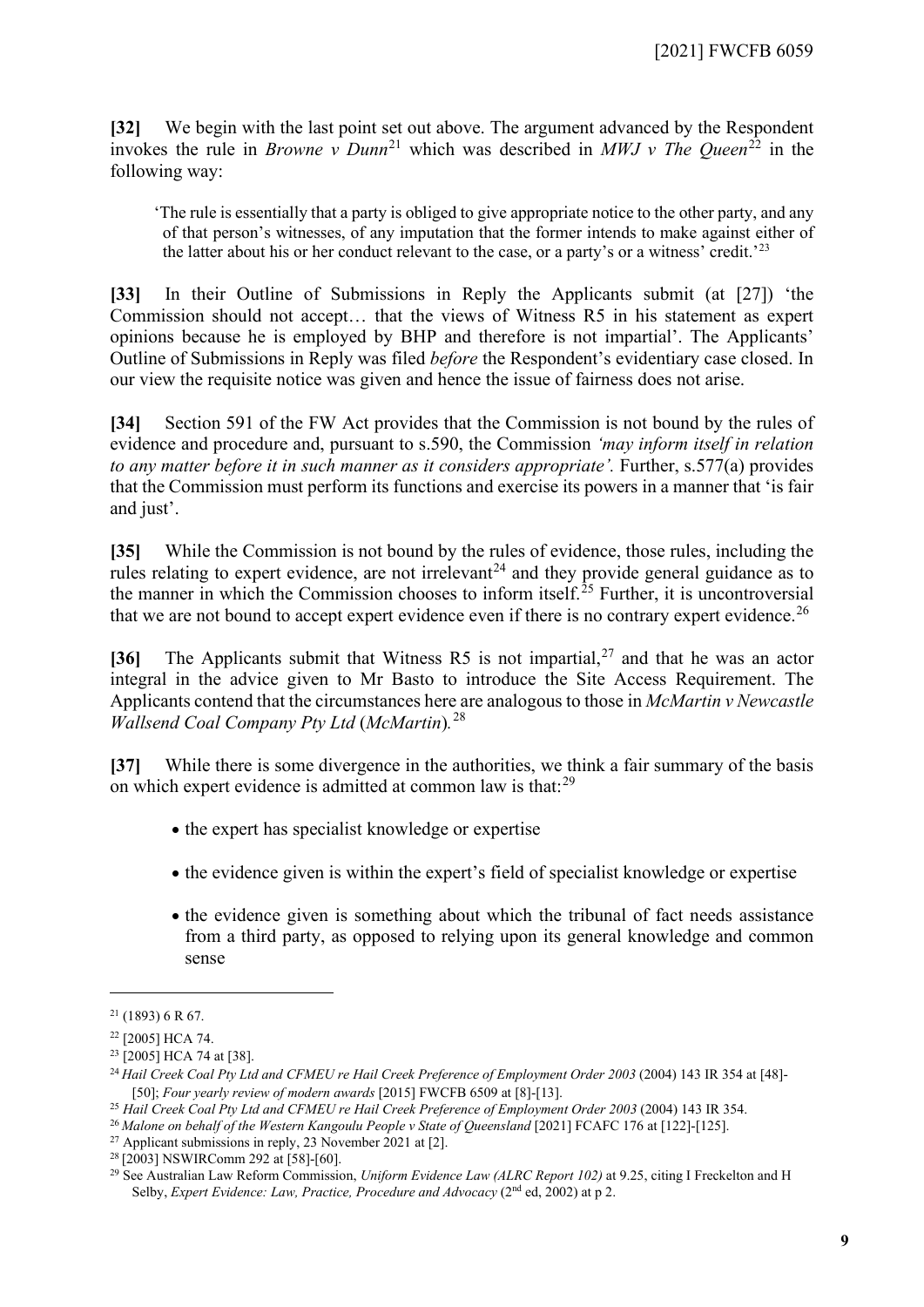- the expert's contribution should not have the effect of supplanting the function of the tribunal deciding the issue before it, and
- the admissibility of the evidence depends upon proof of the factual basis of the opinion.

**[38]** The *Evidence Act 1995* (Cth) (**Evidence Act**) provides that opinion evidence tendered to prove the existence of a fact is not admissible,  $30$  although there are exceptions.  $31$  Section 79 provides that a person's opinion evidence is admissible if the person has specialised knowledge (based on their training, study or experience), and their opinion is wholly or substantially based on that knowledge.

**[39]** The Evidence Act provides other grounds for excluding evidence, including a general discretion under s.135 to refuse to admit evidence if its probative value is substantially outweighed by the danger that the evidence might:

- (a) be unfairly prejudicial to a party; or
- (b) be misleading or confusing; or
- (c) cause or result in undue waste of time.

**[40]** The Applicants submit that we should follow the approach in *McMartin* and exclude the evidence of Witness R5. In our view the circumstances in *McMartin* are distinguishable from the matter before us.

**[41]** *McMartin* concerned the admissibility of an expert witness's statements in a criminal prosecution for contraventions of the *Occupational Health and Safety Act 1983* (NSW) following the Gretley Colliery disaster. The expert witness gave evidence and was crossexamined during a *voir dire*. He was an employee of the Department of Mineral Resources (DMR) and had made recommendations in relation to the granting of a mining-related 's.138 application' by the defendants. His evidence was that the DMR's failure to effectively review and consider the s.138 application was a secondary but substantial cause of the disaster. Although the DMR was not a defendant, Staunton J observed that she would be required to consider the role of the DMR and its officers in determining the culpability of the defendants. Her Honour observed that to be admissible, the witness' evidence had to pass the tests in both ss 79 and 135 of the Evidence Act, and alsos.137, which provides that in a criminal proceeding, the court *must* refuse to admit evidence adduced by the prosecutor if its probative value is outweighed by the danger of unfair prejudice to the defendant.<sup>[32](#page-9-2)</sup> Her Honour found that the expert's evidence was 'tainted by real perceptions both as to partiality and advocacy of his own and the DMR's cause',  $33$  concluding at [80]:

'Even if Mr Anderson's evidence was otherwise strictly admissible, taking into account the background and contextual circumstances in which his opinions are based, I am of the view that there is a real danger of unfair prejudice to the defendants that outweighs its likely probative

<span id="page-9-0"></span><sup>30</sup> *Evidence Act 1995* (Cth), s.76.

<span id="page-9-1"></span><sup>31</sup> *Evidence Act 1995* (Cth), Part 3.3.

<span id="page-9-2"></span><sup>32</sup> *McMartin v Newcastle Wallsend Coal Company Pty Ltd* [2003] NSWIRComm 292 at [76].

<span id="page-9-3"></span><sup>33</sup> *McMartin v Newcastle Wallsend Coal Company Pty Ltd* [2003] NSWIRComm 292 at [60].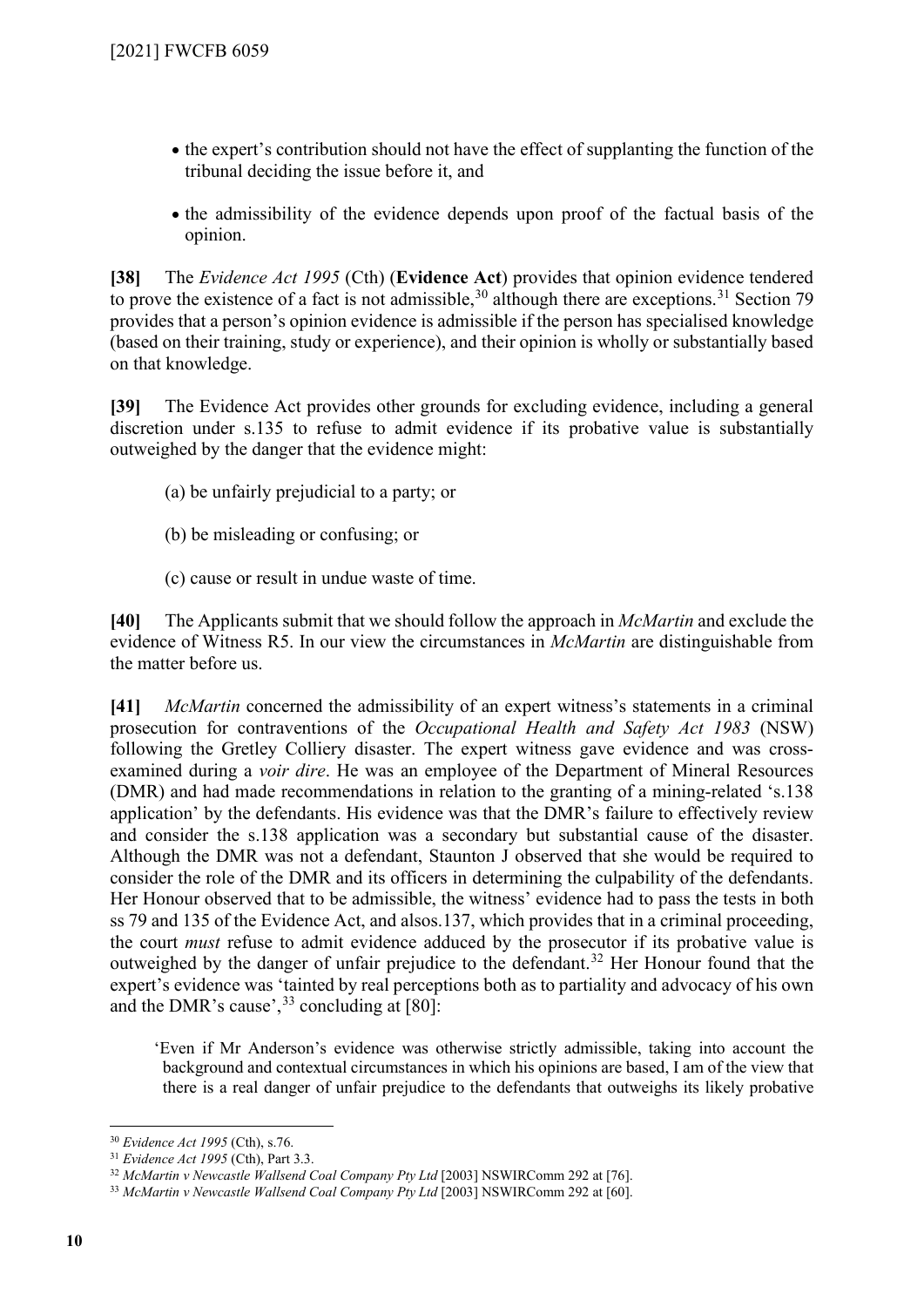value. Accordingly, I would exclude Mr Anderson's statements under s137 of the Evidence Act.' [Emphasis added]

**[42]** The circumstances in the matter before us are quite different. In particular, even if the Evidence Act did apply to the Commission, s.137 only applies to criminal proceedings and hence has no application in the present context.

**[43]** There is no rule of law that an expert's opinion evidence is automatically inadmissible because they are an employee of a party or otherwise have an interest in the outcome of a case. In our view, such matters go to the weight to be given to the expert's evidence, as May LJ observed in *Field v Leeds City Council*:

'…there is no overriding objection to a properly qualified person giving opinion evidence because he is employed by one of the parties. The fact of his employment may affect its weight but that is another matter.'[34](#page-10-0)

**[44]** A similar view was expressed by Ormiston J in *FGT Custodians Pty Ltd v Fagenblat*:

'In my opinion, to the extent that it is desirable that expert witnesses should be under a duty to assist the Court, that has not been held and should not be held as disqualifying, in itself, an "interested" witness from being competent to give expert evidence.<sup>[35](#page-10-1)</sup>

**[45]** We are not persuaded that the evidence of Witness R5 is inadmissible on grounds of impartiality, but we accept that Witness R5's relationship with the Respondent is relevant to the weight we give to his opinion.

**[46]** As to the evidence of Professor McLaws, the Applicants submit that the Professor was only asked by the Respondent's solicitors to give evidence of the reasonableness of their decision and that instruction invited a lack of impartiality,  $36$  and, further, the Respondent's solicitors did not explain the requirement for opinions of experts to set out the reasons, assumptions and material facts on which they are based.

**[47]** The Respondent submits that the Applicants' contention that the evidence of Professor McLaws is inadmissible focuses on the basis rule. It submits that:

- the Commission is not bound by the basis rule, having regard to ss 590(1) and 591 of the FW Act, ands.79 of the Evidence Act does not incorporate the common law basis rule
- Professor McLaws' statement meets thes.79 requirement that evidence is presented so that it is possible for the Commission to determine the opinions based on her specialist knowledge
- relevant considerations in deciding whether to be informed by the evidence are that the evidence is unchallenged and is supported by the unchallenged evidence of Witness R5, and is consonant with orthodox scientific and medical consensus

<span id="page-10-0"></span><sup>34</sup> *Field v Leeds City Council* [1999] EWCA Civ 3013 at [31].

<span id="page-10-1"></span><sup>&</sup>lt;sup>35</sup> *FGT Custodians Pty Ltd v Fagenblat* [2003] VSCA 33 at [26].

<span id="page-10-2"></span><sup>36</sup> Transcript, 25 November 2021 at PN1562 and PN157.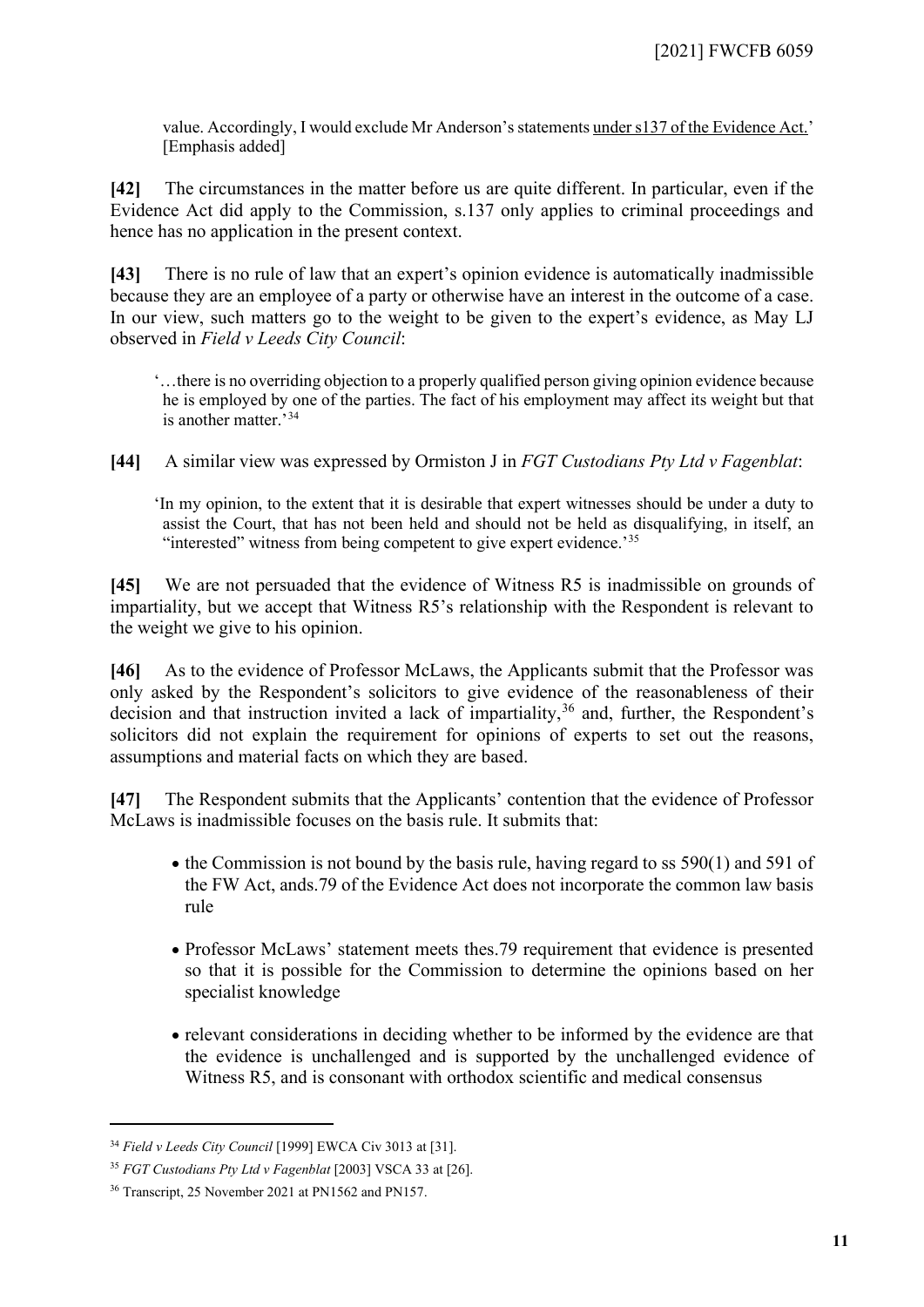- the Professor is a Professor of Epidemiology, Healthcare, Infection and Infectious Diseases Control at the University of New South Wales, whose extensive experience and qualifications are set out in her statement, and who has read and agreed to be bound by the Expert Witness Code of Conduct, and
- the Professor's opinions about the nature of the COVID-19 virus and its transmissibility and morbidity are directly relevant to the question of the nature and extent to which vaccination might be a practicable health and safety control.

**[48]** The instructions given to Professor McLaws are set out in a letter dated 8 November  $2021^{37}$  $2021^{37}$  $2021^{37}$  which, under the heading 'Instructions for expert report' states:

'You are being engaged to provide confidential and privileged expert services for the purpose described above in connection with the Proceedings.

Your retainer will involve you providing an expert witness statement, which will be prepared following conferences with HSF and Counsel. Your retainer also involves you appearing at the hearing of the Proceedings to give evidence if required. Your statement will provide evidence in relation to the risks of COVID-19 infection and transmission, the effectiveness of the COVID-19 vaccine as a control to reduce those risks and the reasonableness of BHP's decision to implement the Site Access Requirement at the Mt Arthur Mine in light of those risks and controls.'[38](#page-11-1)

**[49]** The point advanced by the Applicants is that the instruction to 'provide evidence in relation to … the reasonableness of BHP's decision to implement the Site Access Requirement at the Mt Arthur Mine' taints Professor McLaws' evidence.

**[50]** As can be seen from the terms of the engagement letter, Professor McLaws' 'expert witness statement' was not confined to the 'reasonableness of BHP's decision to implement the Site Access Requirement at the Mt Arthur Mine'; it was also to provide evidence in relation to:

- the risks of COVID-19 infection and transmission; and
- the effectiveness of the COVID-19 vaccine as a control to reduce those risks.

**[51]** In the course of oral argument, counsel for the Applicants raised no problem with Professor McLaws' evidence in respect of these two areas because the Professor's evidence in respect of those matters was uncontroversial.<sup>[39](#page-11-2)</sup>

**[52]** The engagement letter is inelegantly drafted and could be construed to give the impression that the instruction was to provide evidence in support of the reasonableness of the Site Access Requirement. However, the Applicants elected not to cross examine Professor McLaws in relation to this or any other issue. In the result, we consider that it is appropriate to give some weight to Professor McLaws' opinion evidence in relation to the reasonableness of the Site Access Requirement. But our determination of that question will be assessed on the basis of all the circumstances of the case. The other deficiency in the engagement letter concerns

<span id="page-11-0"></span><sup>37</sup> Exhibit A10, Letter to Professor McLaws dated 8 November 2021.

<span id="page-11-1"></span><sup>&</sup>lt;sup>38</sup> Exhibit A10, Letter to Professor McLaws dated 8 November 2021 at 2.2.

<span id="page-11-2"></span><sup>39</sup> Transcript, 25 November 2021 at PN1630-1638.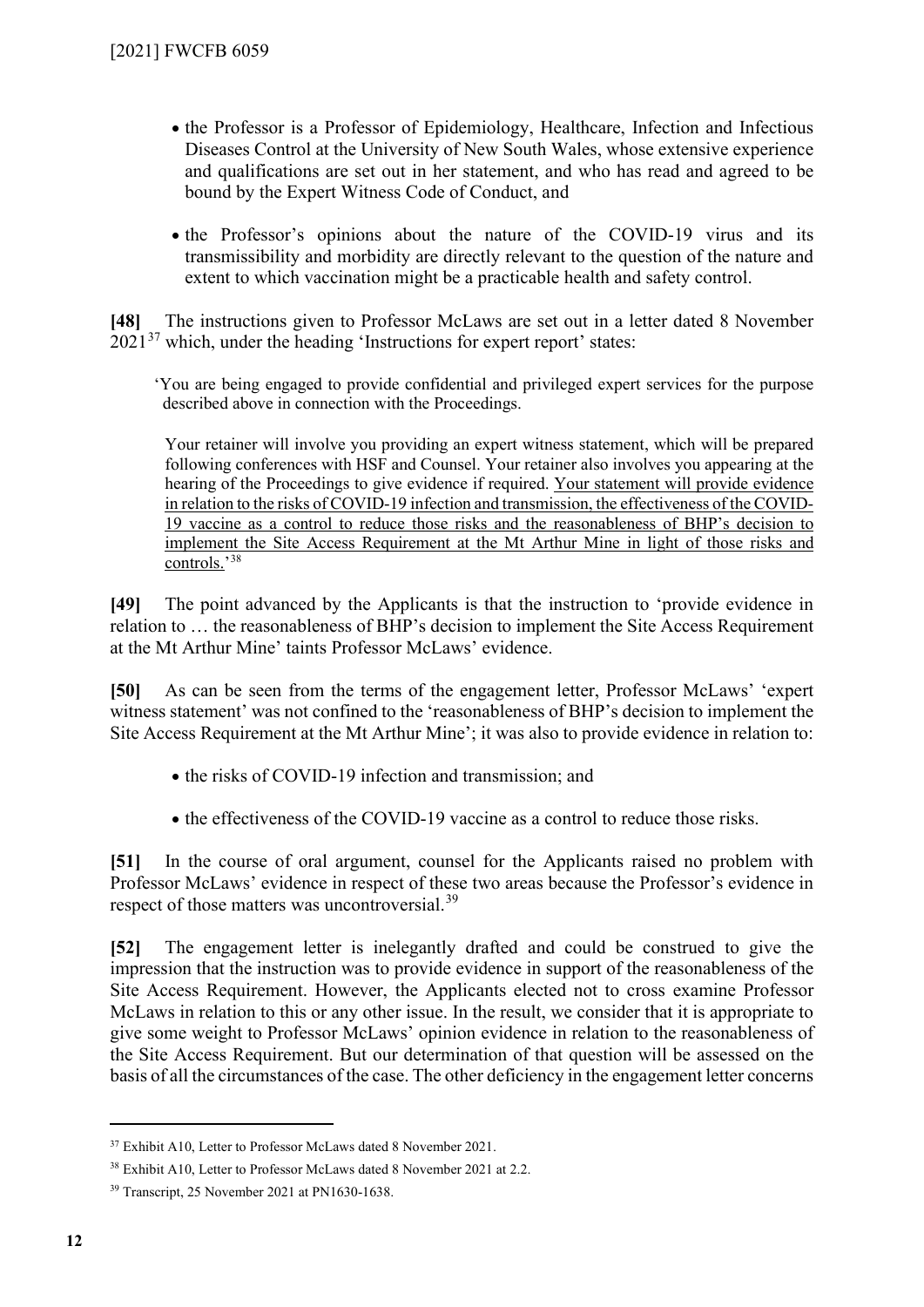the absence of any express instruction that the opinions expressed are to set out the basis for that opinion.

**[53]** In a recent decision, [40](#page-12-0) a Full Bench attached little weight to particular opinions in an expert report where the basis of the opinion was not expressed, noting that:

'A bare expression of opinion, absent any sufficient explanation of the basis of that opinion, is normally given little weight. As observed in *Davie v The Lord Provost, Magistrates and Councillors of the City of Edinburgh*: [41](#page-12-1)

'the bare *ipse dixit* of a scientist, however eminent, upon the issue in controversy, will normally carry little weight, for it cannot be tested by cross-examination nor independently appraised, and the parties have invoked the decision of a judicial tribunal and not an oracular pronouncement by an expert.'[42](#page-12-2)

**[54]** We propose to adopt the same course in these proceedings. We will give little weight to opinions expressed in Professor McLaws' witness statement where the basis of the opinion is not expressed.

**[55]** The practical application of the observations we have made about the evidence of Witness R5 and Professor McLaws presents some difficulty. The scope of the evidentiary challenge and the matters in contest are far from clear.

**[56]** The Applicants advanced a global submission which did not sufficiently particularise the aspects of Witness R5's evidence that were challenged. The Applicants accept that Witness R5's evidence regarding the factual matrix, including the advice he gave and his involvement in BHP's decision-making process is not tainted by the challenge to his impartiality – it is only his expert opinion evidence which is challenged.<sup>[43](#page-12-3)</sup> But the dividing line between these two aspects of Witness R5's evidence is unclear. There is also a lack of clarity about the actual factual matters in dispute.

**[57]** Ultimately, we do not need to resolve these general issues in relation to the expert evidence because the Respondent only seeks to rely on ten propositions which it says are supported by the evidence adduced from Witness R5 and Professor McLaws, and only one part of those ten propositions is contested by the Applicants. The uncontested propositions are set out in [\[27\]](#page-6-2) above. The Applicants contend that the following part of proposition 10 is not supported by the expert evidence relied on by the Respondent:

'The idea that higher rates of vaccination decrease the risks to an unvaccinated person inform the submissions of the CFMMEU, the AMWU and the CEPU. This idea is a dangerous fallacy that, if accepted, would put everyone at risk.'

<span id="page-12-0"></span><sup>40</sup> *4 yearly review of modern awards – Social, Community, Home Care and Disability Services Award 2010* [2021] FWCFB 2383.

<span id="page-12-1"></span><sup>41</sup> [1953] SC 34 at [40] (Lord President Cooper) cited in *4 yearly review of modern awards – Social, Community, Home Care and Disability Services Award 2010* [2021] FWCFB 2383 at [172].

<span id="page-12-2"></span>*<sup>42</sup> 4 yearly review of modern awards – Social, Community, Home Care and Disability Services Award 2010* [2021] FWCFB 2383 at [172]. This extract was cited with approval in *Re Horticulture Award 2020* [2021] FWCFB 5554 at [153].

<span id="page-12-3"></span><sup>43</sup> Transcript, 25 November 2021 at PN1562.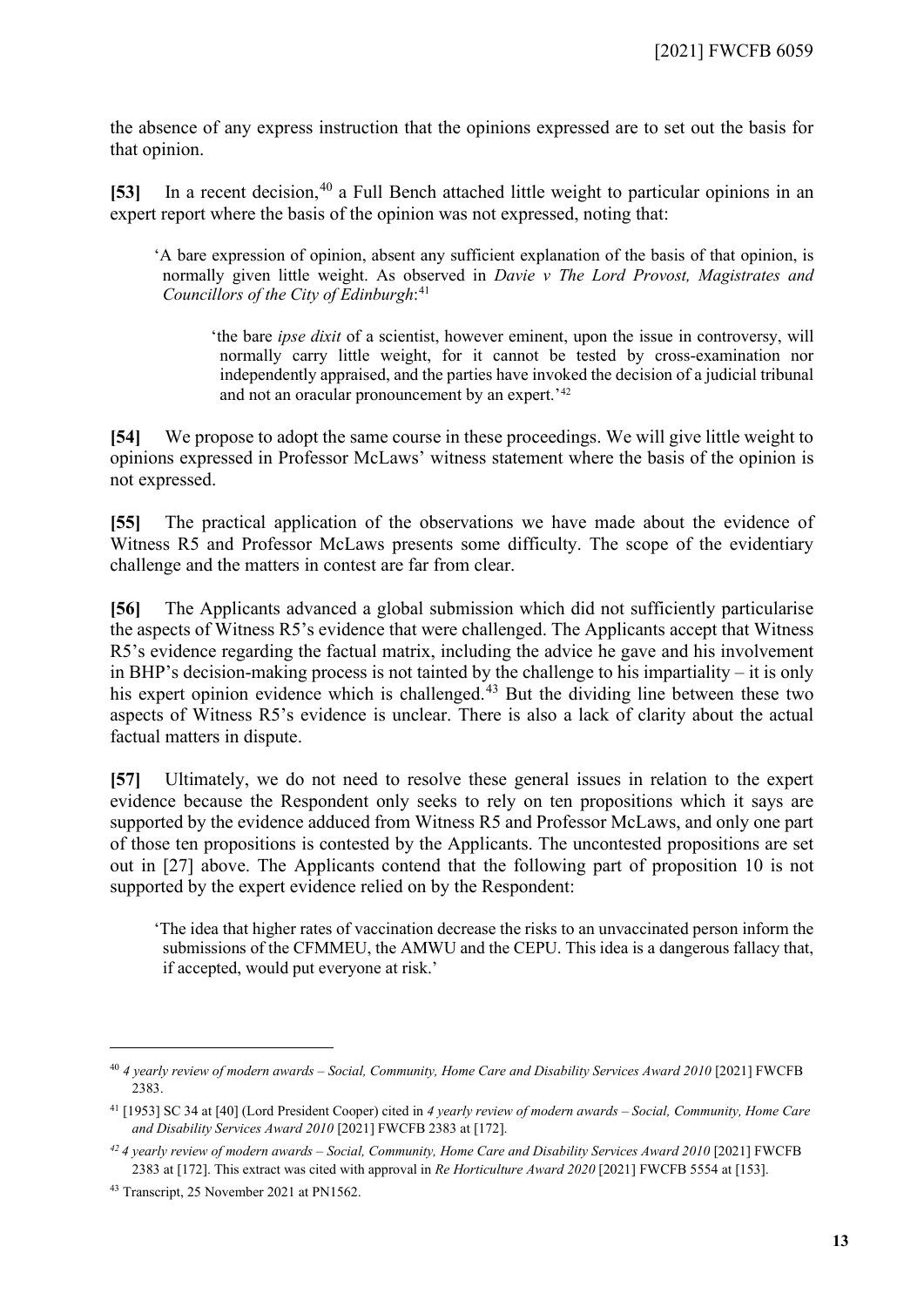**[58]** The Respondent contends that the above proposition is supported by Professor McLaws' evidence and, in particular, [9], [59], [60], [69] and [70] of her first statement; and by Witness R5's evidence, in particular, [2], [11a] and [18] of his first statement. The relevant parts of Professor McLaws' first statement are in the following terms (references omitted):

'9. Even with high vaccine rates in the community, COVID-19 will remain a significant hazard in any workplace in which there is a possibility that people will interact or use the same common spaces (even at separate times). Mt Arthur Mine is clearly such a workplace...

59. In my opinion there is misguided belief amongst certain parts of the population that when the community reaches a certain level of vaccination, the unvaccinated will be protected from infection. Emphatically, that is not the case with COVID-19. Recent studies have demonstrated that fully vaccinated people have breakthrough infections and have a peak viral load similar to unvaccinated cases, although vaccination does accelerate viral clearance. But those vaccinated can efficiently transmit the disease among themselves and to unvaccinated people.

60. Despite this, the evidence still demonstrates that there is a greater likelihood that unvaccinated people acquire COVID-19 compared with vaccinated people. This is because even though the viral load is the same in both the vaccinated and unvaccinated upon acquiring the infection, there is massive accelerated clearance of the viral load in the vaccinated because of the antibodies from the vaccine.

69. As such, in the case of the Mt Arthur Coal Mine the risk of infection for unvaccinated workers will not disappear because they are still at risk of catching COVID-19 from fully vaccinated and unvaccinated workers. Importantly, unvaccinated workers on a work site will increase the risk of spreading COVID-19 to vaccinated workers and other unvaccinated workers. Even one unvaccinated person still poses a significantly higher risk or acquiring the infection and transmitting it to other vaccinated people.

70. I have been shown a table that sets out a summary of the issues contained in the submissions of the Unions filed in these proceedings. A copy of this table is attached to this statement and marked MLM-34. I make the following observation in respect of the issues identified in that table:

- a. At point 3: Direction should have regard to the circumstances of a particular workplace rather than a particular employer. As set out above, Delta is highly transmissible and as the first case of Delta in NSW demonstrates (the driver) one only need have 'fleeting' exposure to the next generation of cases. This has also been reported in the UK. Therefore, if staff are required to work in a similar geographic location the risk is still present. Even if staff are working in different areas but who may walk past, share a lunchroom, transportation etc can be at risk of acquiring infection from the unvaccinated staff. The unvaccinated staff too can be at risk of acquiring infection at work from 'fleeting' exposure to a vaccinated staff with infection.
- b. At point 4: Higher rates of vaccination take-up decrease the risk of COVID-19 spreading in the workplace, making mandated vaccination less necessary. Unvaccinated people at the workplace or places of mass gatherings are still at risk of acquiring infection from an asymptomatic but infected vaccinated person. The risk is lower than acquiring infection from another unvaccinated staff but household outbreaks report that unvaccinated people are at higher risk of infection (in a mixed household) than vaccinated people. The unvaccinated worker also has a risk of transmitting infection to the vaccinated staff. While the majority of vaccinated staff will have a mild infection there is a risk of the vaccinated and now infected staff from the unvaccinated staff taking the infection home and causing severe infection in unvaccinated persons.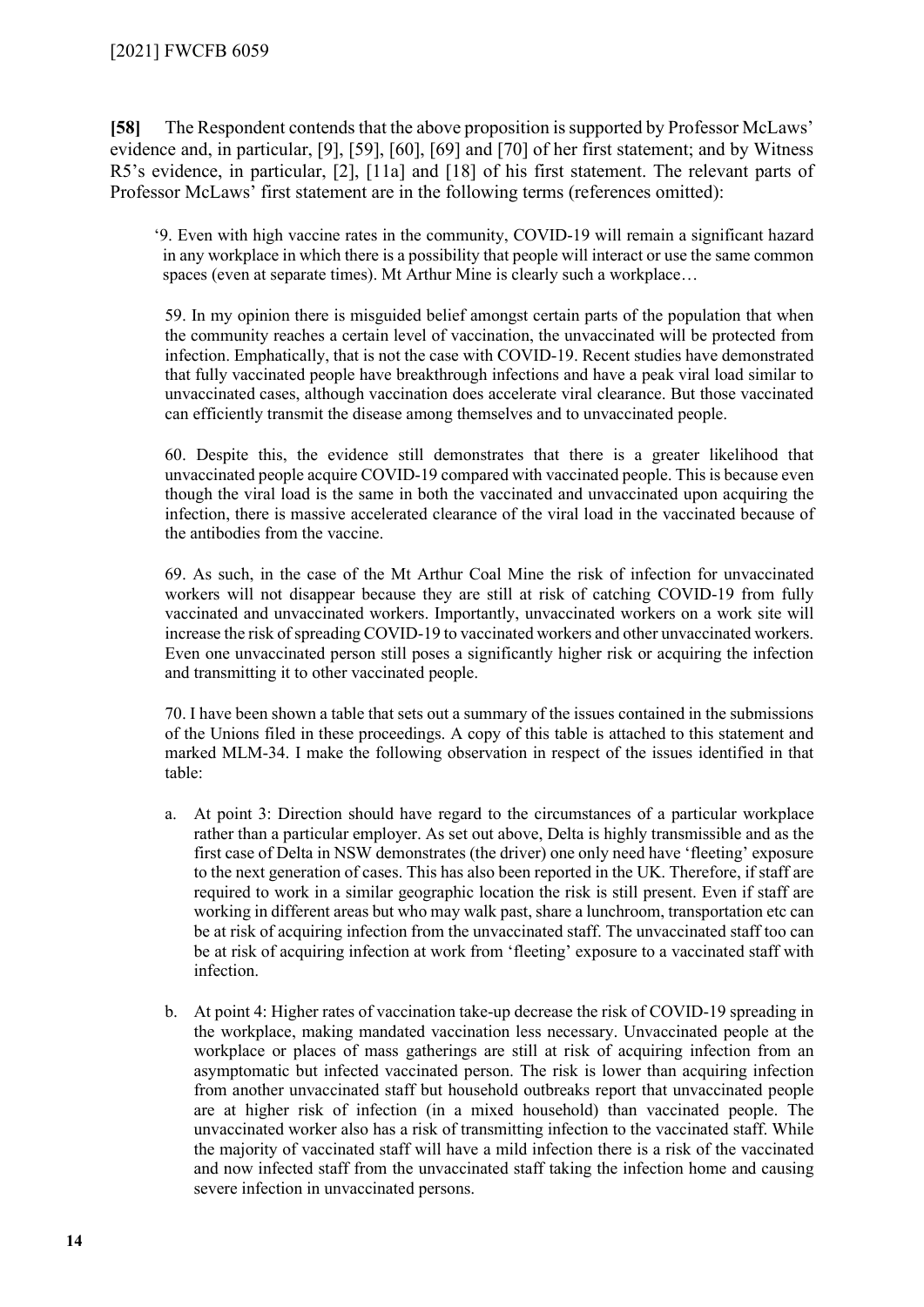- c. At point 5: The level of community transmission in the geographic area of the workplace and in the community in which the workforce is located in. Unvaccinated people at the workplace or places of mass gatherings are still at risk of acquiring infection from an asymptomatic but infected vaccinated person. The risk is lower than acquiring infection from another unvaccinated staff member but household outbreaks report that unvaccinated people are at higher risk of infection (in a mixed household) than vaccinated people. The unvaccinated worker also has a risk of transmitting infection to the vaccinated staff. While the majority of vaccinated staff will have a mild infection there is a risk of an infected vaccinated staff, infected from an unvaccinated staff, taking the infection home and causing severe infection in unvaccinated persons.
- d. At point 6: Use of alternative control measures. My opinion in respect of each widely accepted control measure are set out below.'
- **[59]** Paragraphs [2], [11a] and [18] of Witness R5's first statement are as follows:
	- '2. I make this statement on the basis of my knowledge, experience and belief except where otherwise indicated. Where I make statements based on information provided by others, I identify the source of that information and believe such information to be true and correct…
		- 11a. First, following the rollout of COVID-19 vaccines globally, I studied reports of fully vaccinated individuals contracting COVID-19. An example of one such report that I reviewed, published in the Centers for Disease Control and Prevention's Morbidity and Mortality Weekly Report, is attached to this statement and marked AMD-3. Another article I reviewed, published by Owen Dyer in the peer-reviewed medical journal, The BMJ, is Attachment 2b of Annexure AMD-6 to this statement. The identification of fully vaccinated individuals contracting COVID-19, otherwise known as "breakthrough infections", indicated that it is unlikely that it would be possible to attain herd immunity through vaccination. Herd immunity occurs when a significant proportion of the population becomes immune to a disease (in this case, COVID-19), such that the spread of the disease from person to person is unlikely. I formed the opinion that, in the absence of herd immunity, there was a significant risk that unvaccinated and vaccinated workers in a BHP workplace would encounter COVID-19 even if the vast majority of workers were vaccinated. I thought this was especially so given the intent of the nation to reopen (see (c) below), which will lead to widespread infection…
		- 18. These risks were not new, and had been present since the beginning of the pandemic in Australia in March 2020. However, the other members of the HSE Team and I were of the view that these risks were heightened by the factors I have outlined above at paragraph 11, including the emergency of the Delta strain of the virus. I advised the HSE Team that, in my view, COVID-19 posed a substantial risk to health and safety, and would continue to do so for unvaccinated people even after it became endemic and vaccination rates became high.'

**[60]** The Respondent also contends that the contested proposition is supported by the following subsidiary propositions, which the Respondent submits are supported by the evidence given by Professor McLaws and Witness R5:

- 1. Herd immunity will never be achieved.
- 2. A vaccinated person can be infected with COVID-19.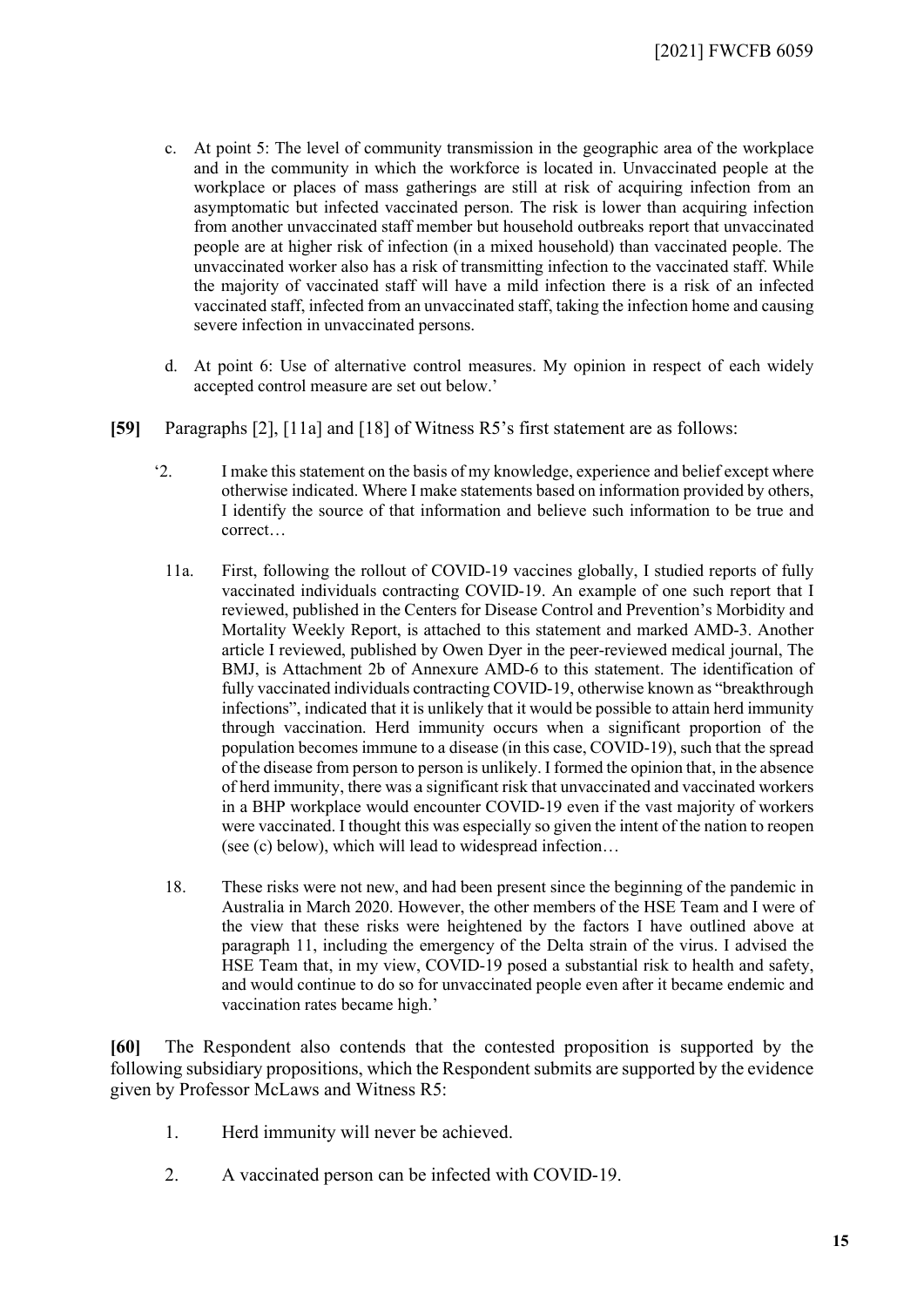- 3. A vaccinated person who is infected can efficiently transmit the virus.
- 4. Vaccination shortens the period when a person is infectious, for which reason vaccination reduces the overall risk of infection.
- 5. Notwithstanding that vaccination reduces the overall risk of infection, there is still a risk that an unvaccinated person will be infected.
- 6. Once a vaccinated person is infected, there is a substantially reduced risk of serious illness or death.
- 7. Once an unvaccinated person is infected, there is no such control against the risk of serious infection or death. Vaccination is the only protection against serious illness or death, the only control that protects against serious illness or death once a person is infected.
- 8. Vaccination is the most effective control measure currently available.

**[61]** We accept that these subsidiary propositions are supported by the expert evidence given by Professor McLaws and Witness R5. However, we do not accept that the contested proposition is supported by the expert evidence or the subsidiary propositions. The starting point in this analysis is proposition 7 at [\[29\]a](#page-6-0)bove (which is not contested): an unvaccinated person is more likely to acquire COVID-19 from another unvaccinated person, rather than a vaccinated person. It follows, as a matter of logic, from this proposition that higher rates of vaccination decrease the chance that an unvaccinated person will acquire COVID-19 because an unvaccinated person is less likely to acquire COVID-19 from a vaccinated person than an unvaccinated person.<sup>[44](#page-15-0)</sup> In this sense, higher rates of vaccination do decrease the risks to an unvaccinated person. However, as Professor McLaws and Witness R5 made clear in their evidence, higher rates of vaccination do not remove the risk of COVID-19 infection for unvaccinated workers. That is because unvaccinated workers are at risk of catching COVID-19 from other unvaccinated workers and fully vaccinated workers, who can acquire COVID-19 and efficiently transmit the disease to others. Indeed, unvaccinated people are more likely to acquire COVID-19 compared with vaccinated people. Further, unvaccinated workers on a work site increase the risk of spreading COVID-19 to vaccinated workers and other unvaccinated workers. In turn, those persons are at risk of spreading COVID-19 outside the workplace to their families and friends.

<span id="page-15-2"></span>**[62]** We are also satisfied on the basis of the expert evidence given by Professor McLaws and Witness R5 that the rates of infection of COVID-19, in the Hunter Region and throughout Australia, are likely to increase over time as movement restrictions ease, with the result that it is inevitable that everyone who works on the Mine will come into contact with someone – probably many people – who are infected with COVID-19.<sup>[45](#page-15-1)</sup> Witness R5 went on to express his opinion that 'with reopening the virus will spread through Australia, and [although] the timing in the given locations [is] not exact, but in time it will spread to all locations, and be

<span id="page-15-0"></span><sup>44</sup> Transcript, 24 November 2021 at PN1365-1366.

<span id="page-15-1"></span><sup>45</sup> Exhibit R12 at [58]-[69]; Exhibit R10 at [11], [18], [24], [30]; Transcript, 24 November 2021 at PN1367-1389 & PN1415- 1418.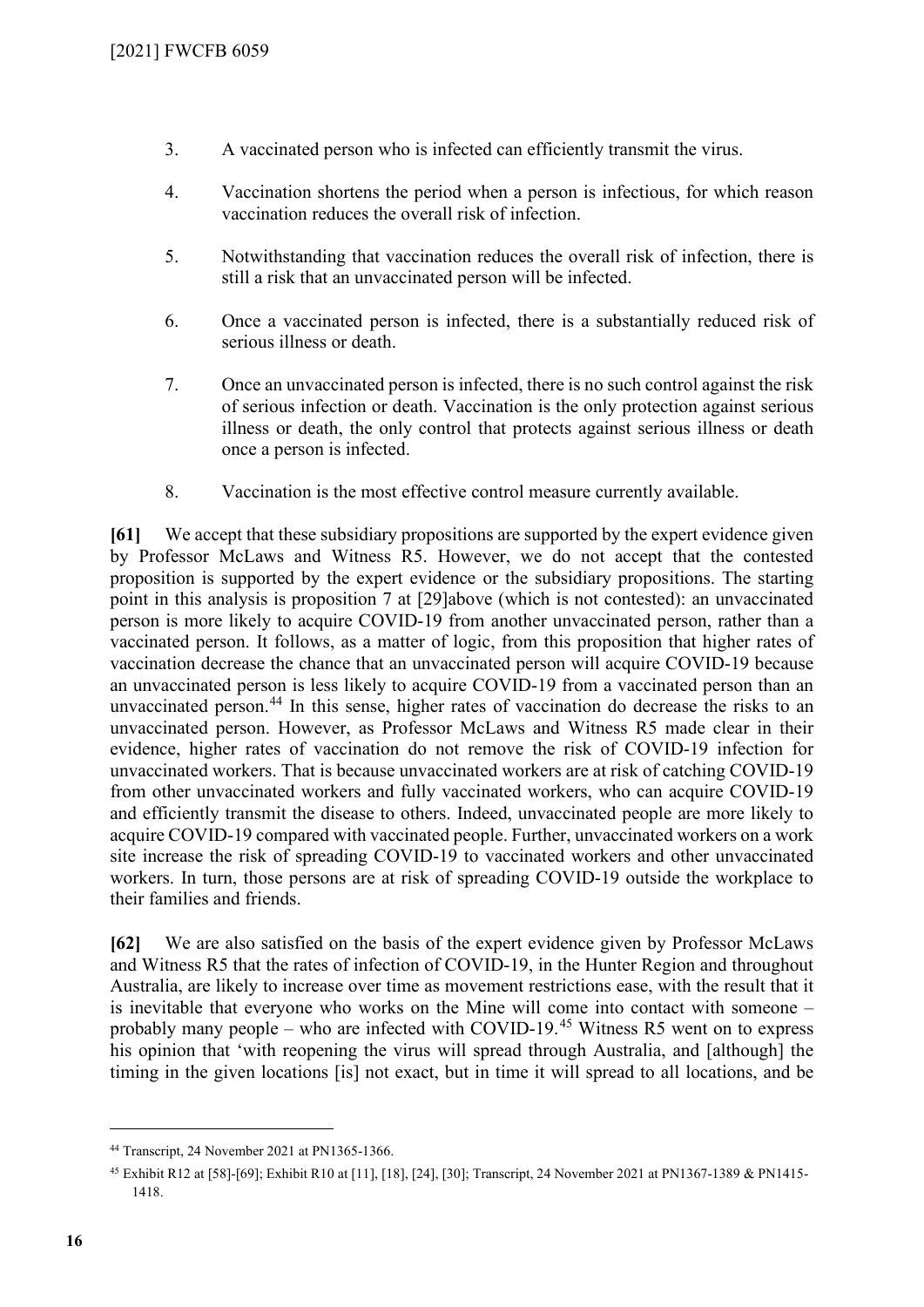present in all work places'. [46](#page-16-1) When COVID-19 does so spread, those who remain unvaccinated are at greatest risk of acquiring COVID-19, becoming seriously ill or dying from acquiring COVID-19, and infecting other people with whom they come into contact. $47$ 

**[63]** We deal with other aspects of the evidence later in this decision.

# **4 The Duty to Obey Lawful and Reasonable Directions**

# *4.1 The duty*

<span id="page-16-0"></span>**[64]** None of the Parties submit that there is anything in public health orders, the Agreement or the express terms in the Employees' contracts that would provide the legal basis for the Site Access Requirement. It follows that the basis for the Site Access Requirement must derive from the term implied into all contracts of employment to the effect that employees must follow the lawful and reasonable directions of their employer.<sup>[48](#page-16-3)</sup> Such a term is implied, by law, in the absence of a contrary intention by the parties. $49$ 

**[65]** The seminal decision concerning the requirement of employees to follow their employer's lawful and reasonable directions is *R v Darling Island Stevedoring & Lighterage Co Ltd; Ex parte Halliday*<sup>[50](#page-16-5)</sup> (*Darling*) in which Dixon J summarised the common law position as follows:

'Naturally enough the award adopted the standard or test by which the common law determines the lawfulness of a command or direction given by a master to a servant. If a command relates to the subject matter of the employment and involves no illegality, the obligation of the servant to obey it depends at common law upon its being reasonable.

In other words, the lawful commands of an employer which an employee must obey are those which fall within the scope of the contract of service and are reasonable.'

**[66]** Recently the Full Federal Court in *One Key Workforce Pty Ltd v CFMEU*[51](#page-16-6) adopted a slightly different formulation of the implied term:

'the duty of the employee at common law is to obey lawful orders. The "standard or test" by which the common law determines whether the order is lawful is one of reasonableness: *R v Darling Island Stevedoring & Lighterage Co Ltd; Ex parte Halliday and Sullivan* (1938) 60 CLR 601 at 621. Dixon J explained at 621–2:

If a command relates to the subject matter of the employment and involves no illegality, the obligation of the servant to obey it depends at common law upon its being reasonable. In other words, the lawful commands of an employer which an employee must obey are those which fall within the scope of the contract of service and are reasonable.

<span id="page-16-1"></span><sup>46</sup> Transcript, 24 November 2021 at PN1417.

<span id="page-16-2"></span><sup>47</sup> Exhibit R12 at [58]-[69]; Exhibit R10 at [11], [18], [24], [30]; Transcript, 24 November 2021 at PN1367-1389 & PN1415- 1418.

<span id="page-16-3"></span><sup>48</sup> *Thompson v IGT (Australia) Pty Limited* [2008] FCA 994 at [48]; *McManus v Scott-Charlton* [1996] FCA 1820 at [21]; *King v Catholic Education Office Diocese of Parramatta* [2014] FWCFB 2194 at [26]-[29].

<span id="page-16-4"></span><sup>49</sup> *Concut Pty Ltd v Worrell* (2000) 75 ALJR 312 at 317 at [23].

<span id="page-16-5"></span><sup>50</sup> (1938) 60 CLR 601.

<span id="page-16-6"></span><sup>51</sup> [2018] FCAFC 77; (2018) 262 FCR 527; (2018) 277 IR 23 at [187].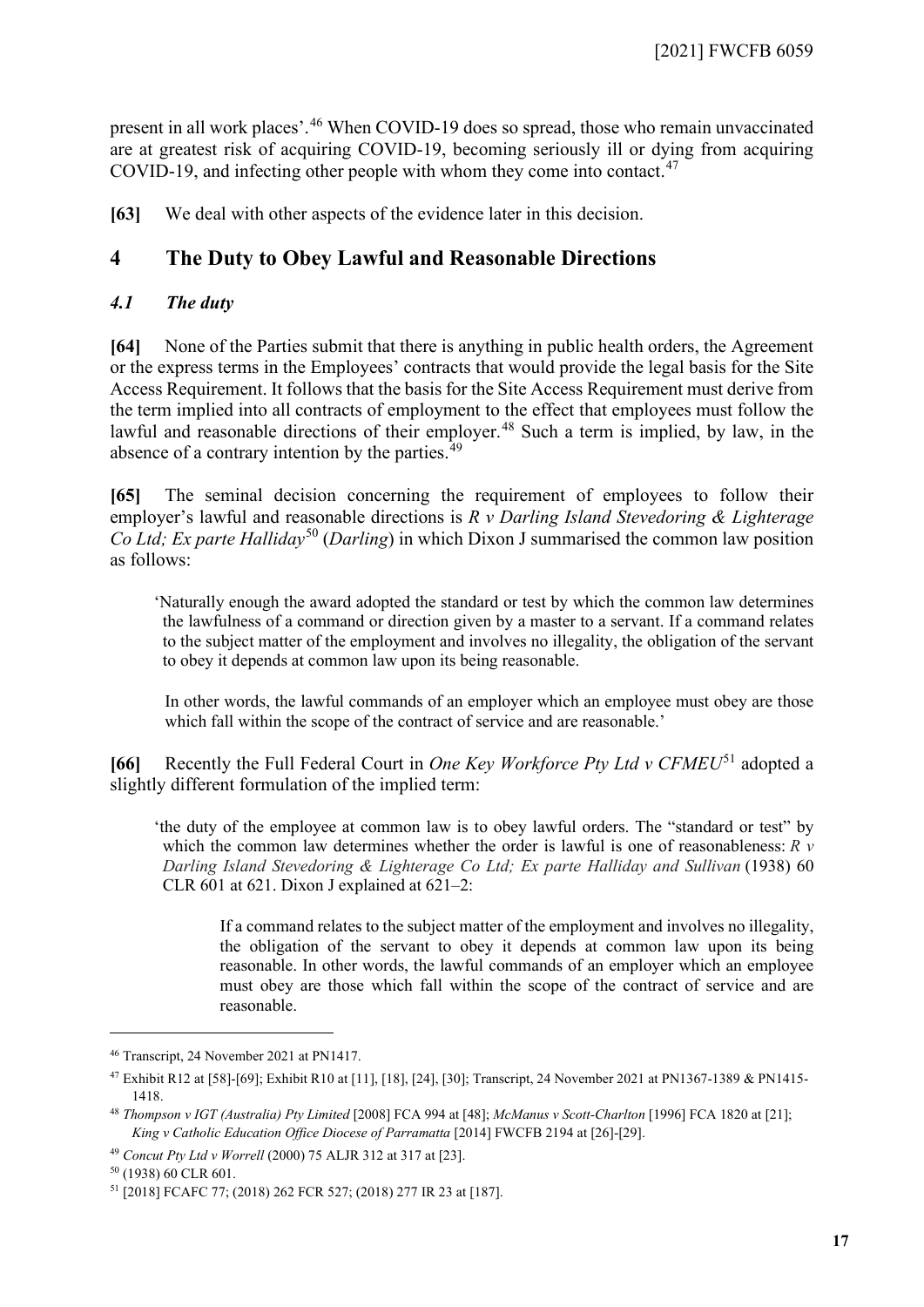As Finn J observed in *McManus v Scott-Charlton* (1996) 70 FCR 16 at 21:

The need for some such limitation is patent: employment does not entail the total subordination of an employee's autonomy to the commands of the employer. As was said by the President in *Australian Tramway Employees' Association v Brisbane Tramways Co Ltd* (1912) 6 CAR 35 at 42:

A servant has to obey lawful commands, not all commands. The servant does not commit a breach of duty if he refuse[s] to attend a particular church, or to wear a certain maker's singlets. The common law right of an employee is a right to wear what he chooses, to act as he chooses, in matters not affecting his work.

There are obvious, and powerful, considerations of civil rights and liberties and of due process which inform this. These need not be laboured here although they are of no little significance in the resolution of this case.'<sup>[52](#page-17-1)</sup>

**[67]** Whether expressed as a 'lawful and reasonable' direction or a 'lawful' direction in which the test for determining lawfulness is whether the direction is reasonable, may simply be a matter of semantics. In each case the direction must be 'lawful' and 'reasonable'. The weight of authority supports the use of the expression 'lawful and reasonable';  $53$  it is the expression used in the arbitral question posed by the Applicants and acceded to by the Respondent; and it is the formulation we have decided to adopt.

# *4.2 Some general observations*

<span id="page-17-0"></span>**[68]** It is uncontentious that a lawful direction is one which falls within the scope of the employee's employment. There is no obligation to obey a direction which goes beyond the nature of the work the employee has contracted to perform,<sup>[54](#page-17-3)</sup> though an employee is expected to obey instructions which are incidental to that work.<sup>[55](#page-17-4)</sup>

<span id="page-17-1"></span><sup>52</sup> (1938) 60 CLR 601 at 621–2.

<span id="page-17-2"></span><sup>53</sup> See, for example, *McManus v Scott-Charlton* (1996) 70 FCR 16; *Australian Telecommunications Commission v Hart*  (1982) 43 ALR 165 at 170 per Fox J, with whom Sheppard J agreed (Northrop J not deciding); *Bayley v Osborne* (1984) 10 IR 5 at 8 per Davies J; *Izdes v L.G. Bennett & Co. Pty Ltd t/as Alba Industries* (1995) 61 IR 439 at 449 per Beazley J; *King v Catholic Education Office Diocese of Parramatta* [2014] FWCFB 2194 (2014) 242 IR 249 at [24]; *Austal Ships Pty Ltd* Print P3975 (AIRC Full Bench 13 August 1997) at [7].

<span id="page-17-3"></span><sup>54</sup> *Price v Mouat* (1862) 11 CBNS 508; 142 ER 895 (employee hired as lace buyer not bound to obey orders to perform work of lace carder); *Bampton v Viterra Ltd* (2015) 123 SASR 80; 251 IR 261; [2015] SASCFC 87; BC201505246; *Mackie v Wienholt* (1880) 5 QSCR 211 (cook not bound to obey order to work in dairy); *McCarthy v Windeyer* (1925) 26 SR (NSW) 29; 42 WN (NSW) 175 (sub-editor not bound to obey orders to do work of a lower grade); *Truth & Sportsman Ltd v Moldsworth* [1956] AR (NSW) 924 (B-grade journalist not bound to obey order to work at a lower grade); *Commissioner for Government Transport v Royall* (1966) 116 CLR 314; [1967] ALR 313 (employee incapacitated by injury and entitled to salary during the period of incapacity does not lose the right to receive salary because of his refusal to perform duties within his residual capacity but not within the duties of his pre-injury classification). See also *Hackshall's Ltd v McDowell* [1930] AR (NSW) 620 (where the court had to consider whether an order to a bread cart deliverer to work outside the normal area was outside the scope of the contract).

<span id="page-17-4"></span><sup>55</sup> Such as to work reasonable overtime: *Anthony v NSW Fresh Food & Ice Co Ltd* [1946] AR (NSW) 64 (the determination of 'reasonable overtime' was to be made by reference to the particular industry).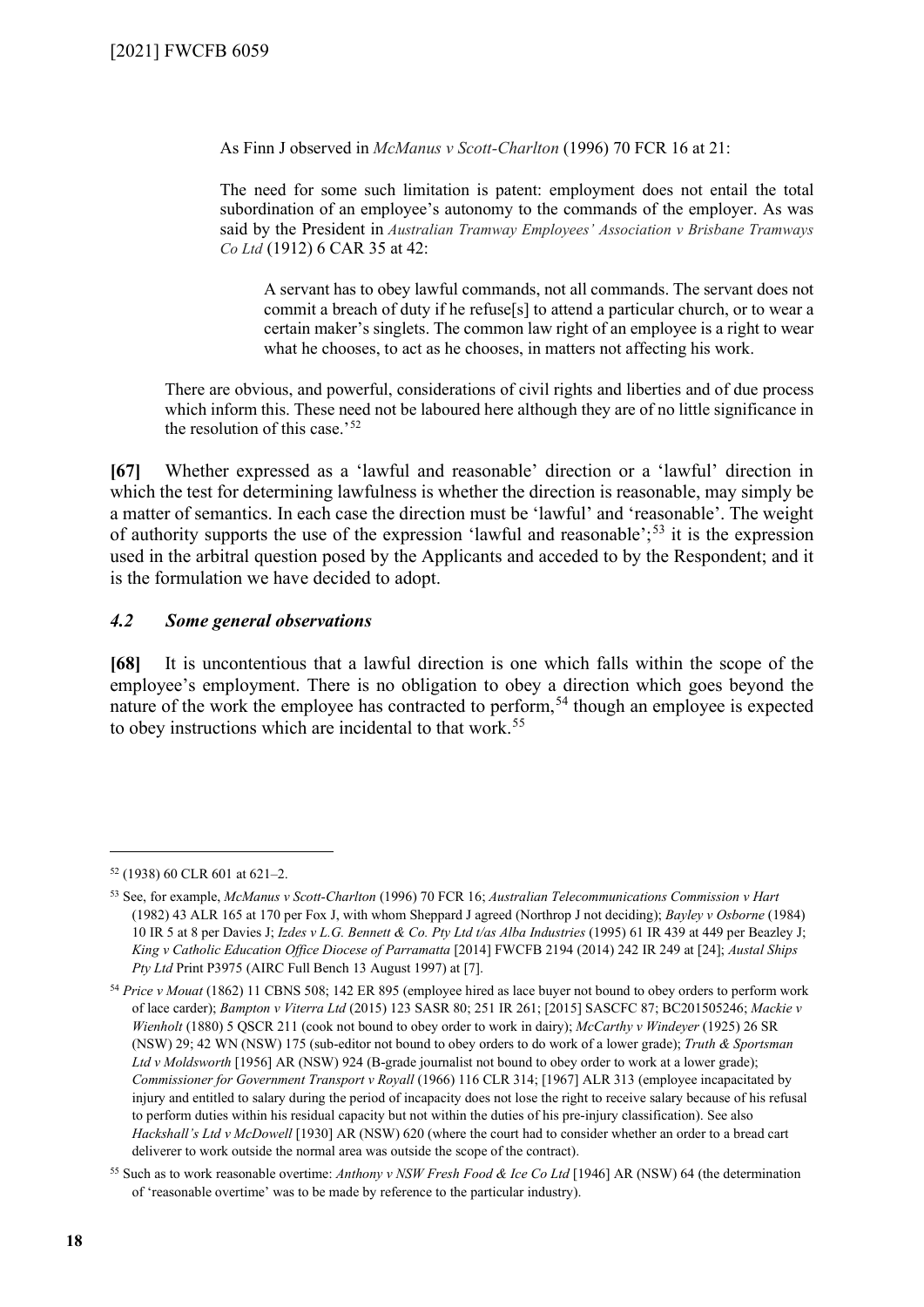**[69]** Further, employer directions which endanger the employee's life or health, or which the employee reasonably believes endanger his or her life or health, are not lawful orders;<sup>[56](#page-18-0)</sup> unless the nature of the work itself is inherently dangerous, in which case the employee has contracted to undertake the risk.[57](#page-18-1)

**[70]** The order or direction must also be 'lawful' in the sense that an employee cannot be instructed to do something that would be unlawful; such as a direction to drive an unregistered and unroadworthy vehicle.<sup>58</sup>

**[71]** Employees are only obliged to comply with employer directions which are lawful *and*  reasonable.

**[72]** Reasonableness is 'a question of fact having regard to all the circumstances'[59](#page-18-3) and that which is reasonable in any given circumstance may depend on, among other things, the nature of the particular employment.<sup>[60](#page-18-4)</sup> The approach to the task of assessing the reasonableness of a direction to an employee was identified by Dixon J in *Darling*, as follows:

'But what is reasonable is not to be determined so to speak, in vacuo. The nature of the employment, the established usages affecting it, the common practices which exist and the general provisions of the instrument, in this case an award governing the relationship, supply considerations by which the determination of what is reasonable must be controlled. When an employee objects that an order, if fulfilled, would expose him to risk, he must establish a case of substantial danger outside the contemplation of the contract of service.'[61](#page-18-5)

**[73]** It is convenient to deal here with Ai Group's reliance on the passage below from *Woolworths Ltd (t/as Safeway) v Brown (Woolworths)* <sup>[62](#page-18-6)</sup> in support of its submission that '[a] high bar exists for a finding that a direction is unreasonable<sup> $63$ </sup>:

'What is reasonable will depend upon all the circumstances including the nature of the employment, the established usages affecting it, the common practices which exist and the general provisions of the instrument governing the relationship. A policy will be reasonable if a reasonable employer, in the position of actual employer and acting reasonably, could have adopted the policy. That is, a policy will only be unreasonable if no reasonable employer could have adopted it. A policy will not be unreasonable merely because a member of the Commission considers that a better or different policy may have been more appropriate. As the Full Bench observed in the XPT case, albeit in a somewhat different context, its not the role of the Commission "to interfere with the right of an employer to manage his own business unless he is seeking from the employees something which is unjust or unreasonable.' (Emphasis added)

<span id="page-18-0"></span><sup>56</sup> *Turner v Mason* (1845) 14 M & W 112 at 118; 153 ER 411 per Alderson and Rolfe B; *Bouzourou v Ottoman Bank* [1930] AC 271, PC; *Ottoman Bank v Chakharian* [1930] AC 277; (1929) 99 LJPC 97; 142 LT 465, PC; *Robson v Sykes* [1938] 2 All ER 612, KB; *Re Dismissal of Fitters by BHP* 1969 AR (NSW) 399.

<span id="page-18-1"></span><sup>57</sup> *McDonald v Moller Line (UK) Ltd* [1953] 2 Lloyd's Rep 662.

<span id="page-18-2"></span><sup>58</sup> *Kelly v Alford* [1988] 1 Qd R 404; *Gregory v Ford* (1951) 1 All E.R. 121, see also *Morrish v Henlys (Folkestone) Ltd*  [1973] 2 All E.R. 137.

<span id="page-18-3"></span><sup>59</sup> *R v Darling Island Stevedoring & Lighterage Co Ltd; Ex parte Halliday* (1938) 60 CLR 601 at 616 (Starke J), 623-624 (McTiernan J); *NSW Trains v Australian Rail, Tram and Bus Industry Union* [2021] FCA 883 at [208], [214] (Flick J).

<span id="page-18-4"></span><sup>60</sup> *See for example, Downe v Sydney West Area Health Service* (No 2) [\[2008\] NSWSC 159](http://www.austlii.edu.au/cgi-bin/viewdoc/au/cases/nsw/NSWSC/2008/159.html) at [423]-[429].

<span id="page-18-5"></span><sup>61</sup> (1938) 60 CLR 601 at 622. See also *NSW Trains v Australian Rail, Tram and Bus Industry Union* [2021] FCA 883 at [217] (Flick J).

<span id="page-18-6"></span><sup>62</sup> (2005) 145 IR 285 at [35].

<span id="page-18-7"></span><sup>63</sup> Ai Group submission in reply, 16 November 2021 at [31].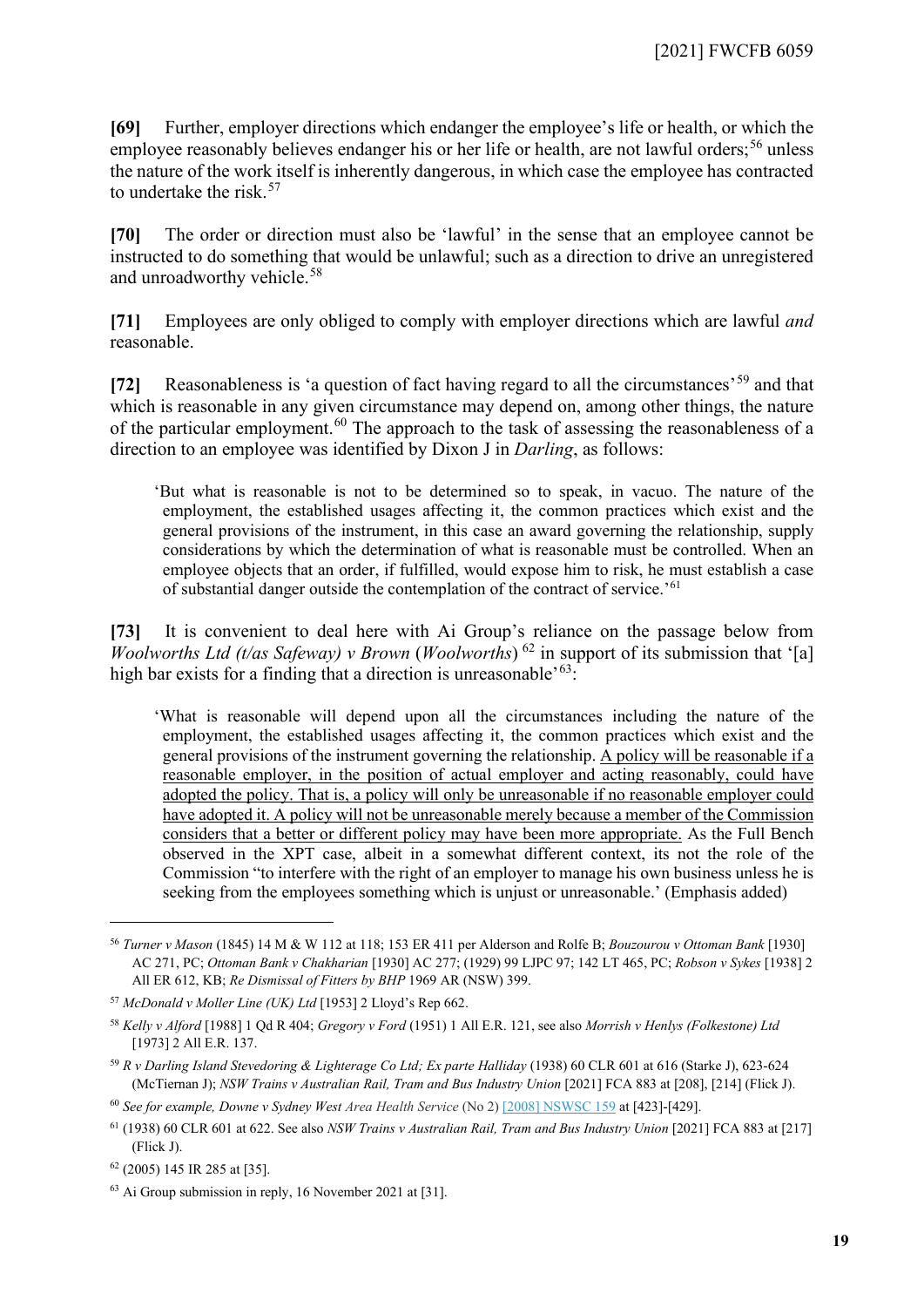**[74]** The Applicants, the ACTU and the Union Interveners submit that the emphasised part of the passage from *Woolworths* should not be followed.

**[75]** There are cogent reasons to depart from the emphasised passage in the extract from *Woolworths*. We begin by observing that the posited test of reasonableness - 'if a reasonable employer, in the position of actual employer and acting reasonably, could have [made the direction]' - raises more questions than it answers. How does one discern what a 'reasonable employer' 'acting reasonably' could do? The posited test does not shed any light on the issue to be determined and, as the Union Interveners put it, 'places a gloss on the question of reasonableness without helping to answer the question'.<sup>[64](#page-19-0)</sup>

**[76]** In our view, the emphasised extract from *Woolworths*, set out above, is plainly wrong. No authority is cited in support of the formulation adopted by the Full Bench; it travels well beyond the observations of Dixon J in *Darling*; and it does not sit conformably with a similarly expressed test in the administrative law context. As to the last point, the High Court plurality in *Minister for Immigration and Citizenship v Li* (*Li*) held:

'The legal standard of unreasonableness should not be considered as limited to what is in effect an irrational, if not bizarre, decision – which is to say one that is so unreasonable that no reasonable person could have arrived at it ...'[65](#page-19-1)

<span id="page-19-4"></span>**[77]** It appears uncontroversial that in order to establish that a direction is reasonable, it is *not* necessary to show that the direction in contention is the preferable or most appropriate course of action or in accordance with 'best practice' or in the best interest of the parties. It is also uncontentious that in any particular context, there may be a range of options open to an employer within the bounds of reasonableness. As the Respondent submits:

'In assessing whether any direction is reasonable, it is necessary to bear in mind that within the boundaries of an employer's power of direction there is an area of 'decisional freedom' within which the employer has a genuinely free discretion. That area is co-extensive with what was once more commonly called 'managerial prerogative'. Within that area, reasonable minds might differ as to what decision is best or most desirable, but any decision or outcome within that area is within the bounds of reasonableness.'[66](#page-19-2)

**[78]** The availability of a range of reasonable directions in response to a particular set of circumstances sits conformably with the following observation of the plurality in *Li*, [67](#page-19-3) albeit the point arose in different context:

'… there is an area within which a decision-maker has a genuinely free discretion. That area resides within the bounds of legal reasonableness. The courts are conscious of not exceeding their supervisory role by undertaking a review of the merits of an exercise of discretionary power. Properly applied, a standard of legal reasonableness does not involve substituting a

<span id="page-19-0"></span><sup>64</sup> AMWU/CEPU submission in reply, 23 November 2021 at [9].

<span id="page-19-1"></span><sup>&</sup>lt;sup>65</sup> Minister for Immigration and Citizenship v Li [2013] HCA 18 at [68] per Hayne, Kiefel and Bell JJ.

<span id="page-19-2"></span><sup>66</sup> Respondent's Answers to the Background Paper, 23 November 2021, Question 10, p 8. Also see the oral submissions of the ACTU: Transcript, 25 November 2021 at PN1685; and the Union Interveners: Transcript, 24 November 2021 at PN1490-1493.

<span id="page-19-3"></span><sup>67</sup> (2013) 249 CLR 332.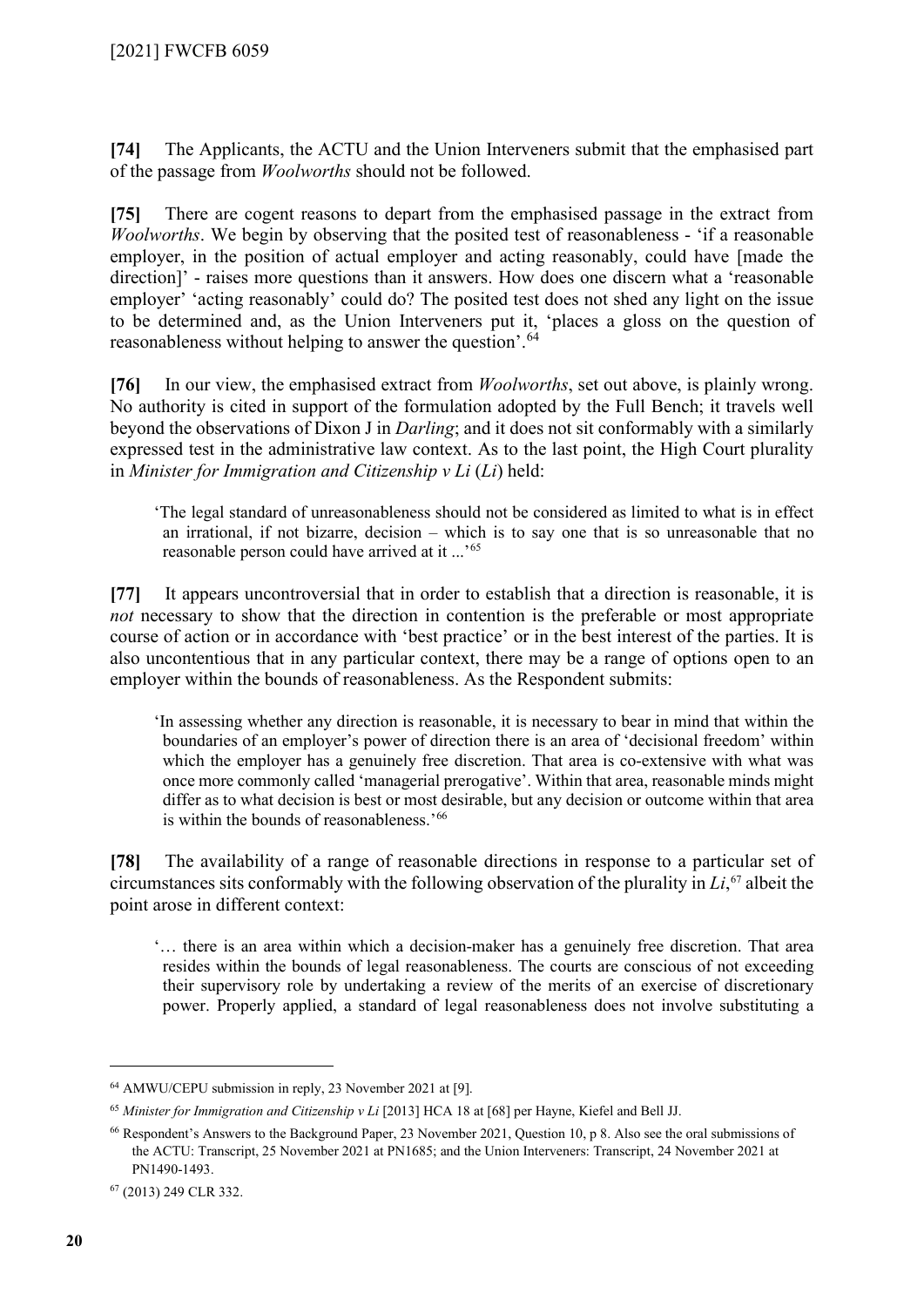court's view as to how a discretion should be exercised for that of a decision-maker.'[68](#page-20-0) (Footnotes omitted)

**[79]** Nor is it seriously contested that a direction lacking an evident or intelligible justification is not a reasonable direction an employee is obliged to obey, but that is not the only basis upon which unreasonableness can be established. <sup>[69](#page-20-1)</sup> As we have said, reasonableness is a question of fact having regard to all of the circumstances. Contrary to Ai Group's submission, there is no 'high bar', or any other type of bar or gloss to be put on the requisite assessment. It is an objective assessment of the reasonableness of the direction, having regard to all of the circumstances.

**[80]** We observe that the approach we have adopted in this matter is consistent with the following observation of the Full Bench in *Briggs v AWH Pty Ltd*: [70](#page-20-2)

'The determination of whether an employer's direction was a reasonable one (there being, as earlier stated, no contest in this case that AWH's direction was lawful) does not involve an abstract or unconfined assessment as to the justice or merit of the direction. It does not need to be demonstrated by the employer that the direction issued was the preferable or most appropriate course of action, or in accordance with "best practice", or in the best interests of the parties. The proper approach to the task is that identified by Dixon J in *R v Darling Island Stevedoring & Lighterage Co Ltd; Ex parte Halliday and Sullivan* in the following terms:

But what is reasonable is not to be determined, so to speak, in vacuo. The nature of the employment, the established usages affecting it, the common practices which exist and the general provisions of the instrument, in this case an award, governing the relationship, supply considerations by which the determination of what is reasonable must be controlled.'[71](#page-20-3)

**[81]** We would also observe that courts and tribunals have taken a broad view of what might constitute a lawful and reasonable direction in particular circumstances, including but not limited to:

- a direction that an employee refrain from wearing a caftan while performing duties (and so being visible to co-workers and the public)<sup>72</sup>;
- a direction to remove an eyebrow ring whilst at work<sup>[73](#page-20-5)</sup>

<span id="page-20-0"></span><sup>68</sup> (2013) 249 CLR 332 at [66].

<span id="page-20-1"></span><sup>69</sup> *Mac v Bank of Queensland Limited* [2015] FWC 774 at [90]; applying *Minister for Immigration and Citizenship v Li*  [2013] HCA 18 at [76].

<span id="page-20-2"></span><sup>70</sup> [2013] FWCFB 3316. See too, in the discrimination law context concerning whether a requirement or condition is 'reasonable'; *Sklavos v Australiasian College of Dermatologies* (2017) 256 FCR 247 at [80]; *Commonwealth Bank of Australia v Human Rights and Equal Opportunity Commission* (1997) 80 FCR 87 at 112-113.

<span id="page-20-3"></span><sup>71</sup> [2013] FWCFB 3316 at [8].

<span id="page-20-4"></span><sup>72</sup> *Australian Telecommunications Commission v Hart* (1982) 43 ALR 165. Although Fox J at 172 expressed doubt that, as a general proposition, employees could be directed to dress to a standard acceptable to the employer and confined his decision to the particular direction and circumstances concerned.

<span id="page-20-5"></span><sup>73</sup> *Woolworths v Brown* (2005) 145 IR 285.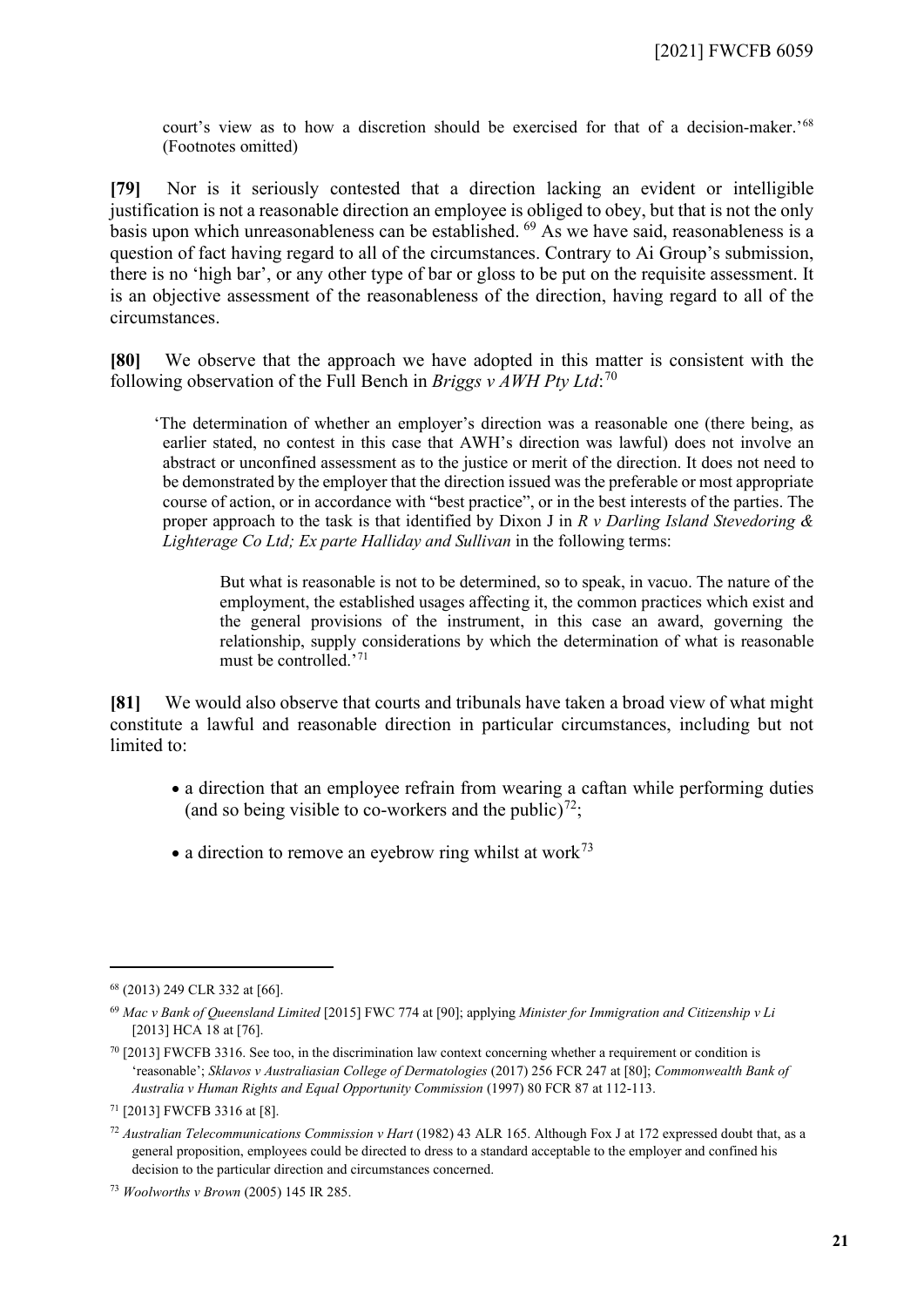- where there is a genuine indication of need for it, requiring an employee, on reasonable terms, to attend a medical examination in order to determine their fitness for work; [74](#page-21-1)
- requiring an employee to provide a medical report indicating diagnosis and likely capacity and time to return to ordinary duties (rather than just providing a medical certificate) $^{75}$  $^{75}$  $^{75}$
- an order that a senior employee not make public comments about decisions the employer has made in relation to its business<sup>[76](#page-21-3)</sup>
- a direction that an employee not privately contact a co-worker, after the employee had been counselled in relation to sexual harassment of the co-worker,  $77$  and
- a direction to an employee to maintain the confidentiality of information gathered and recorded during disciplinary processes.<sup>[78](#page-21-5)</sup>

# **5 Is the Site Access Requirement a lawful and reasonable direction?**

# *5.1 The Submissions: general consideration*

<span id="page-21-0"></span>**[82]** The Applicants, the ACTU and Union Interveners advance 4 broad lines of argument in support of their contention that the Site Access Requirement is *not* a lawful direction:

- its introduction was announced without complying with the consultation requirements in the WHS Act
- the Respondent has not complied with the consultation obligations in the Agreement
- the Respondent has not complied with its obligations under the *Privacy Act 1988* (Cth) (Privacy Act), and
- the Site Access Requirement impairs the Employees' right to bodily integrity.

**[83]** The Applicants, the ACTU and Union Interveners also rely on these and other grounds in support of the contention that the Site Access Requirement is not reasonable.

**[84]** The Respondent's primary contention is that it has a duty under the WHS Act and at common law to ensure, so far as is reasonably practicable, the health and safety of its employees and other persons. A direction that has as its object and purpose protecting the health and safety at work of Mt Arthur's employees and other people at the Mine is lawful, as it is within the

<span id="page-21-1"></span><sup>74</sup> *Blackadder v Ramsey Butchering* [2002] 118 FCR 395.

<span id="page-21-2"></span><sup>75</sup> *AIPIA v Qantas* (2014) 240 IR 342; but compare *Wildman v IMCD* [2021] FCCA 1161, where a direction was found to be unreasonable in the circumstances.

<span id="page-21-3"></span><sup>76</sup> *Lane v Fasciale* [1993] VicSC 311 (10 June 1993) (direction to principal to stop campaigning against the decision to close his school).

<span id="page-21-4"></span><sup>77</sup> *McManus v Scott-Charlton* (1996) 70 FCR 16.

<span id="page-21-5"></span><sup>78</sup> *James Cook University v Ridd* (2020) 298 IR 50.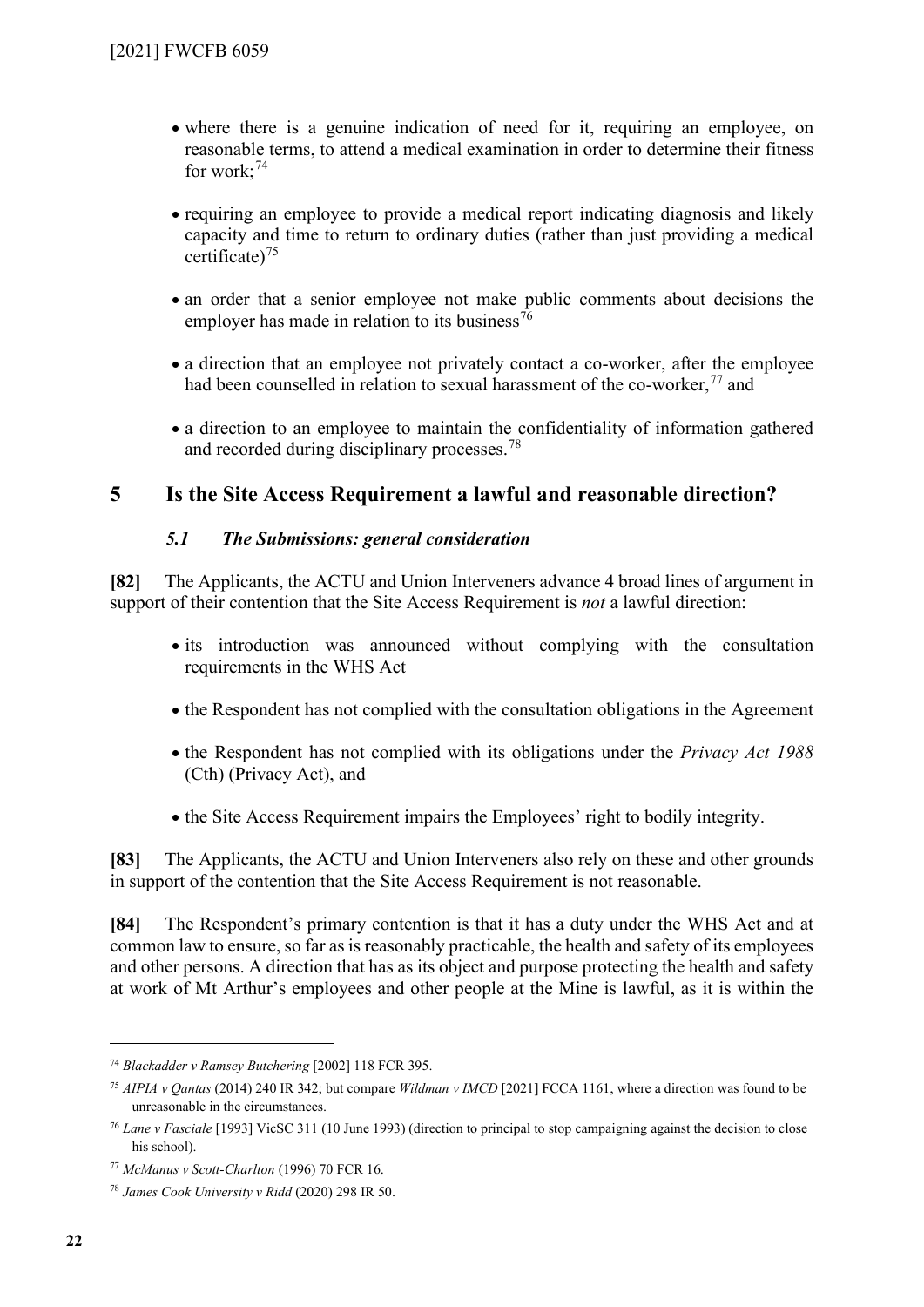scope of the Employees' employment, and 'axiomatically… [is] reasonable, substantially for the same reasons':[79](#page-22-0)

'That is, a direction will always be reasonable when, as in this case, the object and purpose of the direction is compliance with the employer's statutory and common law duties.'<sup>[80](#page-22-1)</sup>

<span id="page-22-7"></span>**[85]** We accept that the object and purpose of the Site Access Requirement is to protect the health and safety at work of Mt Arthur's employees and other people at the Mine. On that basis, the Site Access Requirement is *prima facie* 'lawful' because:

- it falls within the scope of the employment, and
- $\bullet$  there is nothing 'illegal' or unlawful about becoming vaccinated.<sup>[81](#page-22-2)</sup>

**[86]** It is convenient to note here that the ACTU contends that '[t]he lawfulness of a direction is not exhausted by considering whether the subject matter of the direction falls within the scope or subject matter of the employment, but extends further to a consideration of the employment (and other) laws that bear upon that subject.'[82](#page-22-3) A similar point is made by the Applicants and the Union Interveners.[83](#page-22-4)

**[87]** We note that there appears to be no judicial authority directly on the point. We will discuss what is required for a direction to be lawful at Chapter 5.2.3 of this decision, in the context of our consideration of the Respondent's compliance with the consultation requirements in the WHS Act. For reasons which will become apparent, we do not feel it necessary to express a concluded view on this point.

**[88]** On the question of whether a direction is reasonable, the Respondent submits that this depends upon the content and effect of the direction.<sup>[84](#page-22-5)</sup> The application of this proposition in the context of the present matter is, so the Respondent contends, that the requirement that a direction be reasonable does not include as an incident:

- an obligation to consult under s.47 of the WHS Act about a direction that relates to work health and safety matters, or
- an obligation to consult (if there be any) that has as its source other than under the WHS Act.

**[89]** This is said to be so 'because the reasonableness of a direction is determined having regard to its effect, not by the process by which it was made'.<sup>[85](#page-22-6)</sup>

<span id="page-22-0"></span><sup>79</sup> Respondent Submissions, 16 November 2021 at [117].

<span id="page-22-1"></span><sup>80</sup> Respondent Submissions, 16 November 2021 at [117]. Also see [78] and [87].

<span id="page-22-2"></span><sup>81</sup> ACCI Submissions, 16 November 2021 at 3.12.

<span id="page-22-3"></span><sup>82</sup> ACTU Outline of Submissions, 11 November 2021 at [8].

<span id="page-22-4"></span><sup>83</sup> See, for example, Applicants Submissions, 9 November 2021 at [18]-[19]; Reply Submissions of the AMWU and CEPU, 23 November 2021 at [54]-[55].

<span id="page-22-5"></span><sup>84</sup> Transcript, 24 November 2021 at PN1517.

<span id="page-22-6"></span><sup>85</sup> Respondent's Answers to the Full Bench's Questions, 23 November 2021, p7.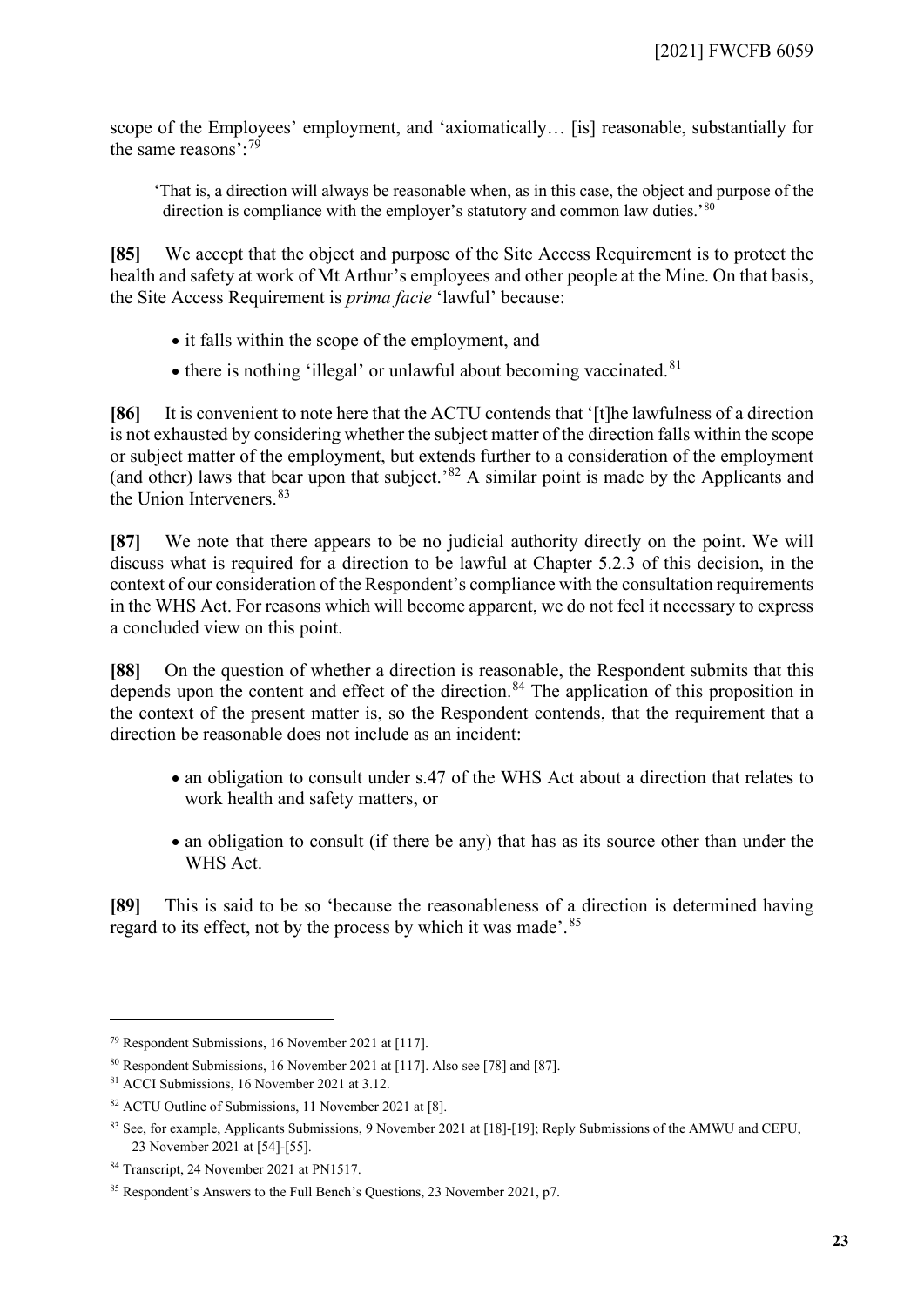**[90]** The Respondent acknowledges that the *outcome* of consultation unders.47 of the WHS Act may inform an inquiry into the reasonableness of a direction, but that 'the fact of consultation will never be determinative'.<sup>[86](#page-23-0)</sup>

**[91]** ACCI takes a more nuanced approach. It submits that no one external factor is determinative of whether the direction in a particular case is reasonable:

'A range of factors will be considered when assessing the reasonableness of a direction, one of which may be the extent of consultation undertaken. The greater consultation afforded to employees, the more likely consultation is to become a factor supportive [of] the reasonableness of the direction.'[87](#page-23-1)

**[92]** The obligation on an employee to obey a direction depends on it not only being lawful, but also reasonable. As Dixon J observed in *Darling*:

'the lawful commands of an employer which an employee must obey are those which fall within the scope of the contract of service *and are reasonable*.'[88](#page-23-2) [Emphasis added]

**[93]** The duty of an employee to obey a direction by his or her employer does not arise simply because a direction might be within the scope of employment and involves no illegality.

**[94]** We do not accept the submission put by the Respondent. It proceeds as a false legal premise and seeks to give determinative weight to the asserted purpose and object of a direction to the exclusion of any other consideration, including the impact of the direction on the rights and interests of the Employees.

**[95]** We agree with ACCI that a range of factors will bear on whether a direction is reasonable. As we have mentioned, the reasonableness of a direction is a question of fact having regard to *all* the circumstances, which may include whether or not the employer has complied with any relevant consultation obligations.

**[96]** Whether a particular direction is reasonable is not to be determined in a vacuum, it requires consideration of all the circumstances, including the nature of the particular employment, the established usages affecting the employment, the common practices that exist and the general provisions of any instrument governing the relationship.<sup>[89](#page-23-3)</sup> In NSW, this would include consideration of obligations in the WHS Act, which governs employment relationships in that jurisdiction. The assessment of reasonableness and proportionality is essentially one of fact and balance and needs to be assessed on a case-by-case basis.<sup>[90](#page-23-4)</sup> The assessment will include, but not be determined by, whether there is a logical and understandable basis for the direction.<sup>[91](#page-23-5)</sup>

<span id="page-23-0"></span><sup>86</sup> Ibid. Similarly, Ai Group contends that a failure to engage in consultation in accordance with the requirements of the WHS Act would not render the direction unlawful or unreasonable, see Ai Group's submission in response to the Background Paper, 23 November 2021 at [9].

<span id="page-23-1"></span><sup>87</sup> Further Supplementary Submissions of ACCI, 23 November 2021 at [10.5]

<span id="page-23-2"></span><sup>88</sup> (1938) 601 at 621–622. See also *Pastrycooks Employees, Biscuit Makers Employees & Flour and Sugar Goods Workers Union (NSW) v Gartrell White (No 3)* (1990) 35 IR 70 at 73-78 (Hungerford J); *McManus v Scott-Charlton* (1996) 70 FCR 16 at 21 (Finn J); *Thompson v IGT (Australia) Pty ltd* (2008) 173 IR 408–409 at [49]-[51] (Goldberg J).

<span id="page-23-3"></span><sup>89</sup> *R v Darling Island Stevedoring and Lighterage Co Ltd; Ex parte Halliday & Sullivan* (1938) 60 CLR 601 at 622 (Dixon J).

<span id="page-23-4"></span><sup>90</sup> *McManus v Scott-Charlson* (1996) 70 FCR 16 at 30 (Finn J)

<span id="page-23-5"></span><sup>&</sup>lt;sup>91</sup> Commonwealth Bank of Australia v Human Rights and Equal Opportunity Commission (1997) 80 FCR 78 at 112.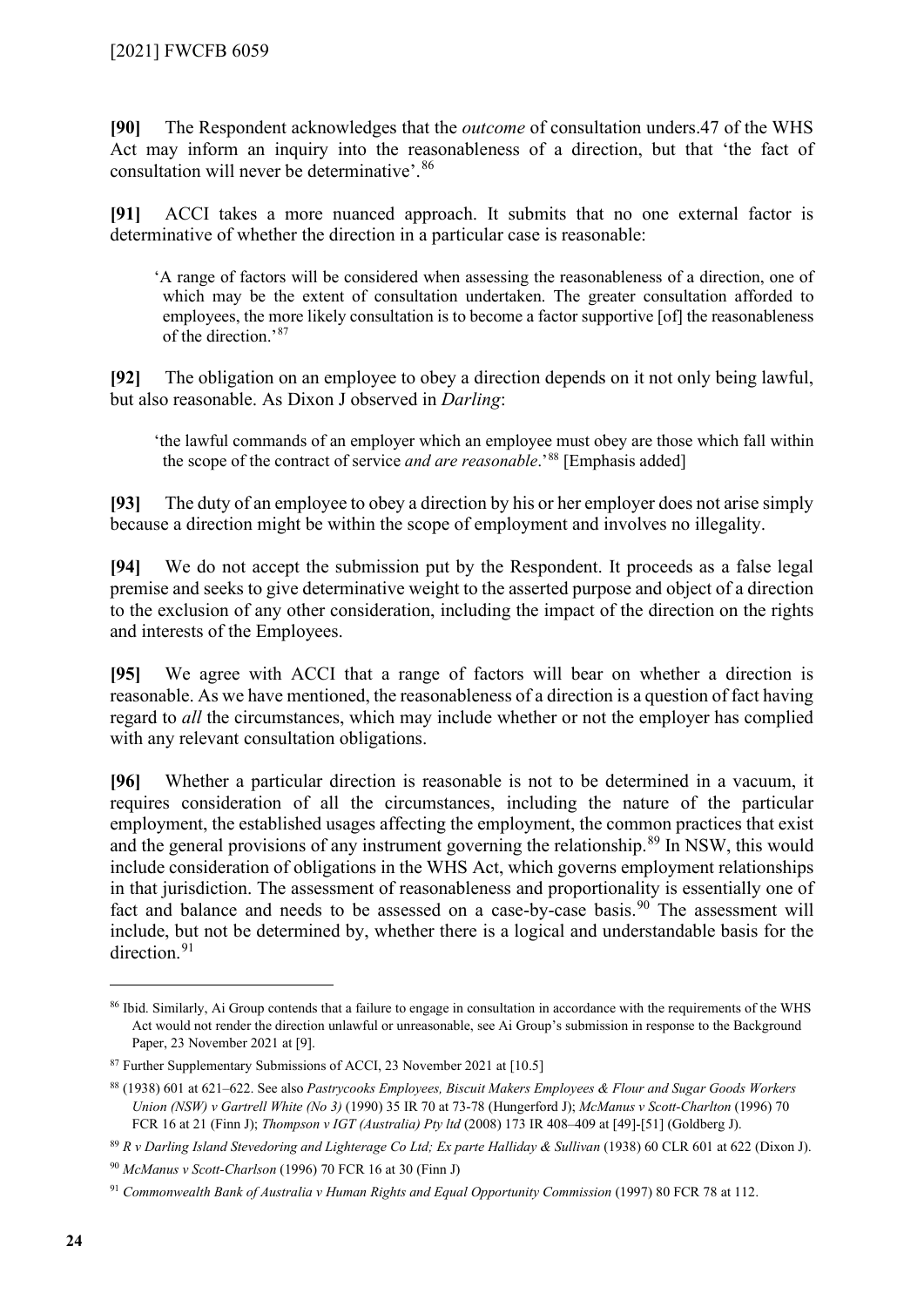**[97]** In considering whether the Site Access Requirement is a lawful and reasonable direction, we turn first to consider Mt Arthur's consultation obligations in the WHS Act and under the Agreement, before turning to the arguments concerning compliance with privacy obligations and the right to bodily integrity.

### *5.2 Mt Arthur's Consultation Obligations*

#### *5.2.1 WHS consultation requirements*

<span id="page-24-0"></span>**[98]** It is uncontentious that the introduction of the Site Access Requirement and its implementation enlivened the consultation obligations in the WHS Act.  $92$  Sections 47 to 49 of the WHS Act are set out below:

#### **47 Duty to consult workers**

(1) The person conducting a business or undertaking must, so far as is reasonably practicable, consult, in accordance with this Division and the regulations, with workers who carry out work for the business or undertaking who are, or are likely to be, directly affected by a matter relating to work health or safety.

Maximum penalty—

(a) in the case of an individual—230 penalty units, or

- (b) in the case of a body corporate—1,155 penalty units.
- (2) If the person conducting the business or undertaking and the workers have agreed to procedures for consultation, the consultation must be in accordance with those procedures.
- (3) The agreed procedures must not be inconsistent with section 48.

#### **48 Nature of consultation**

- (1) **Consultation** under this Division requires—
	- (a) that relevant information about the matter is shared with workers, and
	- (b) that workers be given a reasonable opportunity—
		- (i) to express their views and to raise work health or safety issues in relation to the matter, and
		- (ii) to contribute to the decision-making process relating to the matter, and
	- (c) that the views of workers are taken into account by the person conducting the business or undertaking, and
	- (d) that the workers consulted are advised of the outcome of the consultation in a timely manner.
- (2) If the workers are represented by a health and safety representative, the consultation must involve that representative.

#### **49 When consultation is required**

Consultation under this Division is required in relation to the following health and safety matters—

(a) when identifying hazards and assessing risks to health and safety arising from the work carried out or to be carried out by the business or undertaking,

<span id="page-24-1"></span><sup>92</sup> Applicant Submissions, 9 November 2021 at [38]-[39]; Ai Group Submission at [88]; ACCI Submission at [3.2] and [3.4]; Respondent Submission, 16 November 2021 at [97]-[98]; ACTU Outline of Submissions, 11 November 2021 at [10] and [14].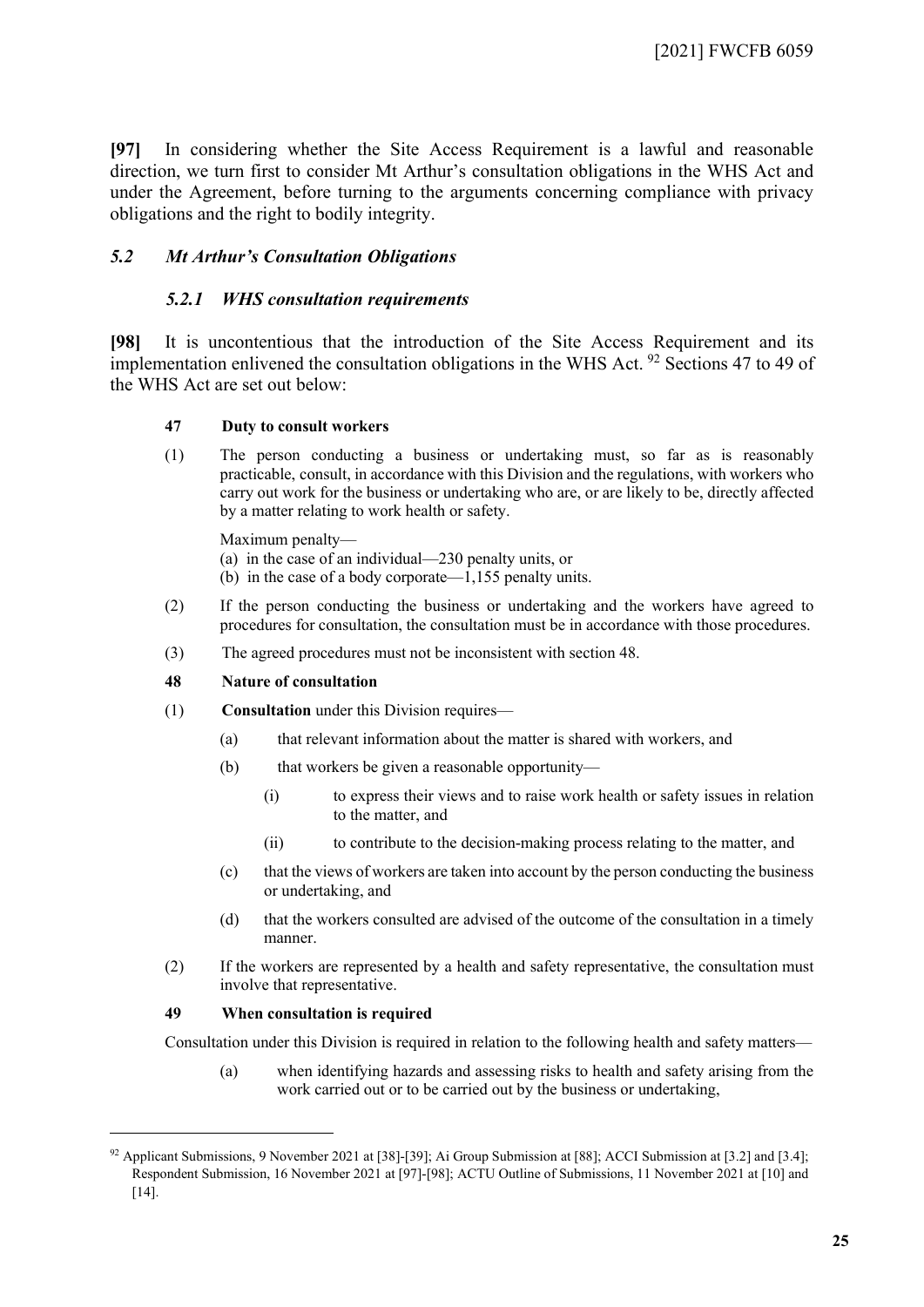- (b) when making decisions about ways to eliminate or minimise those risks,
- (c) when making decisions about the adequacy of facilities for the welfare of workers,
- (d) when proposing changes that may affect the health or safety of workers,
- (e) when making decisions about the procedures for—

(i) consulting with workers, or

- (ii) resolving work health or safety issues at the workplace, or
- (iii) monitoring the health of workers, or

(iv) monitoring the conditions at any workplace under the management or control of the person conducting the business or undertaking, or

- (v) providing information and training for workers, or
- (f) when carrying out any other activity prescribed by the regulations for the purposes of this section.

**[99]** The WHS Act is based on the work health and safety model laws, which have been enacted in all jurisdictions except Victoria and Western Australia.<sup>[93](#page-25-0)</sup>

**[100]** The Work Health and Safety Bill 2011 (Cth) [Explanatory Memorandum](https://parlinfo.aph.gov.au/parlInfo/download/legislation/ems/r4626_ems_9a20f7d5-be26-4907-9887-b0a344b494ea/upload_pdf/357636.pdf;fileType=application%2Fpdf) provides some limited guidance on the content of the duty to consult in s.48, as follows:

'153. Subclause 48(1) establishes the requirements for meaningful consultation. It requires PCBUs to: share relevant information about work health or safety matters (listed in clause 49) with their workers; give workers a reasonable opportunity to express their views; and contribute to the decision processes relating to those matters. It also requires PCBUs to take workers' views into account and advise workers of relevant outcomes in a timely manner.

154. Subclause 48(2) provides that consultation must involve any HSR that represents the workers.

155. Consulting with HSRs alone may be sufficient to meet the consultation duty, depending on the work health or safety issue in question.' [Emphasis added]

**[101]** The Mine is a 'mine' within the meaning of s.6(1) of the *Work Health and Safety (Mines And Petroleum Sites) Act 2013* (NSW) (the Mine Safety Act). Section 4(1) of the Mine Safety Act stipulates that the Act is to be construed with and as if it formed part of the WHS Act. A 'mine safety and health representative' elected pursuant to s.38 of the Mine Safety Act has all the functions of a health and safety representative (HSR) under the WHS Act for the workgroup at the mine 'as if the workgroup comprised all the workers at the mine:'  $s.42(1)$ .<sup>[94](#page-25-1)</sup>

**[102]** The Respondent must comply with s.47(1) of the WHS Act, which requires it to consult, so far as reasonably practicable 'with workers who carry out work for the business or undertaking who are, or are likely to be, directly affected by a matter relating to work health or safety'.<sup>[95](#page-25-2)</sup>

<span id="page-25-0"></span><sup>93</sup> Section 35 of the Victorian *[Occupational Health and Safety Act 2004](https://content.legislation.vic.gov.au/sites/default/files/2021-09/04-107aa037%20authorised.pdf)* is in similar terms to s.48 of the WHS Act. Western Australia has enacted new legislation based on the model laws, which is due to commence in early 2022.

<span id="page-25-1"></span><sup>94</sup> ACTU Outline of Submissions, 11 November 2021 at [9].

<span id="page-25-2"></span><sup>95</sup> ACTU Outline of Submissions, 11 November 2021 at [10]-[11].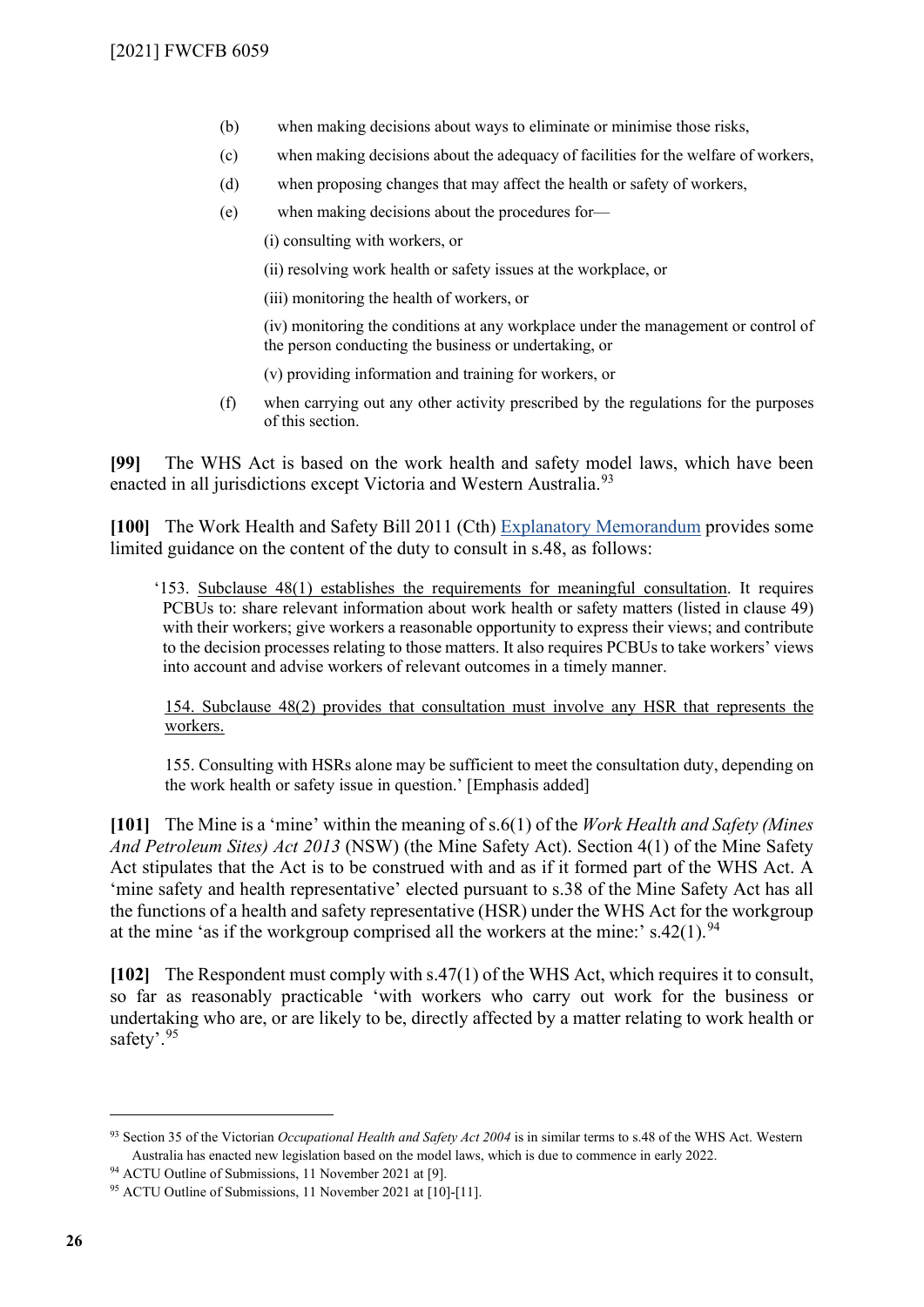**[103]** Consultation is treated by the WHS Act as a matter of substance which is to occur prior to implementation. Section 48(2) requires that the consultation involve a HSR, who in the context relevant here is a 'mine safety and health representative'. [96](#page-26-0)

**[104]** This consultation requirement is extended by s.70(1) of the WHS Act. This includes an obligation under s.70(1)(c) on the Respondent to allow a HSR access to information 'relating to' hazards (including associated risks) at the workplace affecting workers in the workgroup (which having regard to the definition of a 'mine safety and health representative' in the Mine Safety Act, extends to all the workers at the Mine) and the health and safety of the workers in the workgroup (again, all the workers at the Mine).  $97$ 

**[105]** There appears to be limited authority directly relating to the consultation requirements in ss.47-49 of the WHS Act.<sup>[98](#page-26-2)</sup>

**[106]** Many cases on consultation arise in the context of consultation obligations under industrial instruments. The Parties' submissions refer to the following cases in respect of the obligation to consult and what that entails:

- *Communications, Electrical, Electronic, Energy, Information, Postal, Plumbing and Allied Services Union of Australia v QR Limited* [\(2010\) 198 IR 382;](https://www.westlaw.com.au/maf/wlau/app/document?&src=search&docguid=I3218c82b9d3411e0a619d462427863b2&epos=3&snippets=true&fcwh=true&startChunk=1&endChunk=1&nstid=std-anz-highlight&nsds=AUNZ_CASES&isTocNav=true&tocDs=AUNZ_CASES_TOC&context=155&extLink=false&searchFromLinkHome=true&details=most&originates-from-link-before=false) [\(2010\) 268 ALR](https://anzlaw.thomsonreuters.com/Document/I62059c91812811e8b22785ae5ff38a3b/View/FullText.html?transitionType=Default&contextData=(sc.Default)&VR=3.0&RS=cblt1.0)  [514](https://anzlaw.thomsonreuters.com/Document/I62059c91812811e8b22785ae5ff38a3b/View/FullText.html?transitionType=Default&contextData=(sc.Default)&VR=3.0&RS=cblt1.0)
- *Consultation clause in modern awards* [\[2013\] FWCFB 10165](https://www.fwc.gov.au/documents/decisionssigned/html/2013fwcfb10165.htm)
- *Construction, Forestry, Mining and Energy Union v BHP Coal Pty Ltd* [\(2016\) 262](https://www.westlaw.com.au/maf/wlau/app/document?&src=search&docguid=Iac8e6c501e8811e79f5e87e05f05ece4&epos=1&snippets=true&fcwh=true&startChunk=1&endChunk=1&nstid=std-anz-highlight&nsds=AUNZ_CASES&isTocNav=true&tocDs=AUNZ_CASES_TOC&context=113&extLink=false&searchFromLinkHome=true)  [IR 176;](https://www.westlaw.com.au/maf/wlau/app/document?&src=search&docguid=Iac8e6c501e8811e79f5e87e05f05ece4&epos=1&snippets=true&fcwh=true&startChunk=1&endChunk=1&nstid=std-anz-highlight&nsds=AUNZ_CASES&isTocNav=true&tocDs=AUNZ_CASES_TOC&context=113&extLink=false&searchFromLinkHome=true) [\[2016\] FCA 1009](http://www.austlii.edu.au/cgi-bin/viewdoc/au/cases/cth/FCA/2016/1009.html?context=1;query=%5b2016%5d%20FCA%201009;mask_path=)
- *Construction, Forestry, Mining and Energy Union v The Newcastle Wallsend Coal Company Pty* [\(1998\) 88 IR 202](https://www.westlaw.com.au/maf/wlau/app/document?&src=search&docguid=Ia89eb7205f5c11e28e86d4295b0ab413&epos=2&snippets=true&fcwh=true&startChunk=1&endChunk=1&nstid=std-anz-highlight&nsds=AUNZ_CASES&isTocNav=true&tocDs=AUNZ_CASES_TOC&context=177&extLink=false&searchFromLinkHome=true)
- *CPSU v Vodafone Network Pty Ltd* [2001] AIRC 1189; [PR911257](https://www.fwc.gov.au/documents/decisionssigned/html/pr911257.htm) (14 November 2001)
- *[Felton v BHP Billiton Pty Ltd](http://www.austlii.edu.au/cgi-bin/viewdoc/au/cases/cth/FWC/2015/1838.html?context=1;query=%22Work%20health%20and%20safety%20act%22%20and%20%22nature%20of%20consultation%22;mask_path=)* [2015] FWC 1838
- *Port Kembla Coal Terminal Ltd v Construction, Forestry, Mining and Energy Union*  [\(2016\) 248 FCR 18](https://www.westlaw.com.au/maf/wlau/app/document?&src=search&docguid=Ie2c53101a34e11e79c6392f7a6424d52&epos=2&snippets=true&fcwh=true&startChunk=1&endChunk=1&nstid=std-anz-highlight&nsds=AUNZ_CASES&isTocNav=true&tocDs=AUNZ_CASES_TOC&context=260&extLink=false&searchFromLinkHome=true)
- *QR Limited v Communications Electrical, Electronic, Energy, Information, Postal, Plumbing and Allied Services Union of Australia* [\[2010\] FCAFC 150](http://www.austlii.edu.au/cgi-bin/sign.cgi/au/cases/cth/FCAFC/2010/150)
- *Sinfield v London Transport Executive* [\[1970\] Ch 550.](https://www.fwc.gov.au/documents/documents/benchbookresources/unfairdismissals/sinfield_v_london_transport_executive.pdf)
- **[107]** Some additional cases have been identified that deal with the meaning of consultation:
	- *[Brasell-Dellow v Queensland \(Queensland Police Service\)](http://www8.austlii.edu.au/cgi-bin/viewdoc/au/cases/qld/QIRC/2021/356.html?query=)* [2021] QIRC 356
	- *[Construction, Forestry, Mining and Energy Union v BHP Coal Pty Ltd](https://www.fwc.gov.au/documents/decisionssigned/html/2015fwc1838.htm)* [2012] FWA 3945

<span id="page-26-0"></span><sup>96</sup> ACTU Outline of Submissions, 11 November 2021 at [12].

<span id="page-26-1"></span> $97$  Ibid.

<span id="page-26-2"></span><sup>98</sup> Two cases which discuss the consultation obligation in s.48 of the WHS Act are: *Felton v BHP Billiton Pty Ltd* [2015] FWC 1838, at [53]-[78] and *Brasell-Dellow v Queensland (Queensland Police Service)* [2021] QIRC 356, at [123]– [131]. See also *Nazih Beydoun & Ors v Northern Health & Ors* [2021] FWC 6341.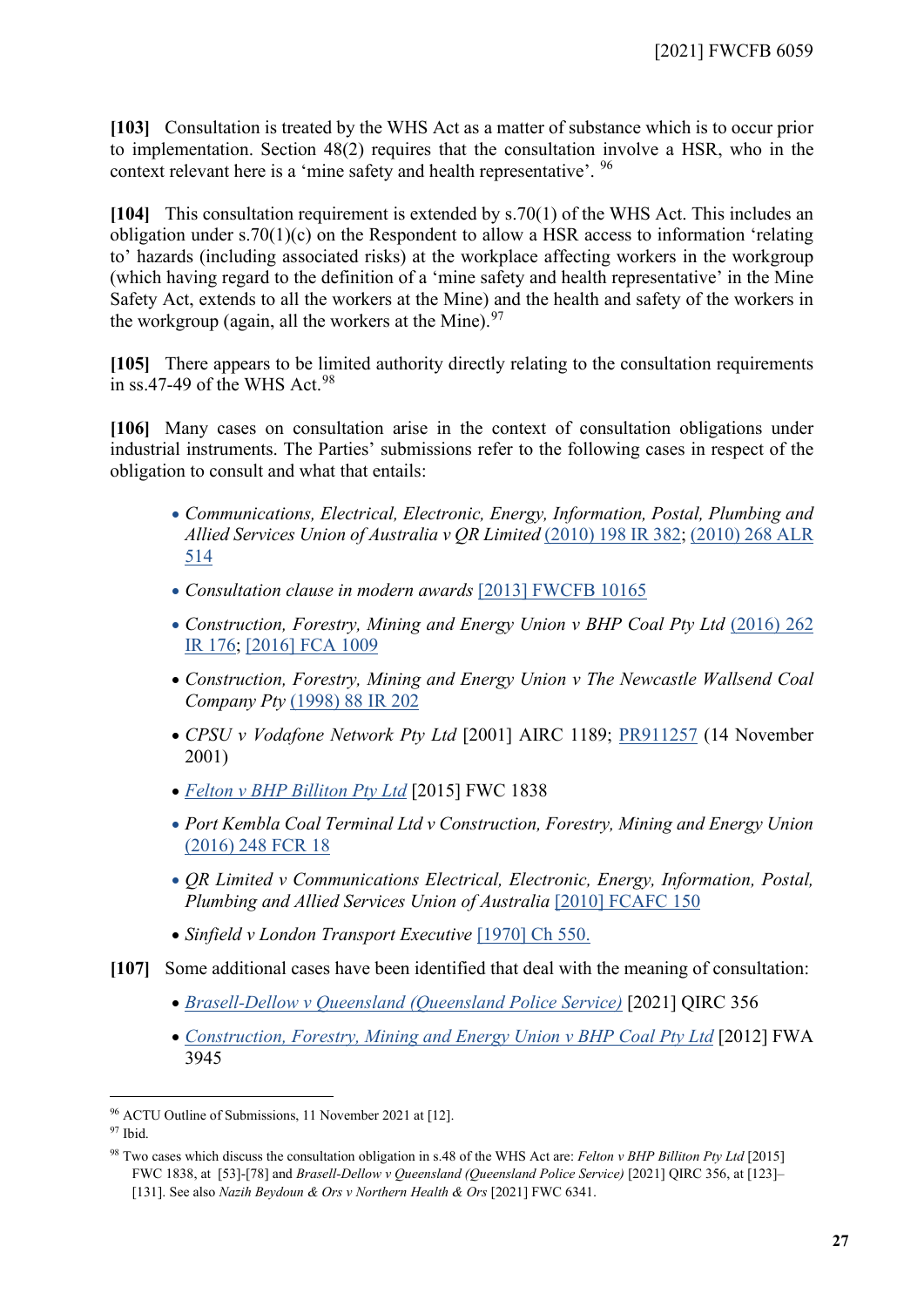- *[Construction, Forestry, Mining and Energy Union v BHP Coal Pty Ltd](http://www.austlii.edu.au/cgi-bin/viewdoc/au/cases/cth/FCA/2014/1431.html?context=1;query=%5b2014%5d%20FCA%201431;mask_path=)* [2014] FCA 1431
- *[Tomvald v Toll Transport Pty Ltd](http://www.austlii.edu.au/cgi-bin/sign.cgi/au/cases/cth/FCA/2017/1208)* [2017] FCA 1208
- *[TVW Enterprises Ltd v Duffy \(No 2\)](https://www.westlaw.com.au/maf/wlau/app/document?&src=search&docguid=I927df2139ceb11e0a619d462427863b2&epos=1&snippets=true&fcwh=true&startChunk=1&endChunk=1&nstid=std-anz-highlight&nsds=AUNZ_CASES&isTocNav=true&tocDs=AUNZ_CASES_TOC&context=53&extLink=false&searchFromLinkHome=true)* (1985) 7 FCR 172
- *[TVW Enterprises Ltd v Duffy \(No 3\)](https://www.westlaw.com.au/maf/wlau/app/document?&src=search&docguid=I79859b2130d311e5960feb5a5b726e12&epos=1&snippets=true&fcwh=true&startChunk=1&endChunk=1&nstid=std-anz-highlight&nsds=AUNZ_CASES&isTocNav=true&tocDs=AUNZ_CASES_TOC&context=78&extLink=false&searchFromLinkHome=true)* (1985) 8 FCR 93.

<span id="page-27-7"></span>**[108]** The following propositions may be drawn from these cases about what constitutes consultation:

- the content of any specific requirement to consult is necessarily dictated by the precise terms in which such a requirement is expressed; the nature of the factual or legal issues the subject of the requirement; and the factual context in which the requirement is exercised, including the particular circumstances of the persons with whom there must be consultation $99$
- a responsibility to consult carries a responsibility to give those consulted an opportunity to be heard and to express their views so that they may be taken into  $account<sup>100</sup>$  $account<sup>100</sup>$  $account<sup>100</sup>$
- the consultation needs to be real; it must not be a merely formal or perfunctory  $exercise<sup>101</sup>$  $exercise<sup>101</sup>$  $exercise<sup>101</sup>$
- even though management retained the right to make the final decision, it is not to be assumed that the required consultation was to be a formality. Management has no monopoly of knowledge and understanding of how a business operates, or of the wisdom to make the right decisions about it. The process of consultation is designed to assist management, by giving it access to ideas from employees, as well as to assist employees to point out aspects of a proposal that will produce negative consequences and suggest ways to eliminate or alleviate those consequences  $102$
- the party to be consulted [must] be given notice of the subject upon which that party's views are being sought before any final decision is made or course of action embarked  $upon<sup>103</sup>$  $upon<sup>103</sup>$  $upon<sup>103</sup>$
- while the word 'consultation' always carries with it a consequential requirement for the affording of a meaningful opportunity to the party being consulted to present those views, what will constitute such an opportunity will vary according [to] the nature and circumstances of the case. In other words, what will amount to 'consultation' has about it an inherent flexibility<sup>[104](#page-27-5)</sup>
- a right to be consulted, though a valuable right, is not a right of veto<sup>[105](#page-27-6)</sup>

<span id="page-27-0"></span><sup>99</sup> *Tomvald v Toll Transport Pty Ltd* [2017] FCA 1208 at [212].

<span id="page-27-1"></span><sup>100</sup> *TVW Enterprises Ltd v Duffy (No 2)* (1985) 7 FCR 178–179.

<span id="page-27-2"></span><sup>101</sup> *TVW Enterprises Ltd v Duffy (No 3)* (1985) 8 FCR 93 at 101.

<span id="page-27-3"></span><sup>102</sup> *QR Limited v Communications, Electrical, Energy, Information, Postal, Plumbing and Allied Services Union of Australia*  [2010] FCAFC 150, [81].

<span id="page-27-4"></span><sup>103</sup> *Communications, Electrical, Electronic, Energy, Information, Postal, Plumbing and Allied Services Union of Australia v QR Limited* [2010] FCA 591 at [44].

<span id="page-27-5"></span><sup>104</sup> *Communications, Electrical, Electronic, Energy, Information, Postal, Plumbing and Allied Services Union of Australia v QR Limited* [2010] FCA 591 at [44].

<span id="page-27-6"></span><sup>105</sup> *Communications, Electrical, Electronic, Energy, Information, Postal, Plumbing and Allied Services Union of Australia v QR Limited* [2010] FCA 591 at [44].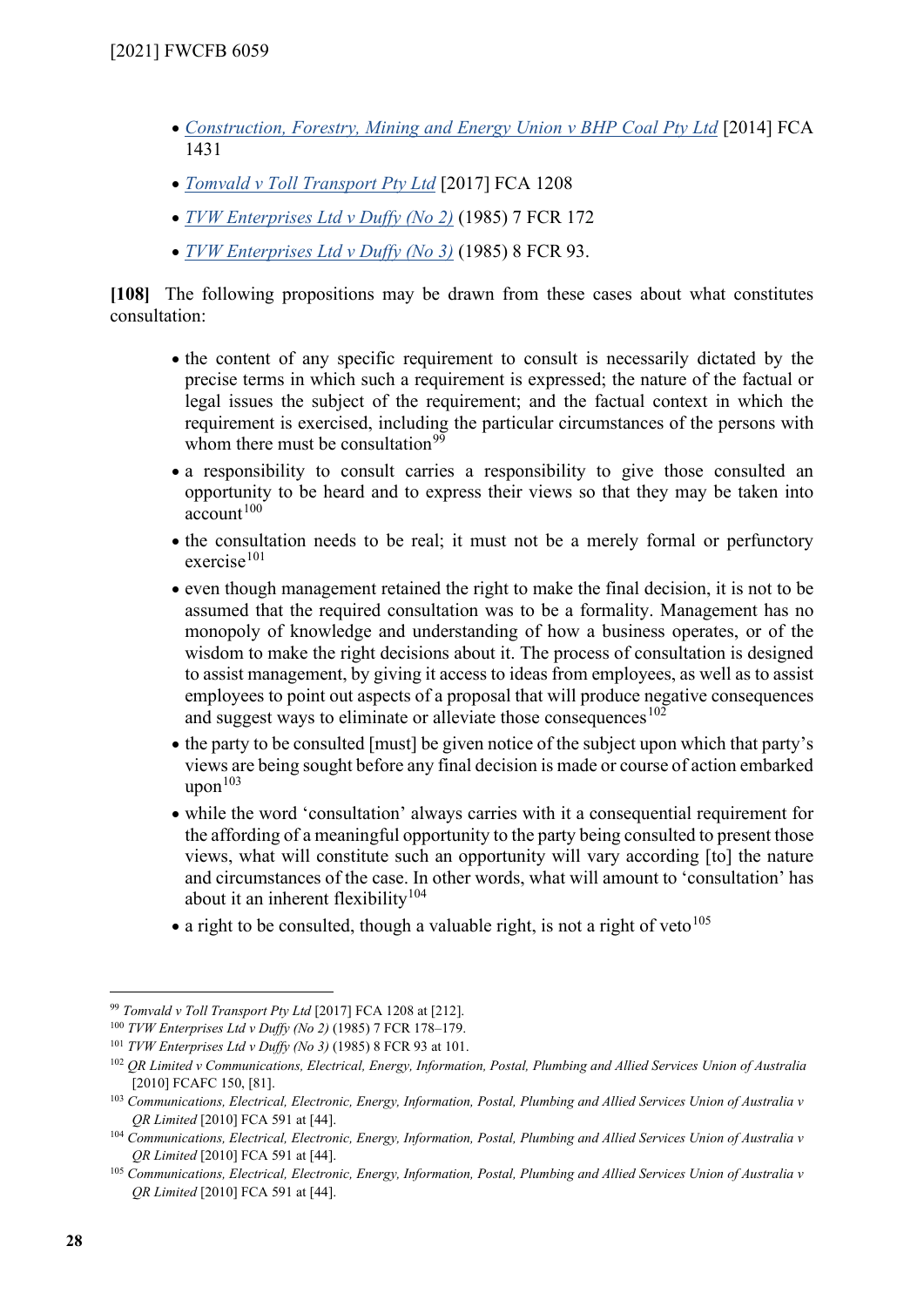- the consultation obligation is not concerned with a likelihood of success of the process, only to ensure that it occurs before a decision is made to implement a proposal $106$
- an ordinary understanding of the word "consult" would suggest that the obligation to consult does not carry with it any obligation either to seek or to reach agreement on the subject for consultation. Consultation is not an exercise in collaborative decisionmaking. All that is necessary is that a genuine opportunity to be heard about the nominated subjects be extended to those required to be consulted before any final decision is made $107$
- the requirement to consult affected workers would ... not be satisfied by providing the employees with a mere opportunity to be heard; the requirement involves both extending to affected workers an opportunity to be heard and an entitlement to have their views taken into account when a decision is made<sup>[108](#page-28-2)</sup>
- genuine consultation would generally take place where a process of decision-making is still at a formative stage  $109$
- $\bullet$  the opportunity to consult must be a real opportunity not simply an after thought<sup>[110](#page-28-4)</sup>
- consultations can be of very real value in enabling points of view to be put forward which can be met by modifications of a scheme and sometimes even by its withdrawal $111$
- there is a difference between saying to someone who may be affected by a proposed decision or course of action, even, perhaps, with detailed elaboration, 'this is what is going to be done' and saying to that person 'I'm thinking of doing this; what have you got to say about that?'. Only in the latter case is there 'consultation'<sup>[112](#page-28-6)</sup>
- it is implicit in the obligation to consult that a genuine opportunity be provided for the affected party to attempt to persuade the decision-maker to adopt a different course of action. If a change has already been implemented or if the employer has already made a definite or irrevocable decision to implement a change then subsequent 'consultation' is robbed of this essential characteristic<sup>113</sup>
- any offer to consult in relation to the matter was in the context that the respondent had already made an irrevocable decision, then the party had not, to use his Honour's words, consulted about the decision in any meaningful way.<sup>[114](#page-28-8)</sup>

**[109]** The list set out above does not purport to be an exhaustive statement of the elements underpinning the content of an obligation to consult. We also observe that some industrial instruments and the model consultation term provide that the trigger for an obligation to consult is the making of a definite decision. As we note below, the specific requirement to consult is determined by the context.

<span id="page-28-0"></span><sup>106</sup> *Construction, Forestry, Mining and Energy Union v BHP Coal Pty Ltd* [2014] FCA 1431 at [60].

<span id="page-28-1"></span><sup>107</sup> *Construction, Forestry, Mining and Energy Union v BHP Coal Pty Ltd* [2016] FCA 1009 at [60].

<span id="page-28-2"></span><sup>108</sup> *Tomvald v Toll Transport Pty Ltd* [2017] FCA 1208 at [211].

<span id="page-28-3"></span><sup>109</sup> *Tomvald v Toll Transport Pty Ltd* [2017] FCA 1208 at [211].

<span id="page-28-4"></span><sup>110</sup> *Construction, Forestry, Mining and Energy Union v The Newcastle Wallsend Coal Company* Pty (1998) 88 IR 202, 217.

<span id="page-28-5"></span><sup>111</sup> *Sinfield v London Transport Executive* [1970] 1 Ch 550, 558.

<span id="page-28-6"></span><sup>112</sup> *Communications, Electrical, Electronic, Energy, Information, Postal, Plumbing and Allied Services Union of Australia v QR Limited* [2010] FCA 591 at [45].

<span id="page-28-7"></span><sup>113</sup> *Consultation clause in modern awards* [2013] FWCFB 10165 at [35].

<span id="page-28-8"></span><sup>114</sup> *Construction, Forestry, Mining and Energy Union v The Newcastle Wallsend Coal Company* Pty (1998) 88 IR 202 at 218.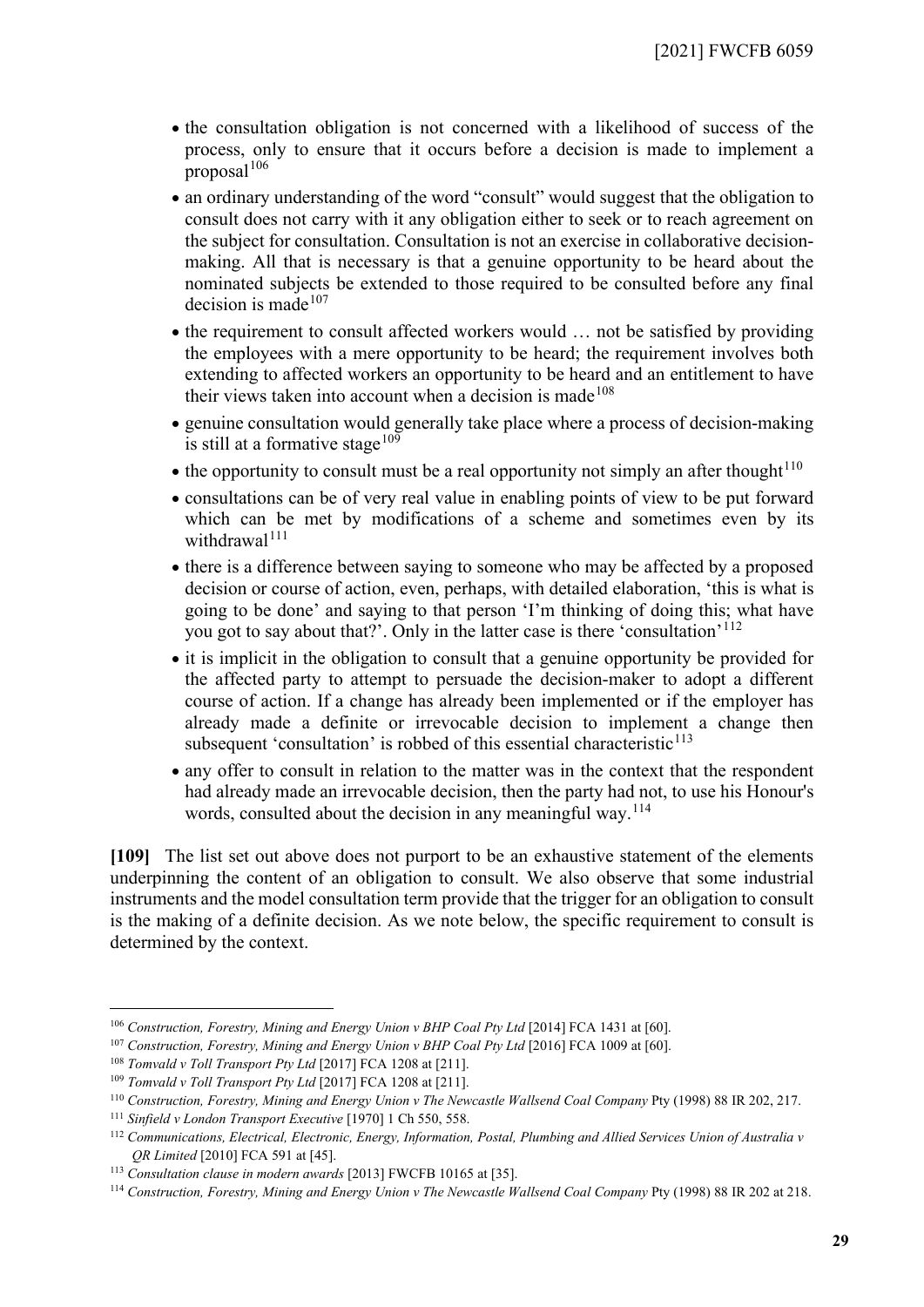**[110]** The Background Paper asked the Parties whether they consider the above propositions to be an accurate reflection of the case law and whether they are relevant to the Commission's task in considering whether the Respondent's consultation process was conducted in accordance with ss.47-49 of the WHS Act.

**[111]** While generally observing that the Commission must start with the words of the statute itself in considering the content of the WHS Act consultation requirements, the Applicants, ACTU and AMWU/CEPU agree that the propositions are accurate and relevant to the Commission's task. [115](#page-29-0) While ACCI expresses caution in generalising the nature of consultation obligations - given the obligation to consult is first and foremost determined by the terms in the relevant instrument that gives rise to the obligation<sup>[116](#page-29-1)</sup> – it agrees that the propositions were relevant to the Commission's task here.<sup>[117](#page-29-2)</sup>

**[112]** The Respondent submits that the propositions are accurate insofar as they relate to consultation under industrial instruments, but having regard to the purpose and text of Division 2 of Part 5 of the WHS Act, they are only of incidental relevance to the question of compliance with ss.47-49 of the WHS Act.<sup>[118](#page-29-3)</sup> Ai Group submits that it cannot be assumed that all of the propositions are entirely relevant to the consultation requirements in the WHS Act, and urges caution so as not to read into the obligation to consult in the WHS Act any additional requirement that is either not consistent with, or which expands upon, the requirements of s.47.[119](#page-29-4)

**[113]** While we accept that the metes and bounds of the Respondent's obligation to consult is delineated by the terms of the WHS Act, we consider that the propositions outlined above contain contextual material that is relevant to an understanding of ss.48 and 49 of the WHS Act and will have regard to them on that limited basis.<sup>[120](#page-29-5)</sup> Of course, we recognise that the content of any specific requirement to consult is determined by the context, including:

- the precise terms in which such a requirement is expressed in the applicable industrial instrument, contract or legislation, including the circumstances in which the obligation is enlivened, <sup>[121](#page-29-6)</sup>
- the factual context in which the requirement arises, including the size and nature of the business and the nature of the change which is the subject of the consultation and the impact of that change on the persons who are required to be consulted, and
- whether the factual circumstances dictate a quick response.

**[114]** As to the last point, if there was a surge in COVID-19 cases such that the risk of transmission substantially increased or if a new, more transmissible or virulent, COVID-19

<span id="page-29-0"></span><sup>115</sup> See, for example, the submissions of the Applicants at [11]-[12], ACTU at [44]-[48] and AMWU and CEPU at [13].

<span id="page-29-1"></span><sup>116</sup> ACCI Further Supplementary Submissions. 23 November 2021 at [4.1]-[4.16].

<span id="page-29-2"></span><sup>117</sup> ACCI Further Supplementary Submissions. 23 November 2021 at [5.1]-[5.2].

<span id="page-29-3"></span><sup>&</sup>lt;sup>118</sup> Respondent's Answers to the Full Bench's Questions at pp.3-5 (responses to questions 4 and 5).

<span id="page-29-4"></span><sup>119</sup> Ai Group Submission in response to the background paper, 23 November 2021 at [4]-[7] (responses to questions 4 and 5).

<span id="page-29-5"></span><sup>120</sup> See ACTU Submissions in response to the Full Bench's questions and in reply, 23 November 2021 at [46].

<span id="page-29-6"></span> $121$  For example, under the model consultation term in Schedule 2.3 to the FW Regulations, the consultation obligation arises where the employer 'has made a definite decision to introduce a major change ...'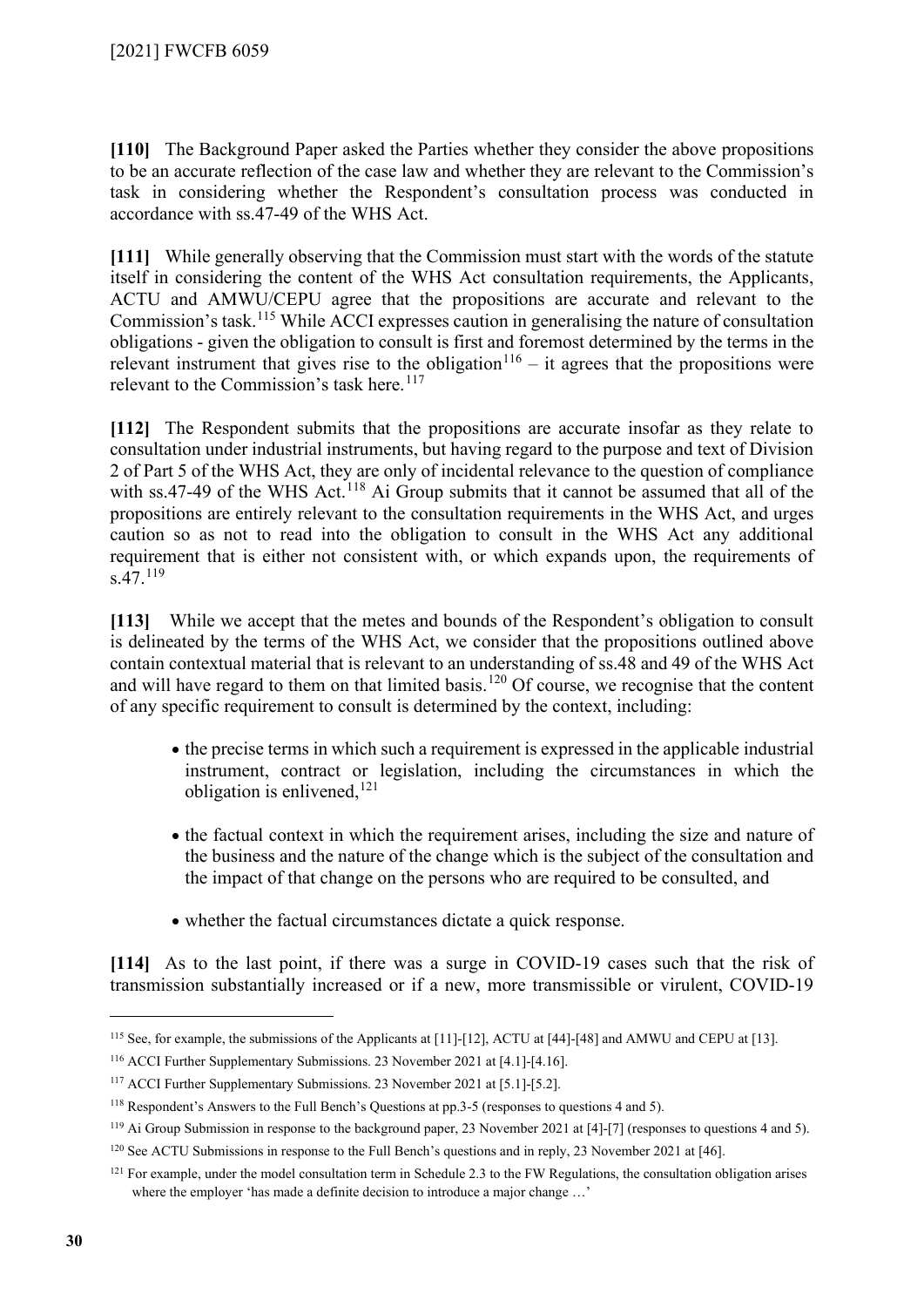variant became prevalent then such circumstances may warrant a truncated consultation process. This is recognised in the qualification in s.47 of the WHS Act that consultation take place 'so far as is reasonably practicable'.

**[115]** The *NSW Government Code of Practice [Work Health and Safety Consultation,](https://www.safework.nsw.gov.au/__data/assets/pdf_file/0013/50071/Work-health-and-safety-consultation,-cooperation-and-coordination-COP.pdf)  [Cooperation and Coordination](https://www.safework.nsw.gov.au/__data/assets/pdf_file/0013/50071/Work-health-and-safety-consultation,-cooperation-and-coordination-COP.pdf)* (the Code, [122](#page-30-0) which is based on a national model code of practice developed by Safe Work Australia) was approved in August 2019 under s.274 of the WHS Act. The Code is at Attachment PJC-13 to the Witness Statement of Peter John Colley. Section 3, titled 'What is effective consultation?', discusses each of the elements in s.48 of the WHS Act.

**[116]** The Foreword to the Code explains that:

- the Code is intended to be read by a PCBU, and provides practical guidance for PCBUs on how to effectively consult with workers who carry out work for the business or undertaking and who are (or are likely to be) directly affected by a health and safety matter,
- following an approved code of practice will assist the duty holder to achieve compliance with the health and safety duties in the WHS Act and Work Health and Safety Regulation (WHS Regulation), but compliance with those duties may be achieved by following another method if it provides an equivalent or higher standard of work health and safety than the code, and
- codes of practice are admissible in court proceedings under the WHS Act and WHS Regulation, and courts may rely on the code in determining what is reasonably practicable in the circumstances to which the code of practice relates.

**[117]** Section 275 of the WHS Act provides that codes of practice approved under s.274 are admissible in proceedings for an offence against the WHS Act. It provides:

#### **275 Use of codes of practice in proceedings**

- (1) This section applies in a proceeding for an offence against this Act.
- (2) An approved code of practice is admissible in the proceeding as evidence of whether or not a duty or obligation under this Act has been complied with.
- (3) The court may—
	- (a) have regard to the code as evidence of what is known about a hazard or risk, risk assessment or risk control to which the code relates, and
	- (b) rely on the code in determining what is reasonably practicable in the circumstances to which the code relates.

Note—

See section 18 for the meaning of *reasonably practicable*.

(4) Nothing in this section prevents a person from introducing evidence of compliance with this Act in a manner that is different from the code but provides a standard of work health and safety that is equivalent to or higher than the standard required in the code.

<span id="page-30-0"></span><sup>&</sup>lt;sup>122</sup> Available at: https://www.safework.nsw.gov.au/ data/assets/pdf file/0013/50071/Work-health-and-safety-consultation,[cooperation-and-coordination-COP.pdf](https://www.safework.nsw.gov.au/__data/assets/pdf_file/0013/50071/Work-health-and-safety-consultation,-cooperation-and-coordination-COP.pdf)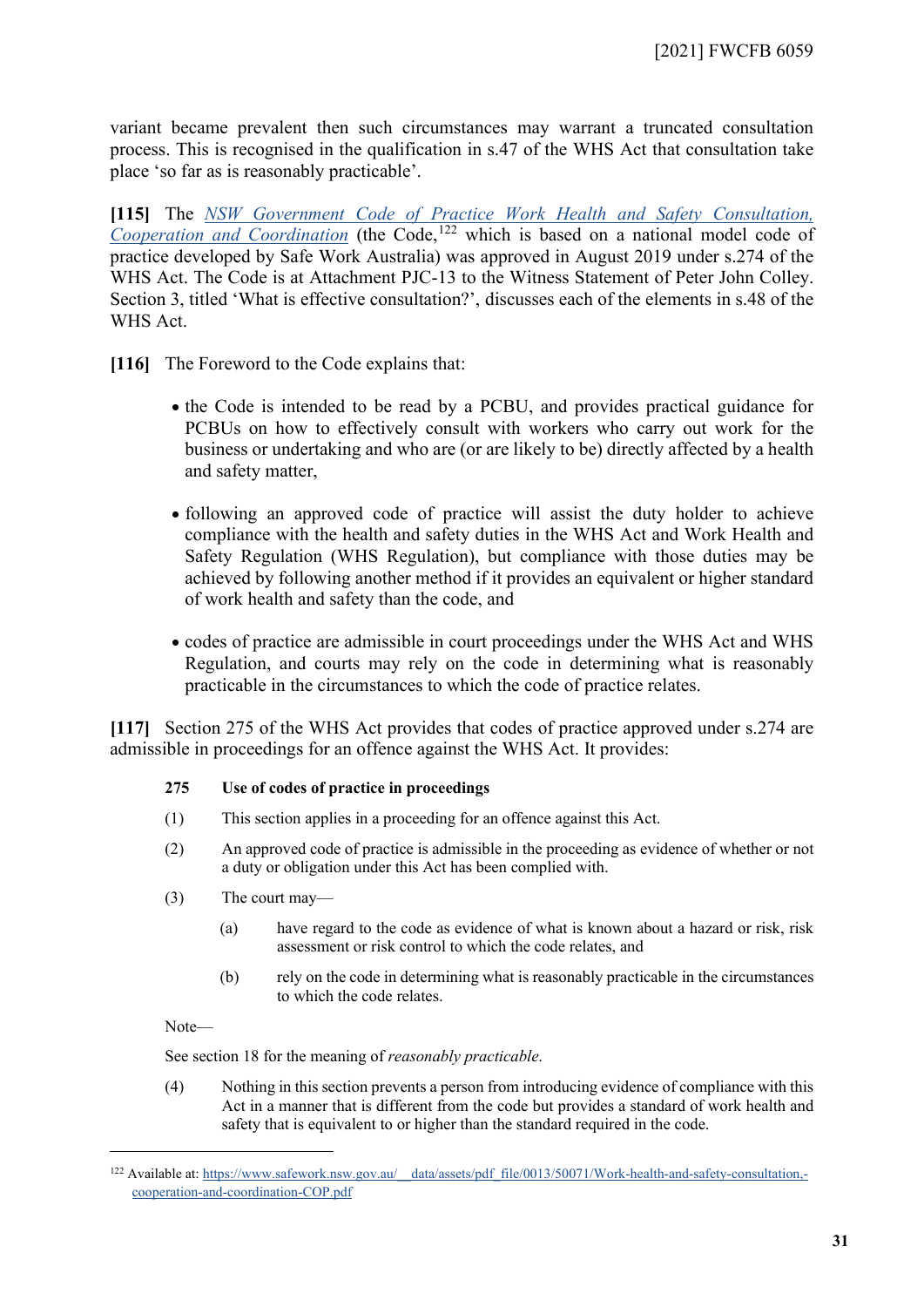- **[118]** The Background Paper included two questions for the parties about the Code:
	- *What is the status of the NSW Code of Practice in these proceedings, since this is not a 'proceeding for an offence against this Act' (s.275)?*
	- *Should the Commission take into account the content from the NSW Code of Practice, and in particular in Section 3 of the Code, in informing itself about the content of the duty in s.48 of the WHS Act and whether the Respondent has complied with the duty to consult?*

**[119]** In responses to these questions, there was no dispute between the Parties about whether the Commission can consider the Code. The Applicants submit that the Commission should take the Code into account, in informing itself about whether the duty to consult applies and whether the Respondent complied with that duty.

**[120]** The Respondent submits that s 275 of the WHS Act does not, in terms, apply to this arbitration, but accepts that the Commission is entitled to form a view about Mt Arthur's compliance withs.47 and says it would be artificial for it to do so without having any regard to the Code. However, it submits that the Code should be used with great circumspection, and not as a substitute for the language of Division 2 of Part 5 of the WHS Act.<sup>[123](#page-31-0)</sup>

**[121]** There is similarly no dispute between the ACTU, the Union Interveners, and ACCI that, while the Code does not create a separate source of obligations and the Commission is not bound to consider it, the Commission can take it into account in determining whether consultation requirements have been complied with. The ACTU further submits that s.275(4) of the WHS Act appears to view the Code as a minima.

**[122]** Ai Group's primary contention is that failure to engage in consultation as required by the WHS Act would not render the direction unlawful or unreasonable, and by extension any assessment of whether the Respondent has undertaken consultation in accordance with the Code is not determinative of the question before the Commission, or indeed necessary. However, Ai Group accepts that it is open to the Commission to have regard to the Code, noting the Commission's broad powers under s.590 of the FW Act.

**[123]** Section 275 is clearly not directly applicable in the present context, these not being proceedings for offences under the WHS Act and WHS Regulation. However, nothing in the terms of s.275 precludes the use or admissibility of codes of practice in other contexts. In any event, the Commission is not bound by the rules of evidence and can inform itself in relation to a matter in such manner as it considers appropriate.<sup>[124](#page-31-1)</sup>

**[124]** We consider that the Code does not create separate consultation obligations and a PCBU could comply with its WHS consultation obligations without following the Code. Section 275(4) plainly recognises that a PCBU could comply with the WHS Act in a way that is different to the standard required in the Code. Noting, however, that codes of practice are intended to

<span id="page-31-0"></span><sup>&</sup>lt;sup>123</sup> Respondent's Answers to the Full Bench's Questions, 23 November 2021 at p 5 (response to question 6).

<span id="page-31-1"></span><sup>124</sup> FW Act ss.590 and 591.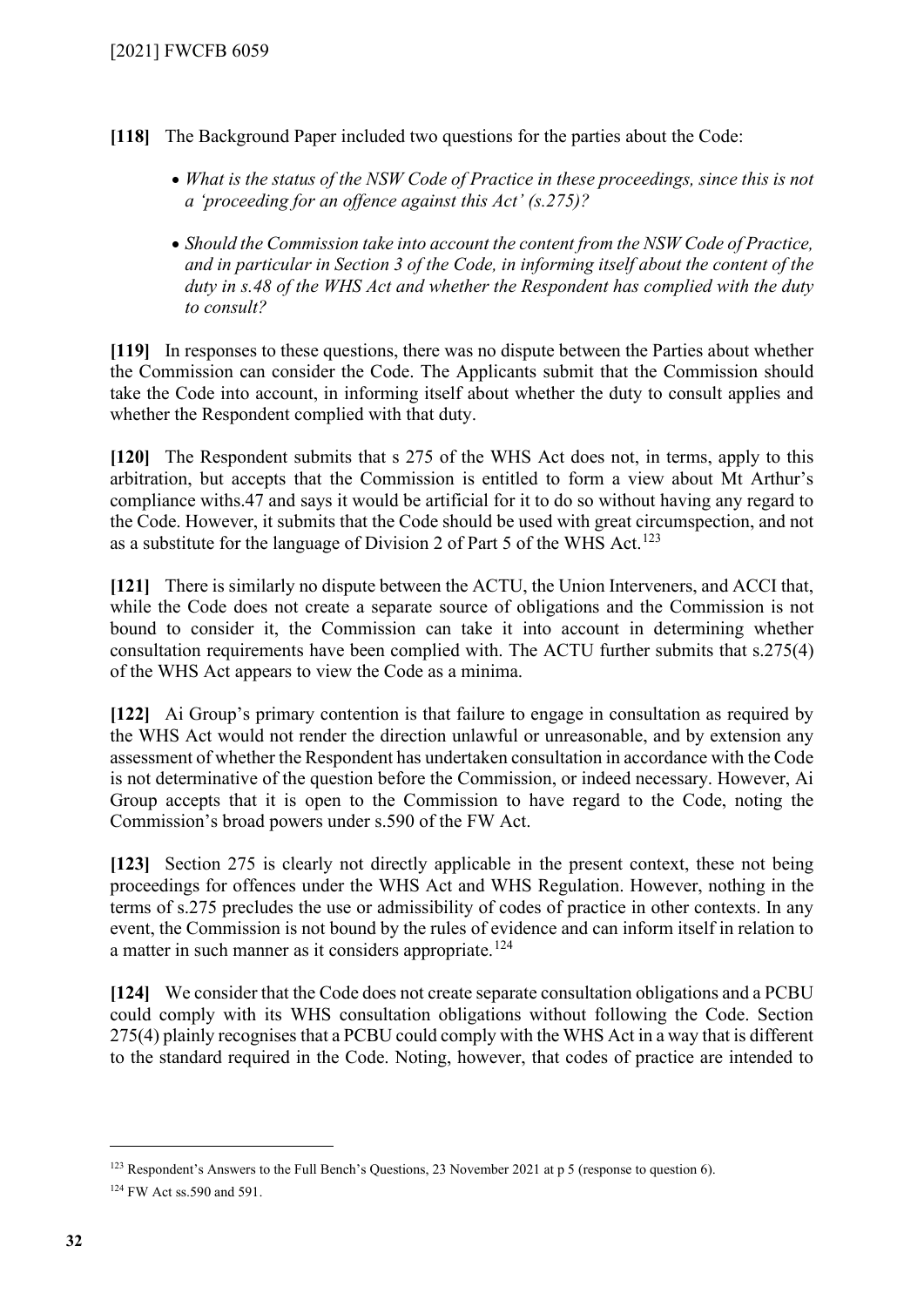provide practical guidance to assist duty holders to meet the requirements of the WHS Act,<sup>[125](#page-32-1)</sup> we consider that the Code is relevant to our consideration of whether the Respondent met its consultation obligations under the WHS Act.

**[125]** Relevantly and in summary, the Code explains that:

- consultation is required when identifying hazards, assessing risks and deciding on measures to eliminate or minimise those risks, and is a two-way process between the PCBU and its workers
- consultation requires that relevant information is shared with workers to enable informed and constructive discussions. This information should be provided early on so workers and HSRs have enough time to consider matters and provide feedback. Relevant information may include health and safety policies and procedures, technical guidance about hazards, risks and risk control measures, and risk assessments. The information should be presented in a way that can easily be understood by the workers
- consultation requires that workers are given a reasonable opportunity to express their views, raise health and safety issues, and contribute to the decision-making process relating to the health and safety matter. The time the consultation process takes will depend on the complexity of the health and safety matter, how many people are being consulted, the accessibility of workers and the methods of consultation
- consultation requires that the views of workers are taken into account. This does not require consensus or agreement, but PCBUs must allow workers to contribute to health and safety decisions. Workers should be advised of the outcome of any consultation in a timely manner
- if workers are represented by an HSR, consultation must include that HSR, and if the PCBU and workers have agreed to consultation procedures, the consultation must be in accordance with those procedures, and
- it is good practice to keep records to demonstrate compliance with consultation requirements.

### *5.2.2 The consultation obligations in the Agreement*

<span id="page-32-0"></span>**[126]** The Agreement at clause 30 incorporates by reference the model consultation term provided for in Schedule 2.3 of the *Fair Work Regulations 2009*. The obligation to consult under this term is engaged if the employer has made a 'definite decision' to introduce a 'major change' to 'production, program, organisation, structure or technology in relation to its enterprise that is likely to have a significant effect on the employees.' Clause (9)(a) of the model consultation term provides that a major change is likely to have a significant effect on employees if it results in the termination of employment of employees.

<span id="page-32-1"></span><sup>125</sup> See the Explanatory Memorandum to the *Work Health and Safety Bill 2011* (Cth) at 902. Sections 275 of the WHS Act and the *Work Health and Safety Act 2011* (Cth) are in the same terms, and were enacted to achieve harmonization of work, health and safety laws across Australia.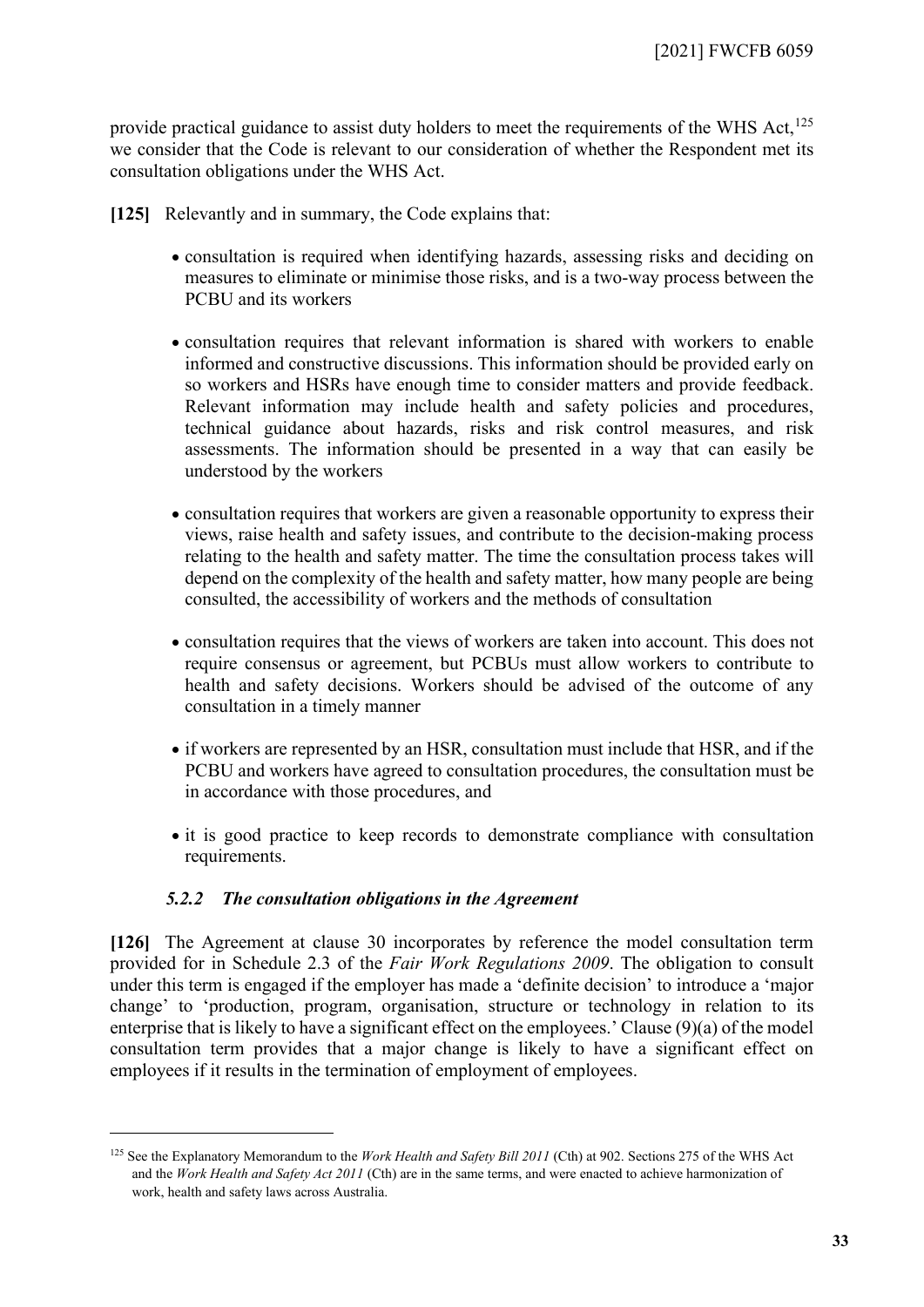**[127]** The phrase 'major change in production, workplace location, program, organisation, structure or technology' has its origins in the *Termination, Change and Redundancy Case* (*TCR case*).[126](#page-33-0) In the *TCR case*, a Full Bench of the Australian Conciliation and Arbitration Commission determined to include a term in an award that required:

'… consultation take place with employees and their representatives as soon as a firm decision has been taken about major changes in production, program, organization, structure or technology which are likely to have significant effects on employees.'[127](#page-33-1)

**[128]** Each of the identified areas speak to the manner in which the business undertaken by the employer is being carried out and the phrase 'a decision to introduce major change to production, program, organisation, structure or technology' is to be understood in that context.<sup>[128](#page-33-2)</sup> We agree that for the Site Access Requirement to come within the ambit of clause 30, it must be a [major] change 'to … organisation'. Whether the subject-matter of the Requirement falls within that description is a question of fact, based on the circumstances.

**[129]** In construing the phrase 'organisation' in a similar TCR clause (but which also included the term 'work organisation') in *Port Kembla Coal Terminal Ltd v Construction, Forestry, Maritime, Mining and Energy Union (Port Kembla*)<sup>[129](#page-33-3)</sup>, Rangiah J, who dissented in the outcome, said:

'In my opinion, the phrase 'major change … to … work organisation' refers to the change in the manner in which work is done, managed, arranged or otherwise organised in PKCT's enterprise. The phrase 'major change…to…organisation' has a broader meaning that extends to the way the enterprise itself is arranged, managed or organised. His Honour decided that cl 7 applies because there was a major change to the way in which reductions in the workforce are achieved. Such change was not a change to the manner in which work is done, arranged, managed or otherwise organised, but was a change to the way an aspect of the enterprise is managed. In my opinion, the change identified by his Honour falls within the description of 'organisation'.'[130](#page-33-4) [Emphasis added]

**[130]** In contrast, Jessup J stated that he did not agree that the change (the adoption of forced redundancies and making of 3 employees redundant):

'would amount to a change to "production, program, organisation, structure, technology, shift arrangements, work organisation or the level of outsourcing". Only by a very strained reading of the words could the change identified by his Honour be so described. On appeal, counsel for the respondents submitted that the change was to "organisation", but, save to propound the point, they really advanced no focussed argument as to how it was so. The change identified by his Honour was not, in my view, a change in organisation.<sup>'[131](#page-33-5)</sup>

**[131]** White J agreed with the reasons of Jessup J (in this aspect of the decision) subject to 2 qualifications; the first concerning the meaning of the term 'work organisation' in the consultation clause:

<span id="page-33-0"></span><sup>126</sup> *Termination, Change and Redundancy Case* [1984] 8 IR.

<span id="page-33-1"></span><sup>127</sup> *Termination, Change and Redundancy Case* [1984] 8 IR at [52].

<span id="page-33-2"></span><sup>128</sup> See *Communications, Electrical, Electronic, Energy, Information, Postal, Plumbing and Allied Services Union of Australia v Jemena Asset Management Pty Ltd* [2016] FWC 6494 (Gostencnik DP, 7 October 2016) at [30].

<span id="page-33-3"></span><sup>129</sup> (2016) 248 FCR 18.

<span id="page-33-4"></span><sup>130</sup> Ibid at 386.

<span id="page-33-5"></span><sup>131</sup> Ibid at 186.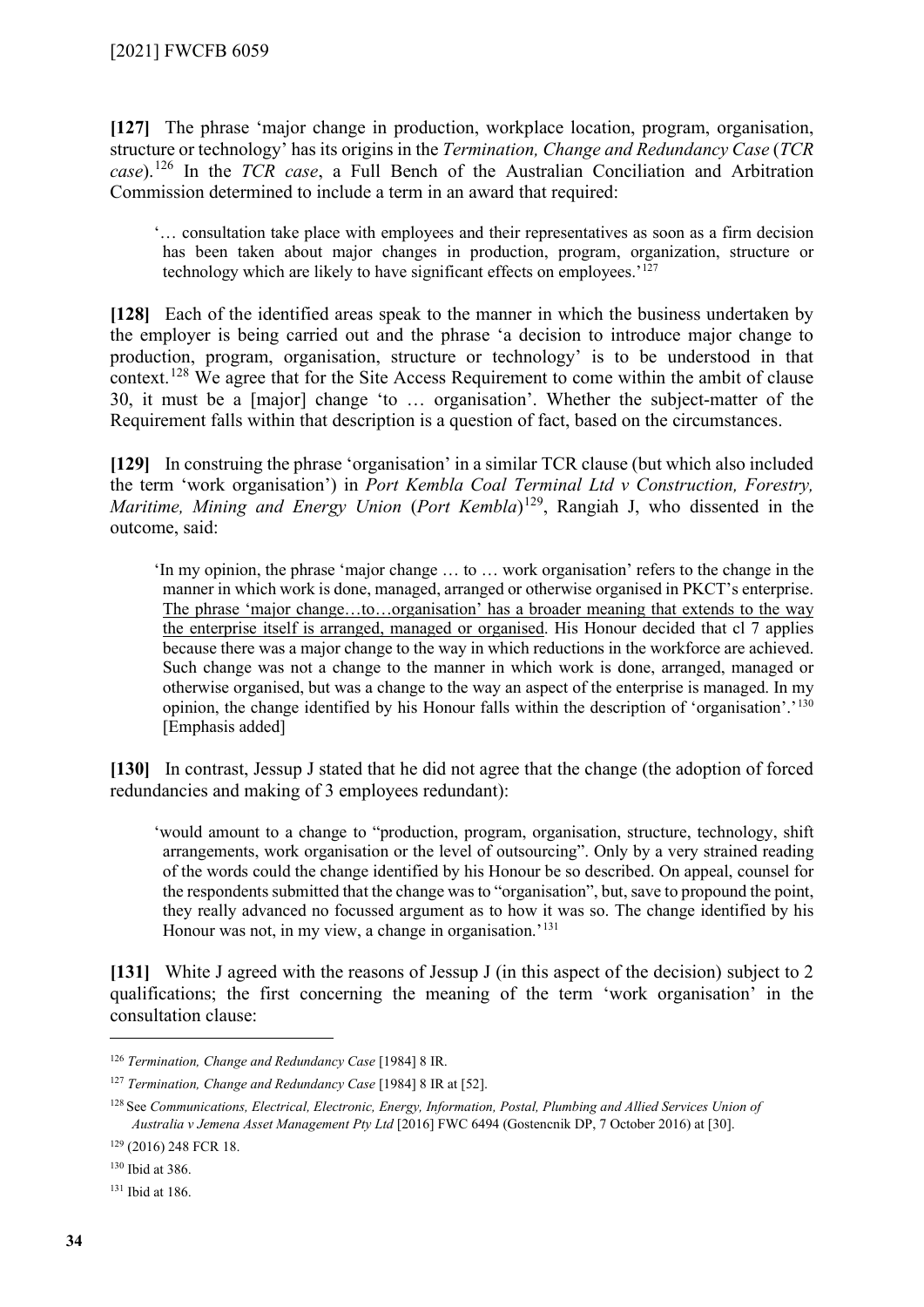'That is a term of variable meaning. At its widest, it could mean something like "the way in which things are done" in PKCT's terminal operations, including its employee allocations. On that construction, the change implemented by PKCT may have amounted to a change in "work organisation" because there was some change in the way it would conduct its operations. However, it is not necessary to express a concluded view about this because, even if that be an appropriate construction, it is difficult to characterise the change in the way in which PKCT organised the way things were done in its operations in the present case as "major" …'[132](#page-34-0)

**[132]** It seems to us that 2 out of the 3 judges in *Port Kembla* adopted a broad interpretation of the term 'work organisation'.

**[133]** We acknowledge there is room for debate as to the correct approach to the meaning of 'organisation' in the model consultation term, but we consider that the better view is that the introduction of the Site Access Requirement is a change to organisation within the meaning of clause 30 of the Agreement (and the model consultation term). The Respondent has introduced a new requirement for all workers at the Mine which has the effect of excluding a category of workers from the workplace (namely, those not vaccinated by the specified dates). Such a requirement falls within the notion of how the Mine itself is managed or organised.

**[134]** We also consider that the Site Access Requirement constitutes a 'major change to … organisation … in relation to its enterprise that is likely to have a significant effect on the employees.' Ai Group submits that a mandatory vaccination policy should not be viewed as a policy that is likely to have a significant effect on employees, as vaccination is unlikely to result in significant adverse effects.<sup>[133](#page-34-1)</sup> Contrary to Ai Group's view we find the ACTU's analysis more persuasive, namely that the Site Access Requirement, which makes vaccination a condition of entry to the Mine and exposes unvaccinated employees to potential disciplinary action including dismissal, has a significant effect on employees.<sup>[134](#page-34-2)</sup>

**[135]** The only parties to address this issue were the ACTU, the Respondent and Ai Group. We note that the ACTU contends, contrary to the position put by the Respondent, that any consultation undertaken after the announcement of the Site Access Requirement on 7 October 2021 was consultation post implementation, as the Site Access Requirement had already been implemented by way of a direction to the Employees.<sup>[135](#page-34-3)</sup> It is on this basis that the ACTU submits that Mt Arthur has not complied with its consultation obligations under the Agreement. The Respondent argues that clause 30 of the Agreement does not apply, or if it is held to do so, then it has satisfied its requirements.<sup>[136](#page-34-4)</sup>

**[136]** We note that the issue of compliance with clause 30 of the Agreement and the effect of any alleged non-compliance was not advanced by the Applicants or the Union Interveners.<sup>[137](#page-34-5)</sup> In the circumstances and in view of the finding made below about the Respondent's compliance with the duty to consult in the WHS Act, it is not necessary to express a concluded view on this

<span id="page-34-0"></span><sup>132</sup> Ibid at 498.

<span id="page-34-1"></span><sup>133</sup> Ai Group Reply Submission, 16 November 2021 at [103].

<span id="page-34-2"></span><sup>134</sup> ACTU Submissions in response to the Full Bench's questions and in reply, 23 November 2021 at [30].

<span id="page-34-3"></span><sup>&</sup>lt;sup>135</sup> ACTU Submissions in response to the Full Bench's questions and in reply, 23 November 2021 at [34]-[38].

<span id="page-34-4"></span><sup>136</sup> Respondent's Submissions, 16 November 2021 at [109]-[111].

<span id="page-34-5"></span><sup>&</sup>lt;sup>137</sup> In Ai Group's Reply Submission, 16 November 2021 at [95]-[106], Ai Group submits that clause 30 of the Agreement does not apply to the direction to vaccinate and any failure to comply with the clause does not remove an employer's capacity to issue a lawful and reasonable direction.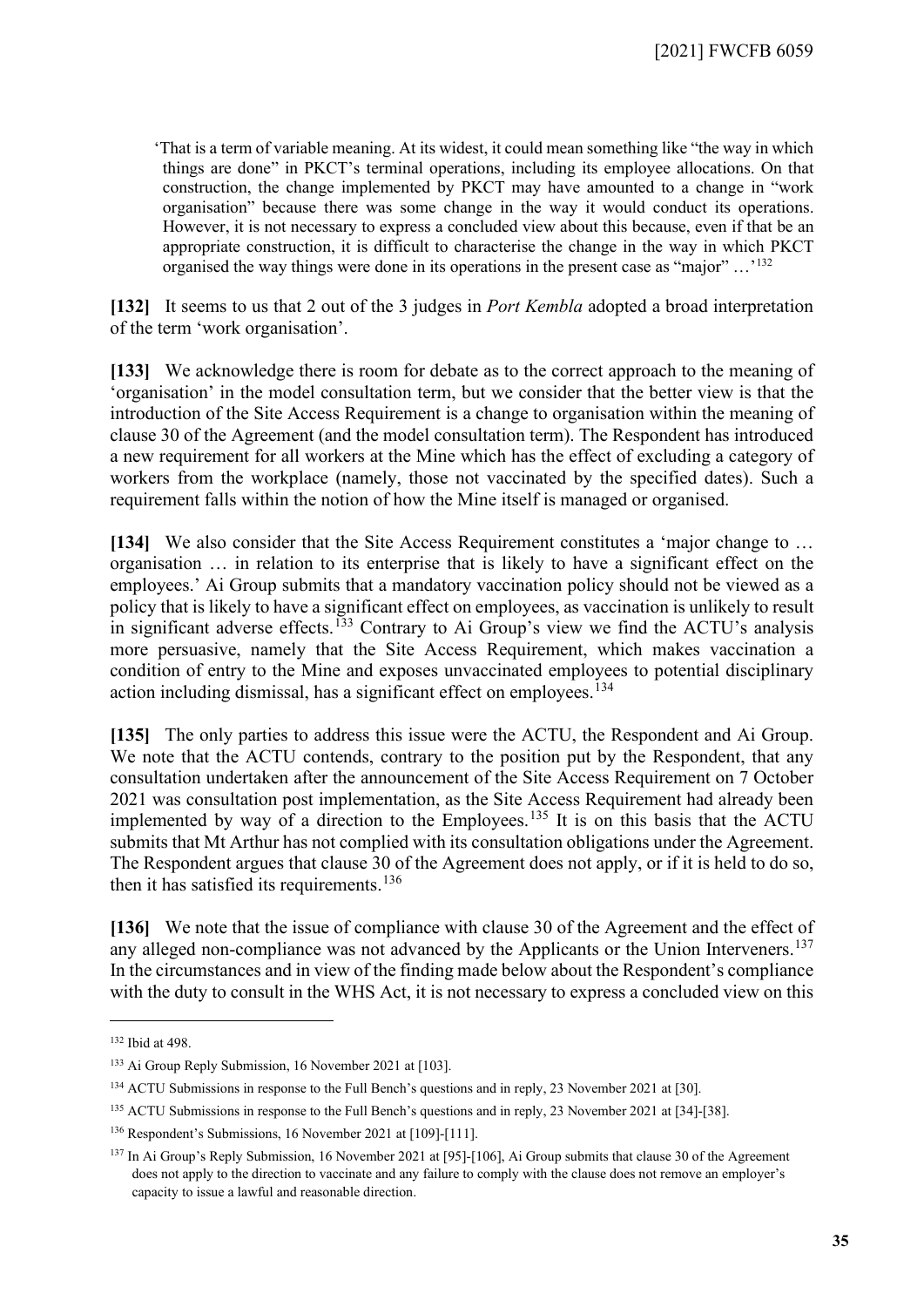point. We would observe, however, that based on the analysis in Chapter 5.2.3 below it appears to us that Mt Arthur substantially met its obligation under the Agreement in that it consulted the Employees *after* it had made a definite decision to introduce the Site Access Requirement.

### *5.2.3 The Respondent's obligation under s.47 of the WHS Act to consult with the Employees in relation to the Site Access Requirement.*

<span id="page-35-0"></span>**[137]** The Respondent submits that there was compliance with the requirements of s.47 of the WHS Act. The Respondent identifies 3 distinct phases in relation to the Site Access Requirement which the Respondent characterises as follows:

- the options phase which was prior to 31 August 2021
- the assessment phase from 31 August 2021 until 7 October 2021, and
- the implementation phase from 7 October 2021 until 10 November 2021.

**[138]** The Respondent submits that during the 'options phase', it commenced an education program and promoted COVID-19 vaccination to all of its employees across its Australian operations, including those employed by Mt Arthur.<sup>[138](#page-35-1)</sup> This included the regular circulation of announcements and videos that informed employees of the health and safety benefits of vaccination, exposed common myths about COVID-19 vaccines, and provided information about how employees could book their vaccination appointments.<sup>[139](#page-35-2)</sup>

**[139]** On 21 August 2021, an 'Options Analysis' was submitted to the MinAu EMT senior leadership team (of which Mr Basto, President of Minerals Australia, was a member), which led to a recommendation that COVID-19 vaccination be a condition of entry to BHP workplaces in Australia. The recommendations in the Options Analysis, including the proposal that COVID-19 vaccination be a condition of entry to BHP workplaces in Australia, were supported by Mr Basto and the rest of the senior leadership team, subject to preliminary steps that included: the completion of a risk assessment to inform the implementation plan; the processes for considering those with genuine medical contraindications to COVID-19 vaccines, and undertaking further workforce engagement and consultation.<sup>[140](#page-35-3)</sup>

**[140]** The 'assessment phase' commenced on 31 August 2021, with BHP's announcement that it was 'actively assessing whether to make vaccination a condition of entry to BHP workplaces in Australia', and that a risk-based assessment would be commenced of the proposed Site Access Requirement.<sup>[141](#page-35-4)</sup> The Respondent submits that, during the assessment phase:

• BHP set up a central mailbox for the use of all employees (Vaccine Mailbox), including those at the Mine, and expressly invited their questions and comments regarding the proposed introduction of the Site Access Requirement.<sup>[142](#page-35-5)</sup> Approximately 480 inquiries to the Vaccine Mailbox were received and responded to between 31 August 2021 and 7 October 2021 across all BHP assets, with approximately 20 of that total coming from Mt Arthur's employees.

<span id="page-35-1"></span><sup>138</sup> Respondent Submissions, 16 November 2021 at [28].

<span id="page-35-2"></span><sup>139</sup> Respondent Submissions, 16 November 2021 at [29].

<span id="page-35-3"></span><sup>140</sup> Respondent Submissions, 16 November 2021 at [35]-[36].

<span id="page-35-4"></span><sup>141</sup> Respondent Submissions, 16 November 2021 at [37].

<span id="page-35-5"></span><sup>142</sup> Respondent Submissions, 16 November 2021 at [39].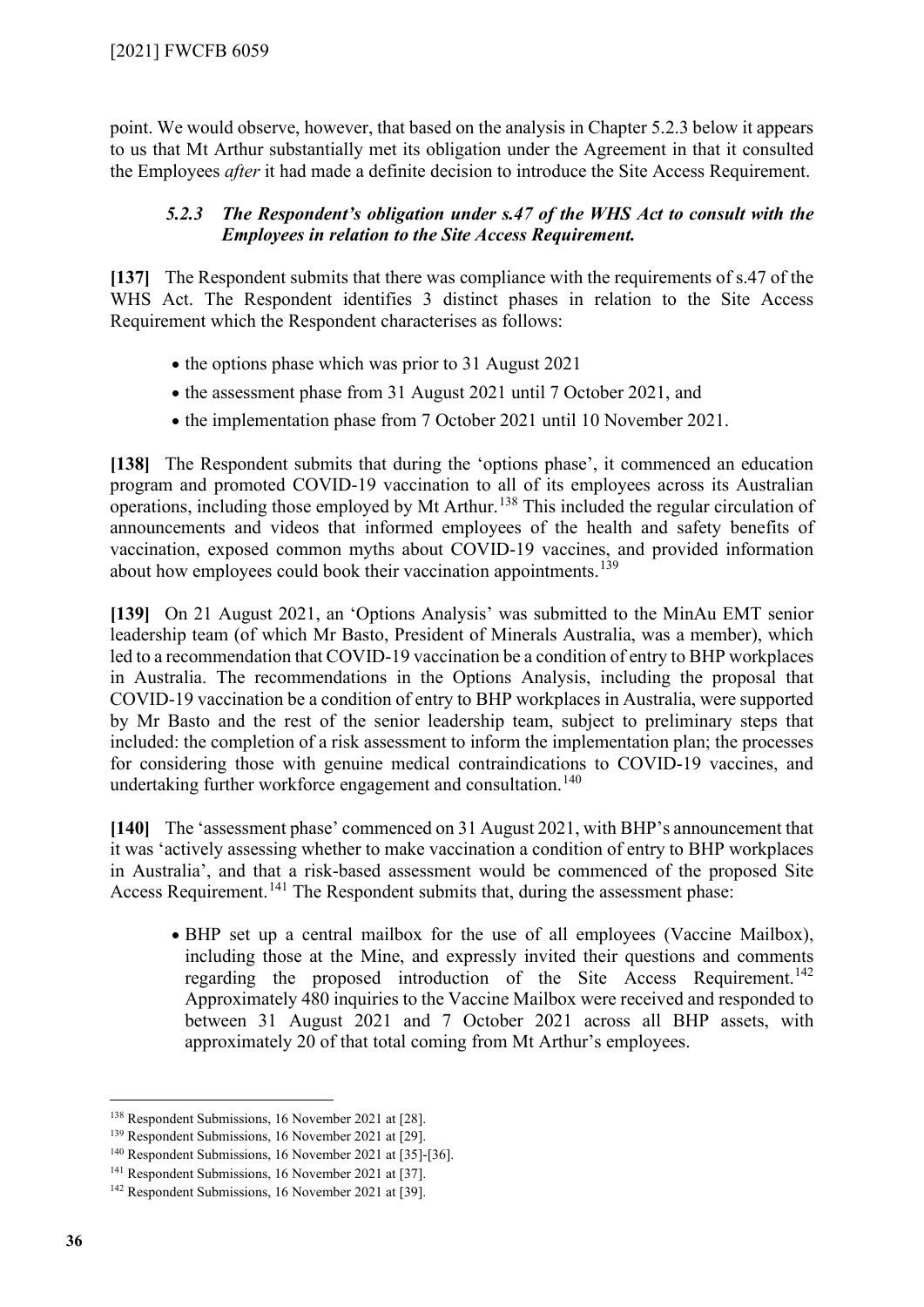- Correspondence was received from a number of unions regarding the proposed Site Access Requirement, including the CFMMEU, the ETU, the AMWU and the RTBU. BHP responded to each of the union's concerns in writing and also met with union representatives, where requested, to further discuss the Site Access Requirement.<sup>[143](#page-36-0)</sup>
- Employees provided feedback through other avenues.
- Members of BHP's COVID-19 Vaccination Working Group assessed and collated the questions and comments received from employees and their representatives, and briefed Witness R1 on the volume and themes being expressed across the various BHP entities, including at Mt Arthur.<sup>[144](#page-36-1)</sup>

**[141]** The implementation phase commenced on 7 October 2021 with BHP's announcement that the Site Access Requirement would be implemented at all of BHP's workplaces across Australia (including at the Mine).<sup>[145](#page-36-2)</sup>

**[142]** The Respondent submits that during the implementation phase:

'BHP and Mt Arthur Coal then continued its process of consultation and engagement with workers under the WHS Act, now focusing on the implementation of the Site Access Requirement (which was not due to commence operating at Mt Arthur Coal until 10 November  $2021$ ).'<sup>[146](#page-36-3)</sup>

**[143]** The Respondent submits that this process was 'substantially the same as that which occurred between 31 August 2021 and 7 October 2021. However, it was focused on the application of the Site Access Requirement at BHP's assets, including the Mine, rather than whether it should be introduced at all.<sup>'[147](#page-36-4)</sup>

**[144]** As to whether there has been compliance with s.47, the Respondent submits that this is partly a legal issue as to the location and content of the duty to consult under s.47, and partly a factual issue as to what relevantly happened and whether it met the requirements of  $s.47$ .<sup>[148](#page-36-5)</sup> The content of the duty is comprehensively set out in s.48 of the WHS Act and does not confer any 'right of veto' on employees.<sup>[149](#page-36-6)</sup>

**[145]** In summary, the Respondent submits that:

- The response to and management of COVID-19 by BHPs assets, including the Respondent, has been led and co-ordinated by BHP.<sup>[150](#page-36-7)</sup>
- BHP took steps to educate its workforce and promote vaccination when it became available, including by providing a COVID-19 Vaccine Information Hub on its intranet, available to all employees.<sup>[151](#page-36-8)</sup>
- At the Mine, the Respondent employs the following COVID-19 controls:

<span id="page-36-0"></span><sup>143</sup> Respondent Submissions, 16 November 2021 at [40].

<span id="page-36-1"></span><sup>144</sup> Respondent Submissions, 16 November 2021 at [41].

<span id="page-36-2"></span><sup>145</sup> Respondent Submissions, 16 November 2021 at [45].

<span id="page-36-3"></span><sup>146</sup> Respondent Submissions, 16 November 2021 at [48].

<span id="page-36-4"></span><sup>147</sup> Respondent Submissions, 16 November 2021 at [49].

<span id="page-36-5"></span><sup>148</sup> Respondent Submissions, 16 November 2021 at [102].

<span id="page-36-6"></span><sup>149</sup> Respondent Submissions, 16 November 2021 at [103].

<span id="page-36-7"></span><sup>150</sup> Respondent Submissions, 16 November 2021 at [25].

<span id="page-36-8"></span><sup>151</sup> Respondent Submissions, 16 November 2021 at [29].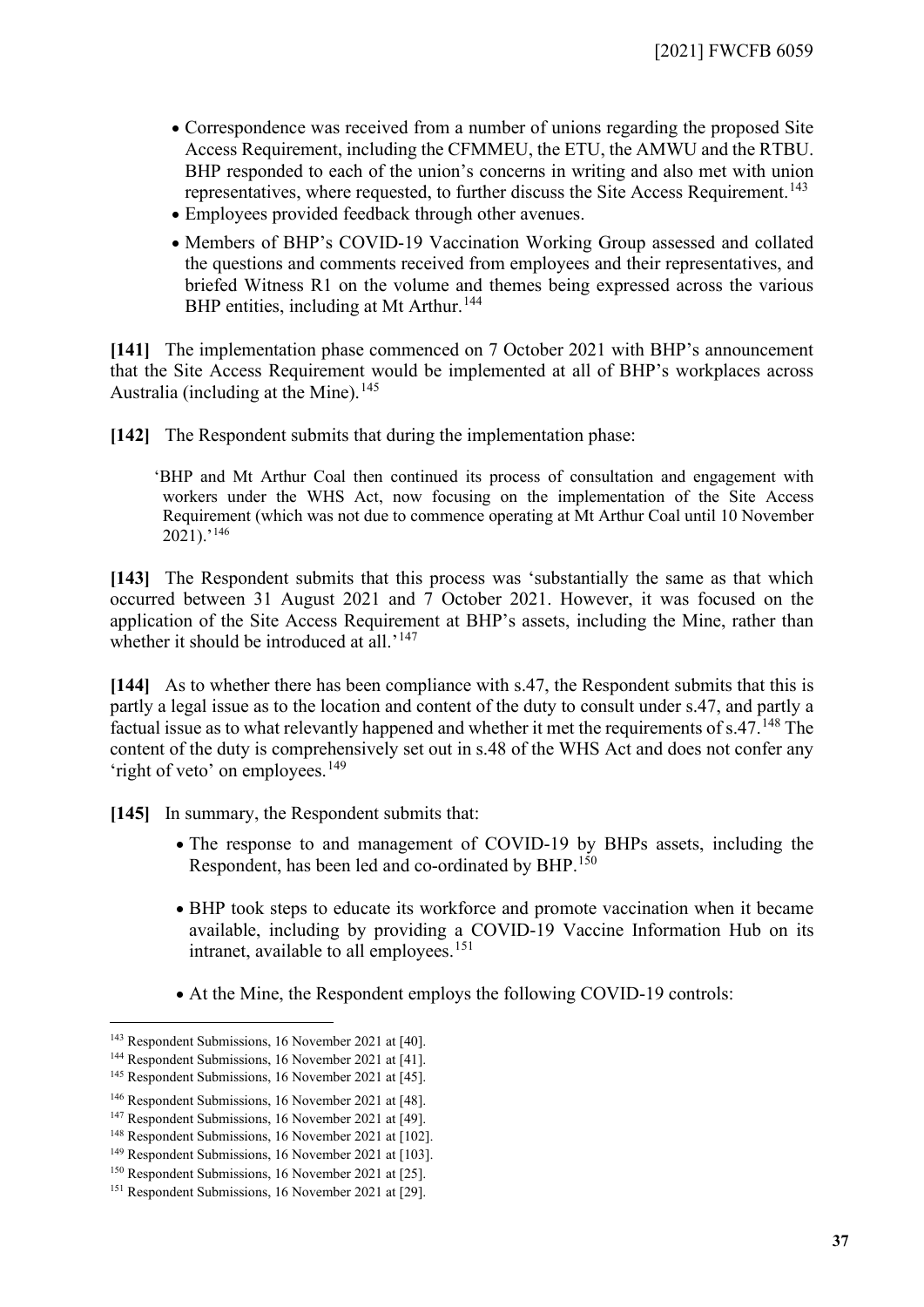- physical distancing protocols
- hygiene protocols, including hand hygiene, cough etiquette, cleaning and disinfection and working in split teams
- personal protective equipment
- screening questionnaire for workplace entry including return to work criteria
- occupancy limits
- the requirement to return a negative rapid antigen test as a condition of entry to the Mine.<sup>[152](#page-37-0)</sup>
- An 'Options Analysis' submitted on 21 August 2021 led to a recommendation that COVID-19 vaccination be a condition of entry to BHP workplaces in Australia. This was supported by BHPs senior leadership team, subject to preliminary steps including:
	- completion of a risk assessment to inform the implementation plan
	- the processes for considering those with genuine medical contra-indications to COVID-19 vaccines, and
	- undertaking further workforce engagement and consultation.<sup>[153](#page-37-1)</sup>
- Between 31 August 2021 and 7 October 2021, BHP and the Respondent began a process of consultation and engagement with employees and their representatives under the WHS Act about the proposed Site Access Requirement. This process included engaging with unions and setting up the Vaccine Mailbox. All feedback, including from the Respondent's employees, was collated and considered. [154](#page-37-2) The feedback was considered by Witness R1, who should be taken to have been the agent of BHP and the Respondent for the purposes of compliance with s.48 of the WHS Act.  $155$
- The Site Access Requirement announced on 7 October 2021 explicitly addressed the circumstances of employees who could not be vaccinated, stating:

'People with medical concerns or those with conditions listed as contraindications or precautions in the ATAGI Clinical Guidance on COVID-19 Vaccination will be asked to follow a medical review process.

If through this process the person is confirmed to have a condition which prevents the person from being vaccinated, BHP will review their individual circumstances on a case-by-case basis, and BHP will consider accommodating such circumstances.'

• BHP and the Respondent continued consultation during the 'implementation phase' between 7 October and 10 November 2021.<sup>[156](#page-37-4)</sup>

**[146]** The Applicants contend that, despite statements by BHP to the contrary, the announcement of the introduction of the Site Access Requirement was made without any real

<span id="page-37-0"></span><sup>152</sup> Respondent Submissions, 16 November 2021 at [31]-[32]. This was current as at the date of the submission.

<span id="page-37-1"></span><sup>153</sup> Respondent Submissions, 16 November 2021 at [36].

<span id="page-37-2"></span><sup>154</sup> Respondent Submissions, 16 November 2021 at [38]-[43].

<span id="page-37-3"></span><sup>155</sup> Respondent Submissions, 16 November 2021 at [104(d)].

<span id="page-37-4"></span><sup>156</sup> Respondent Submissions, 16 November 2021 at [48].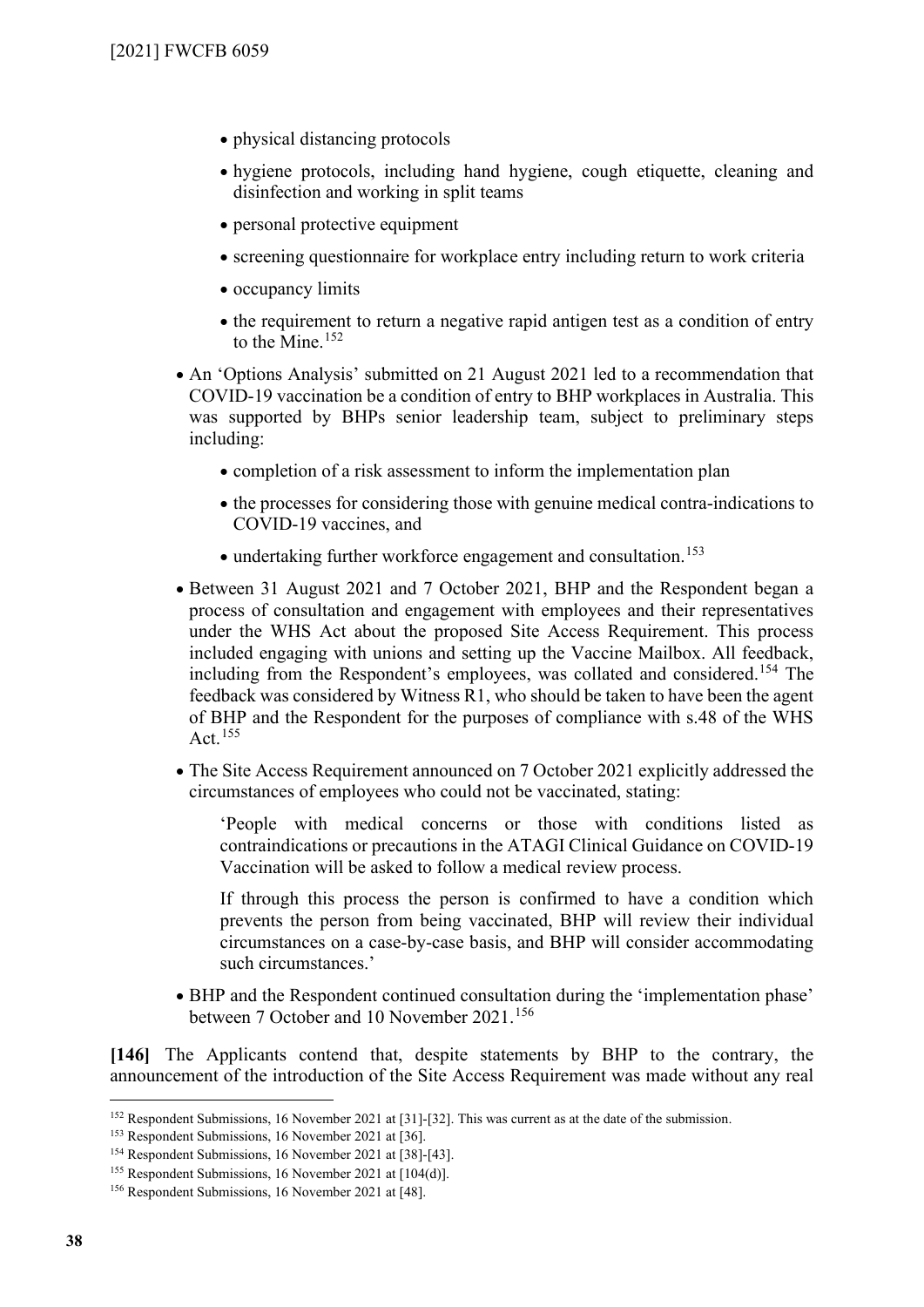consultation and was presented to the employees of Mt Arthur as a *fait accompli*. The announcement on 7 October 2021 was not that BHP 'may', 'proposed to' or 'intended to' introduce the Requirement. The announcement was that the Requirement "*will be introduced*". The Applicants say this is the case whether it was BHP, or Mt Arthur, who gave the direction as to mandatory vaccination.

**[147]** It is clear that BHP and Mt Arthur provided employees with a substantial amount of information about COVID-19 both prior to and during the assessment phase. This information included updates on the local COVID-19 situation, local vaccination rates and various communications and measures to encourage employees to get vaccinated. However, it seems to us that BHP and Mt Arthur appear to have proceeded on the basis that consultation was not required prior to a decision being made to introduce the Site Access Requirement. This is illustrated by the announcement from Mr Basto on 31 August 2021, which included the following:

'We understand that this will generate a lot questions, and potentially some concern, and are committed to ongoing discussion and engagement with you about the details of the finalised policy should a decision be made to introduce such a requirement.<sup>'[157](#page-38-0)</sup> [Emphasis added]

**[148]** The Applicants point to the language used in this announcement as demonstrating that there was not going to be any consultation before a decision was made to introduce the Site Access Requirement.[158](#page-38-1)

**[149]** The Respondent submits that the Vaccine Mailbox was open to all employees of BHP, including the Employees and HSRs at the Mine, and that employees were 'expressly invited [to provide] their questions and comments regarding the proposed introduction of the Site Access Requirement.'[159](#page-38-2)

**[150]** Despite BHP's communications noting that they were committed to ongoing engagement with their workforce, it does not appear that employees were asked to contribute ideas or suggestions in relation to the decision-making process or the risk assessment or rationale that underpinned the decision to introduce the Site Access Requirement. Although substantial information was provided about COVID-19, little if any information was provided to Employees about the risk assessment that was undertaken, such as an evaluation that the existing control mechanisms were of limited effectiveness. We agree with the Respondent that it was not obliged to provide the particular Risk Assessment document requested by the Employees and others.<sup>[160](#page-38-3)</sup>. However, we consider that information that explained how the Respondent had taken into account and weighed up matters including those set out in s.18 of the WHS Act, was relevant information

**[151]** It is worth noting that during the assessment phase, BHP only received 20 emails to the Vaccine Mailbox from employees at the Mine which, for example, included individual employees' concerns about their own health and BHP's responsibility for adverse reactions to a vaccination.

<span id="page-38-0"></span><sup>157</sup>Statement of Witness R3 at PT-33.

<span id="page-38-1"></span><sup>158</sup> Transcript, 25 November 2021 at PN1652.

<span id="page-38-2"></span><sup>159</sup> Respondent Submissions, 16 November 2021 at [39].

<span id="page-38-3"></span><sup>160</sup> Respondent Submissions, 16 November 2021 at [104(B)(i)].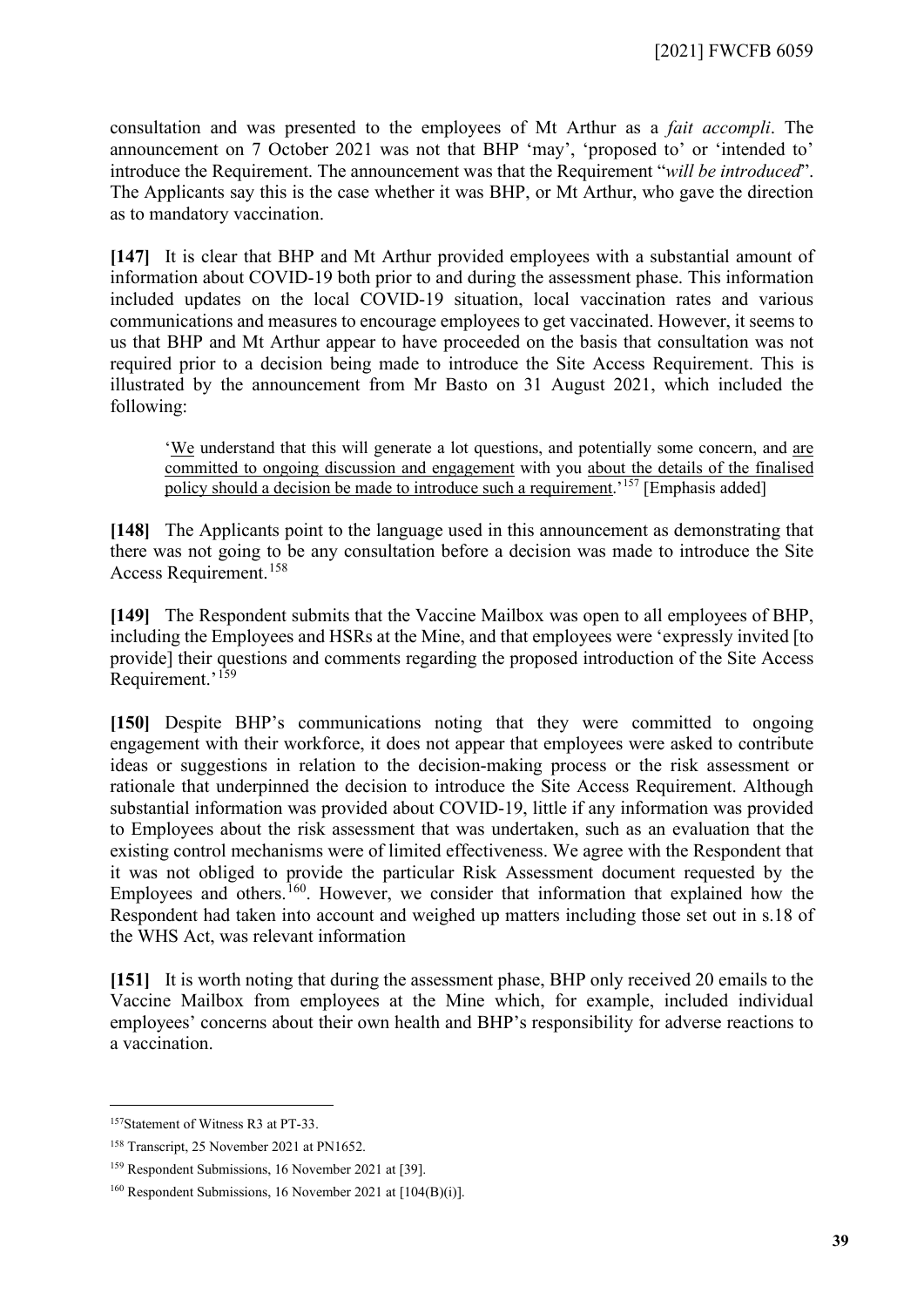**[152]** The Respondent also points to a 'parallel process of engagement with unions'[161.](#page-39-0) However, there does not appear to have been a genuine attempt to consult with the unions during the assessment period. Responses from BHP to each of the union letters appear to be substantially in the same terms and end with the following:

'At this point in time, no decision has been made as to whether vaccination will be a condition of entry to BHP workplaces. If a decision is made to make vaccination a condition of workplace entry, we will consult with you about the implementation of that decision.'<sup>[162](#page-39-1)</sup>

**[153]** There also appears to have been no direct engagement with health and safety representatives during the assessment phase. There was no discussion of mandatory vaccination at any health and safety meetings held before the announcement of the Site Access Requirement on 7 October  $2021^{163}$ . The meetings that occurred after that date were not about whether the Site Access Requirement would be introduced, but rather about how and why it would be implemented<sup>[164](#page-39-3)</sup>.

**[154]** The Respondent's evidence is that the final decision to implement the Site Access Requirement was made on 30 September 2021, when the Site Access Requirement was endorsed by BHP's Executive Leadership Team.[165](#page-39-4) It submits that:

'Consultation with workers informed the approach to vaccination at both BHP and Mt Arthur. As no new scientific, medical or safety data was provided during the consultation process, it did not alter the assessment and recommendation for COVID-19 vaccination as a workplace entry requirement to be considered a reasonably practicable safety control.'[166](#page-39-5)

**[155]** We note however, that the Respondent did not invite the Employees to contribute scientific, medical or safety data or inform them that such information may influence its assessment and recommendation for COVID-19 vaccination as a workplace entry requirement. Further any such information would not be the only relevant information that might be obtained by the Respondent from a consultation process with the Employees.

**[156]** The decision to implement the Site Access Requirement, announced to employees by email from Mr Basto on 7 October 2021, included the following:

'Based on the findings of our assessment, the Company *will introduce* a requirement for COVID-19 vaccination as a condition of entry to BHP workplaces in Australia for all workers and visitors.' [emphasis added]

…

**NSW:** Considering the current COVID-19 outbreak in NSW and the State Government plan to ease restrictions, workers and visitors to BHP workplaces in NSW will be required to have their first vaccination dose by **10 November 2021** and be fully vaccinated by **31 January 2022**.'

<span id="page-39-0"></span><sup>161</sup> Respondent Submissions, 16 November 2021 at [40].

<span id="page-39-1"></span><sup>162</sup> See for example MM-5 to the Statement of Witness R2.

<span id="page-39-3"></span><span id="page-39-2"></span><sup>163</sup> Applicant Submissions at [47], citing Statement of Witness A1 dated 3 November 2021 at [21].

<sup>164</sup> Applicant Submissions at [48], citing Howard Statement dated [48] to [61] Witness Statement A1 at [27] to [66].

<span id="page-39-4"></span><sup>&</sup>lt;sup>165</sup> Statement of Witness R1 at [66].

<span id="page-39-5"></span><sup>&</sup>lt;sup>166</sup> Statement of Witness R1 at [69].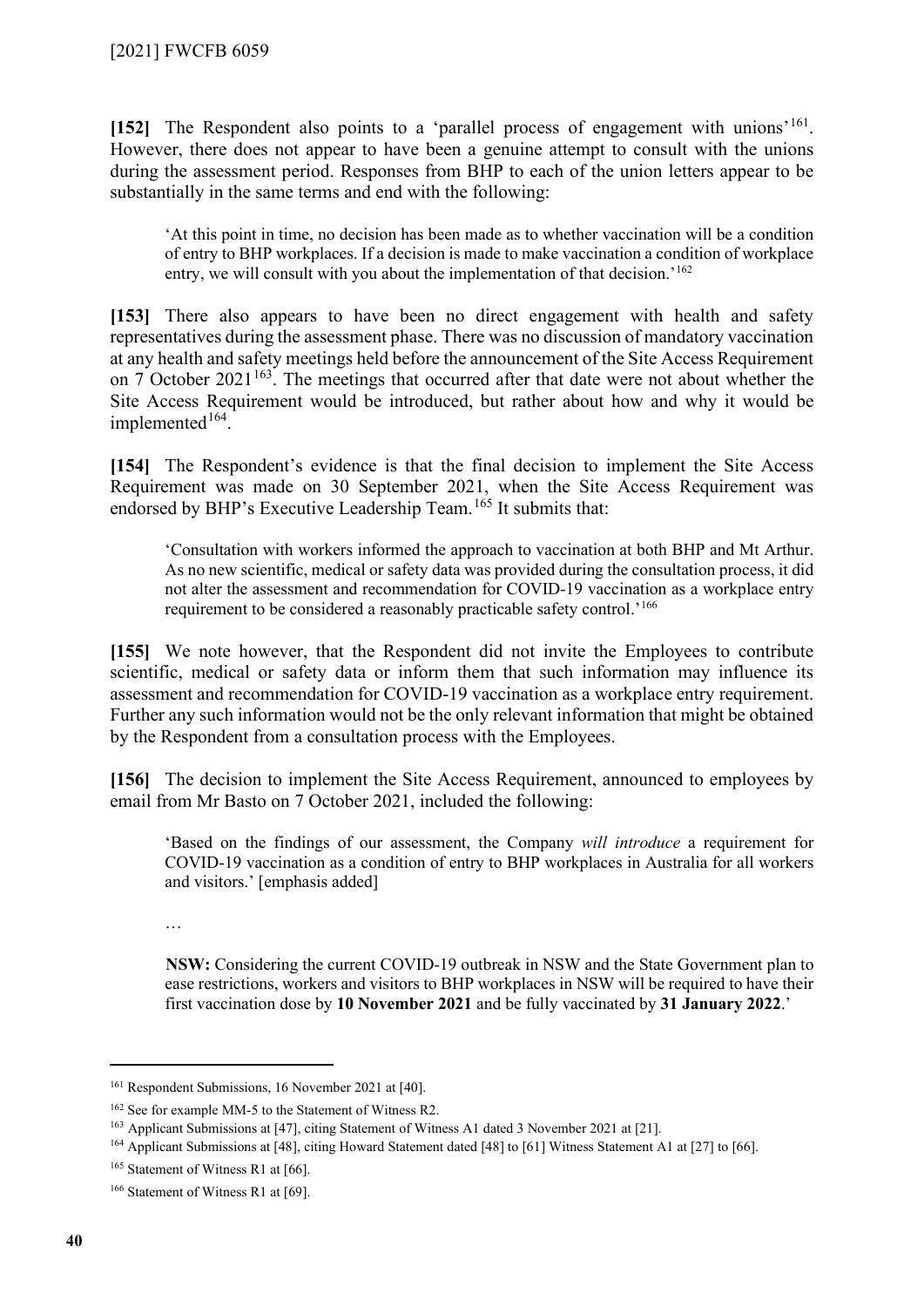**[157]** We accept the Applicants' submission that the language of this announcement demonstrates that the decision was 'irrevocable' and ' not amenable to consultation'; 'it wasn't even amenable to consultation about dates.<sup>'[167](#page-40-0)</sup> For the reasons set out later, we are satisfied that the terms of this announcement, coupled with Witness R4's evidence that after 7 October 2021 he did not have a choice other than to introduce the Site Access Requirement at the Mine, mean that the decision communicated to employees on 7 October 2021 was not open for reconsideration.

**[158]** Ai Group submits that the Respondent has met its obligations to consult under ss.47 and 48 of the WHS Act. Ai Group submits that the Respondent:

- shared relevant information through the emails of Mr Basto and Witness R4 on 31 August 2021,
- gave employees a reasonable opportunity to express their views and contribute to the decision process by gathering feedback through the Vaccine Mailbox, interacting with employees and engaging with unions,
- took the employees' views into account through briefings on sentiment and themes that emerged in engagement with employees, and
- advised employees of the outcome of the consultation in a timely manner in the email from Mr Basto on 7 October 2021. [168](#page-40-1)

**[159]** Ai Group submits further that in order to be eligible for election as a HSR, s.60(a) of the WHS Act requires the representative to be a member of the work group. On this basis it was contended that Ai Group's submissions pertaining to the degree to which workers were consulted in relation to the Site Access Requirement applies with equal force to HSRs.

**[160]** ACCI and the ACTU do not make submissions about whether the Respondent has complied with its obligations to consult in accordance with ss.47 and 48. The Union Interveners submit that the extent of the consultations in this matter is principally a matter for the parties rather than the Interveners, however, they make a number of observations:

- Mr Basto, the decision maker, was not called to give evidence(We deal with this point later)
- the responses to the unions were perfunctory and in standard form and evidence a lack of genuineness
- BHP refused to provide the risk assessment supporting the Requirement, and
- there appears to have been scant if any genuine consultation with HSRs.<sup>[169](#page-40-2)</sup>

**[161]** In contrast with the assessment phase, the 'implementation phase' that followed the announcement of the Site Access Requirement on 7 October 2021, included:

- toolbox meetings with employees
- meetings of the various health and safety committees
- the provision of some information about the risk assessment underpinning the Site Access Requirement (the BHP Rationale document), and
- meetings between the unions and BHP to discuss concerns about implementation of the Site Access Requirement.

<span id="page-40-0"></span><sup>&</sup>lt;sup>167</sup> Transcript, 25 November 2021 at PN1649.

<span id="page-40-1"></span><sup>&</sup>lt;sup>168</sup> Ai Group Submission in response to the background paper, 23 November 2021 at [18] - [27].

<span id="page-40-2"></span><sup>&</sup>lt;sup>169</sup> AMWU and CEPU Reply Submissions, 23 November 2021 at [27] - [31].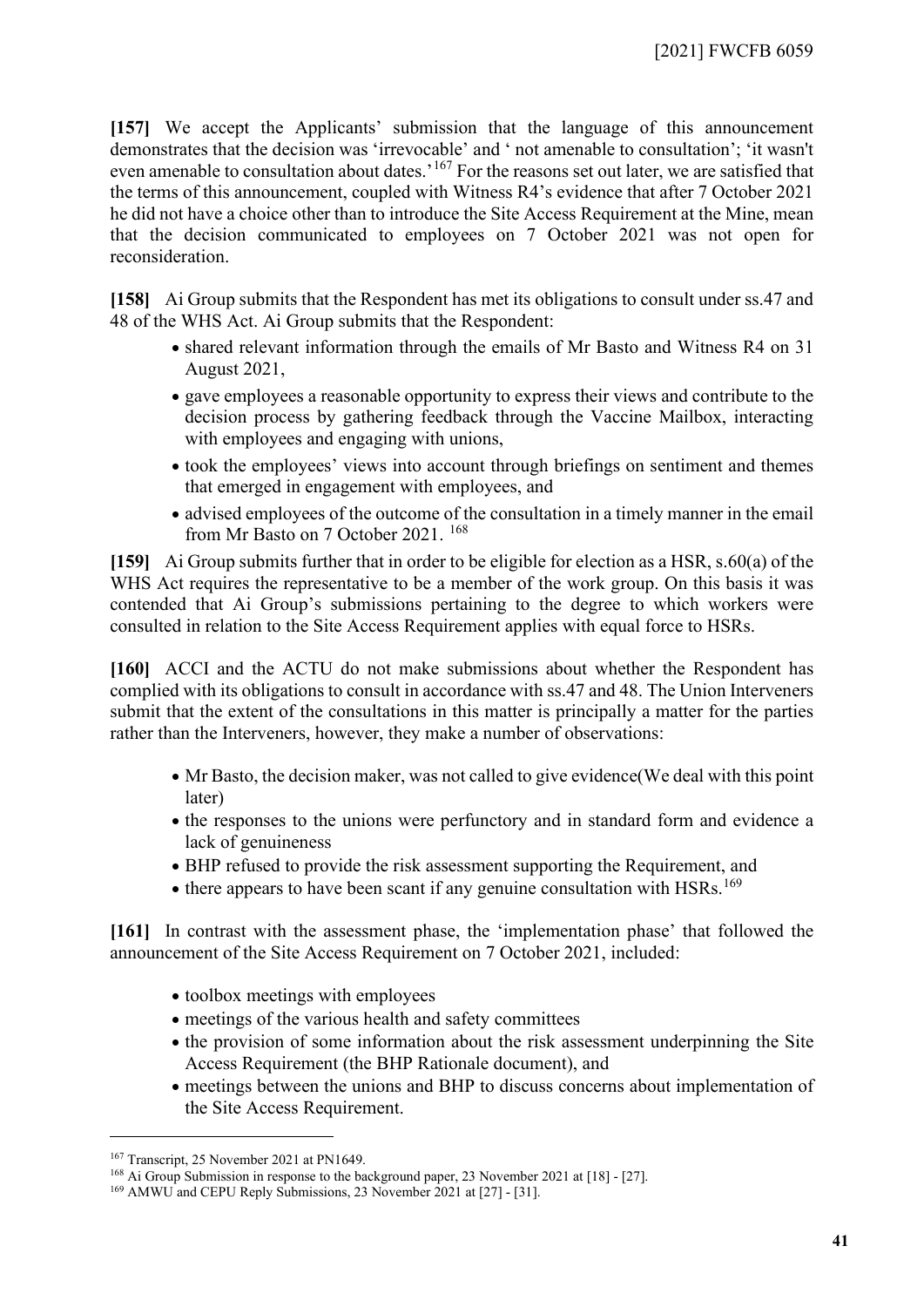**[162]** These meetings and interactions which occurred after the announcement of the Site Access Requirement on 7 October 2021 are much more closely aligned with what would be expected during a consultation process pursuant to ss. 47 and 48 of the WHS Act in that Employees were provided with an opportunity to meaningfully engage with the relevant issues and their feedback was sought and considered. However, this was in relation to implementation and occurred *after* a definite decision had been made to implement the Site Access Requirement.

**[163]** Before concluding our view as to whether Mt Arthur met its consultation obligations, it is necessary to deal with an issue raised by counsel for the Applicants during the course of oral argument. Counsel for the Applicants invited us to draw a *Jones v Dunkel*[170](#page-41-0) inference in respect of the Respondent's failure to call Mr Basto, President of BHP Minerals Australia:

'Mr Basto, who was present in the Brisbane office yesterday, has not been called as a witness, and a Jones v Dunkel inference can be drawn that his evidence would not have assisted the respondent generally, but, in particular on the question of whether the decision of 7 October was irrevocable it also wouldn't have assisted the respondent.'[171](#page-41-1)

**[164]** The Union Interveners also remark upon the failure to call Mr Basto, in the course of their written reply submissions filed on 23 November 2021:

'It is telling, then, that Mr Basto has not given evidence. A factor in consultation is whether or not the person who made the decision was actually open minded during the process and the extent to which he or she engaged with those being consulted and their ideas. It is only Mr Basto who can ultimately speak to his own state of mind; and he has chosen not to give evidence. This means that the Full Bench can more comfortably draw adverse inferences against the respondent that are available on the evidence where Mr Basto could have been expected to give contrary evidence. This is not a case where a party can explain away its decision not to call a person because sufficient evidence has already been given by others about the subject matters which the missing witness could have given evidence about. There is no accumulation rationale here, because it is only Mr Basto who can give evidence of his state of mind.'[172](#page-41-2)

**[165]** The rule in *Jones v Dunkel* has been aptly described as 'a rule of common sense and fairness in relation to the fact finding process.<sup> $173$ </sup> As the 'rule' is fundamentally concerned with issues of fairness, the Commission will give consideration to its application in an appropriate case. It applies in circumstances where a party fails to call a witness, where it would be natural for them to do so, or where the party might be reasonably expected to call the witness.<sup>[174](#page-41-4)</sup> The rule was considered extensively in *Tamayo v Alsco Linen Service Pty Ltd*[175](#page-41-5) and we adopt the observations there made.

**[166]** A breach of the 'rule' may lead to the drawing of an adverse inference. The inference that may be drawn is ordinarily that the uncalled evidence would not have helped the party's

<span id="page-41-0"></span><sup>170</sup> (1959) 101 CLR 298.

<span id="page-41-1"></span><sup>&</sup>lt;sup>171</sup> Transcript, 25 November 2021 at PN1651.

<span id="page-41-2"></span><sup>&</sup>lt;sup>172</sup> Reply Submissions of AMWU and the CEPU, 23 November 2021 at [28].

<span id="page-41-3"></span><sup>173</sup> *Xiu Zhen Huang v Rheem Australia Pty Ltd* Print 954993, 9 February 2005 per Lawler VP, Leary DP and Deegan C at [33]; applied in *Hyde v Serco Australia Pty Limited T/A Serco Australia Pty Limited* [2018] FWCFB 3989.

<span id="page-41-4"></span><sup>174</sup> See decision of the Full Bench in *Tamayo v Alsco Linen Service Pty Ltd*, Print P1859, 25 February 1997.

<span id="page-41-5"></span><sup>175</sup> Print P1859, 4 November 1997 per Ross VP, Drake DP and Cargill C. Also see *Hyde v Serco Australia Pty Limited T/A Serco Australia Pty Limited* [2018] FWCFB 3989.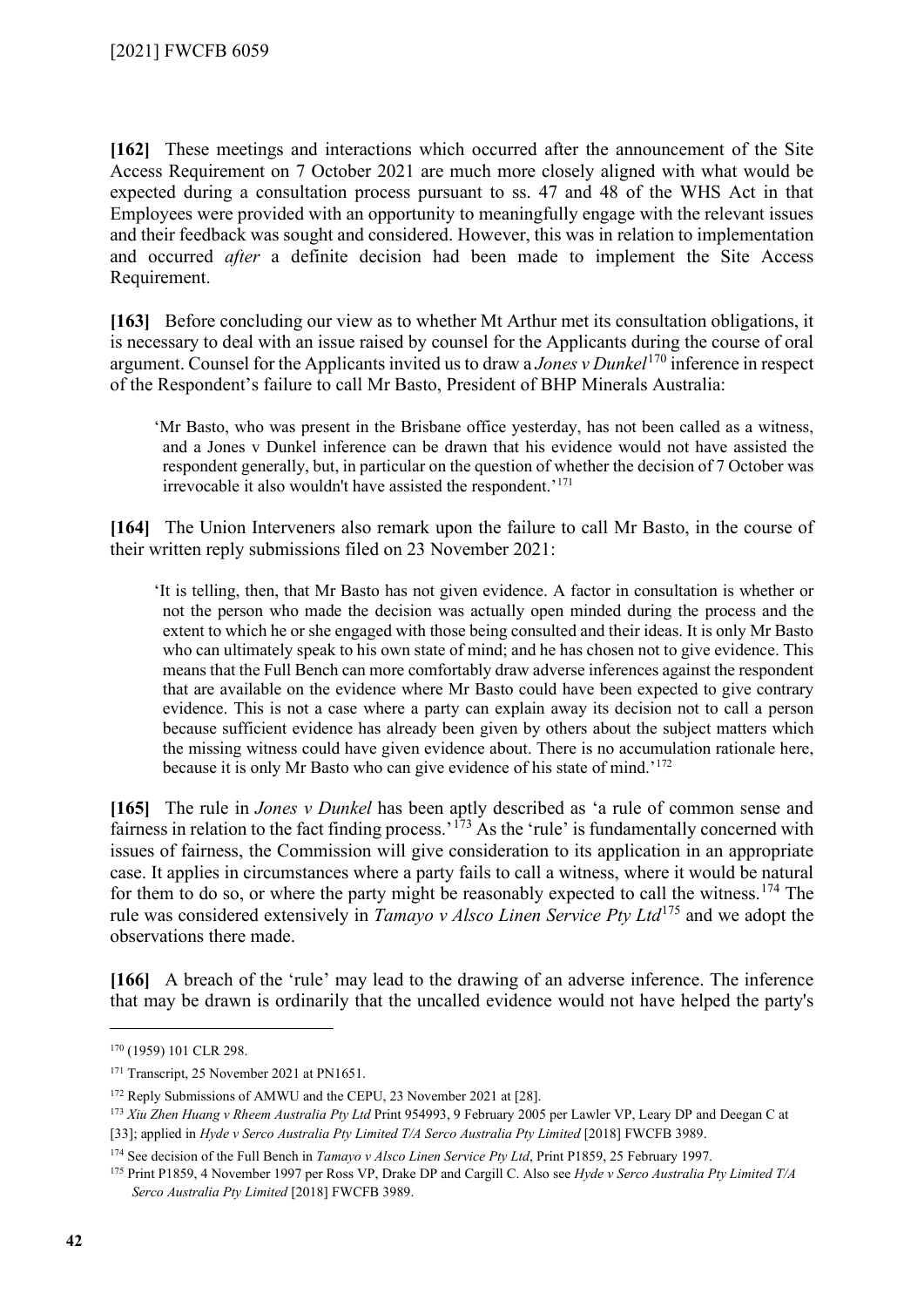case; not an inference that the uncalled evidence would have been positively unfavourable to the party's case or positively favourable to the opposing party's case;  $176$  though it may result in a more ready acceptance of the opposing party's evidence on the fact in question. Whether such an adverse inference is drawn is a matter of discretion; an adverse inference is not *required* to be drawn by the unexplained failure to call a witness.

**[167]** The rule is most usually invoked in relation to the unexplained failure of a party to call a witness who is in that party's 'camp'. A party is not necessarily expected to call their own employees, though the more senior employee the more reason for concluding that the employee's knowledge is available to his or her employer rather than any other party.<sup>[177](#page-42-1)</sup> The significance of the inference depends on the closeness of the relationship of the absent witness with the party who did not call the witness. Considerable significance may attach if the absent witness is either the party or a senior executive of a corporate party closely involved in the circumstances in question and present during the hearing of the case.<sup>[178](#page-42-2)</sup>

**[168]** Mr Basto is the President of BHP Minerals Australia and as the Respondent's submissions make clear, it was Mr Basto 'who made the final decision to implement the Site Access Requirement'.[179](#page-42-3) This was confirmed by Witness R4 during cross-examination:

'Counsel: You didn't have any choice other than to introduce it at Mt Arthur did you?

Witness R4: That's correct, when Mr Basto had made that decision and announcement, that's correct.'<sup>[180](#page-42-4)</sup>

**[169]** Witness R1 confirmed that Mr Basto was present in Brisbane on the day Witness R1 and Witness R4 gave evidence.<sup>[181](#page-42-5)</sup>

**[170]** The *Jones v Dunkel* point is taken in the context of the following argument advanced by the Applicants:

'The suggestion in some of the evidence of lower level managers, who were answerable to Mr Basto, that they were open to revisit this decision should be treated as irrelevant. They weren't in a position to revisit the decision. Alternatively we suggest that the evidence should be rejected. It's not supported by any contemporaneous documents such as minutes or records of meetings that occurred after 7 October.<sup>'[182](#page-42-6)</sup>

**[171]** Counsel for the Respondent did not address the Applicants' *Jones v Dunkel* point, despite the opportunity to do so during his oral submissions in reply.

**[172]** We will draw the inference that the uncalled evidence would not have assisted the Respondent's case. We also find that once the Site Access Requirement decision was announced on 7 October 2021, neither BHP nor Mt Arthur had an open mind as to whether the

<span id="page-42-0"></span><sup>176</sup> *Brandi v Mingot* (1976) 12 ALR 551 at 559-560 per Gibbs ACJ, Stephen, Mason and Aickin JJ; *R v Buckland* [1977] 2 NSWLR 452 at 457.

<span id="page-42-1"></span><sup>177</sup> *Earle v. Castlemaine District Community Hospital* (1974) VR 722 at 728 and 734.

<span id="page-42-2"></span><sup>178</sup> *Dilosa v. Latec Finance Pty Ltd* (1966) 84 WN (Pt 1) (NSW) 557 at 582.

<span id="page-42-3"></span><sup>179</sup> Respondent Submissions, 16 November 2021 at [104(d)].

<span id="page-42-4"></span><sup>180</sup> Transcript, 24 November 2021 at PN1225.

<span id="page-42-5"></span><sup>181</sup> Transcript, 24 November 2021 at PN438-439.

<span id="page-42-6"></span><sup>182</sup> Transcript, 25 November 2021 at PN1650.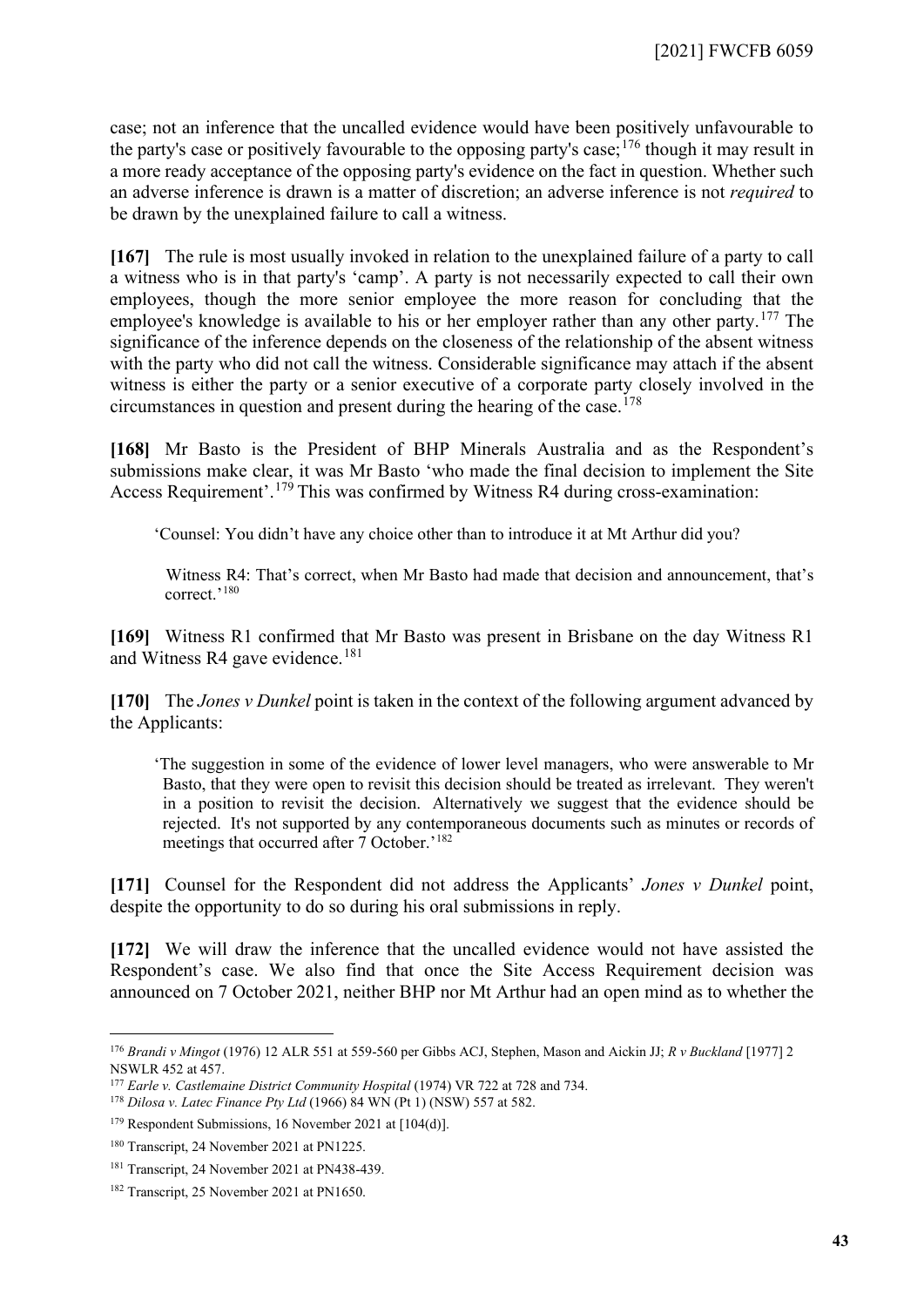Site Access Requirement would be imposed. The 7 October 2021 announcement stated that BHP 'will introduce' the Site Access Requirement and the consultation that would take place after the announcement was limited to the 'implementation of this decision'.<sup>[183](#page-43-0)</sup> The terms of this announcement, coupled with Witness R4's evidence that after the 7 October 2021 announcement he did not have a choice other than to introduce the Site Access Requirement at the Mine, satisfy us that the decision communicated to employees on 7 October 2021 was not open for reconsideration. We do not accept evidence to the contrary given by managers less senior than Mr Basto, such as Witness R2.<sup>[184](#page-43-1)</sup>

**[173]** We have earlier set out what is required by ss.47-49 of the WHS Act. We have also reached the conclusion that the Code is relevant to our consideration of whether the Respondent met its obligations under the WHS Act.

**[174]** The process undertaken by the Respondent and BHP in relation to the decision to implement of the Site Access Requirement has been set out above. In our view, the Employees were not given a reasonable opportunity to express their views and to raise work health or safety issues, or to contribute to the decision-making process relating to the decision to introduce the Site Access Requirement. They were not provided with information relating to the reasons, rationale and data supporting the proposal, nor were they given a copy of the risk assessment or informed of the analysis that informed that assessment. In effect the Employees were only asked to comment on the ultimate question: should the Site Access Requirement be imposed? The contrast in the consultation or engagement with Employees in the implementation phase compared to the assessment phase is stark and suggests that during the assessment phase the Respondent was not consulting *as far as is reasonably practicable* as required by s.47 of the WHS Act. There was no real explanation provided by the Respondent as to why there was a markedly lower level of engagement during the assessment phase.

**[175]** We do not consider that HSRs were involved in any consultation in any meaningful way as required by s.48(2) and we note that established mechanisms such as health and safety committee meetings were not used for this purpose. We agree with the Applicants that the language used in the 31 August 2021 communication demonstrates that the Employees would not be consulted in a meaningful way prior to a decision being made by BHP about the Site Access Requirement. Accordingly, we are not satisfied that there was consultation in accordance with ss.47 and 48 of the WHS Act. In reaching this conclusion, we have taken the guidance provided by the Code into account.

**[176]** Even if we are wrong in our conclusion that there has been a failure to meaningfully consult as required by s.48, we consider that the inadequacy of the consultations undertaken with the Employees prior to the announcement of the Site Access Requirement on 7 October 2021 is relevant to the reasonableness of the Site Access Requirement.

**[177]** For completeness, we note that the Applicants submit that the Respondent did not consult with the Employees at all, rather, to the extent that there was consultation, it was BHP who carried this out. The Respondent has indicated that consultation steps undertaken by BHP in relation to the Mine were as the Respondent's agent.<sup>[185](#page-43-2)</sup> Ai Group also notes that it is common for WHS and other communications and services to be led by head office or a particular entity

<span id="page-43-0"></span><sup>183</sup> Exhibit R6 at pp 103-4.

<span id="page-43-1"></span><sup>184</sup> Exhibit R3 at [16].

<span id="page-43-2"></span><sup>&</sup>lt;sup>185</sup> Respondent Submissions, 16 November 2021 at [104(d)].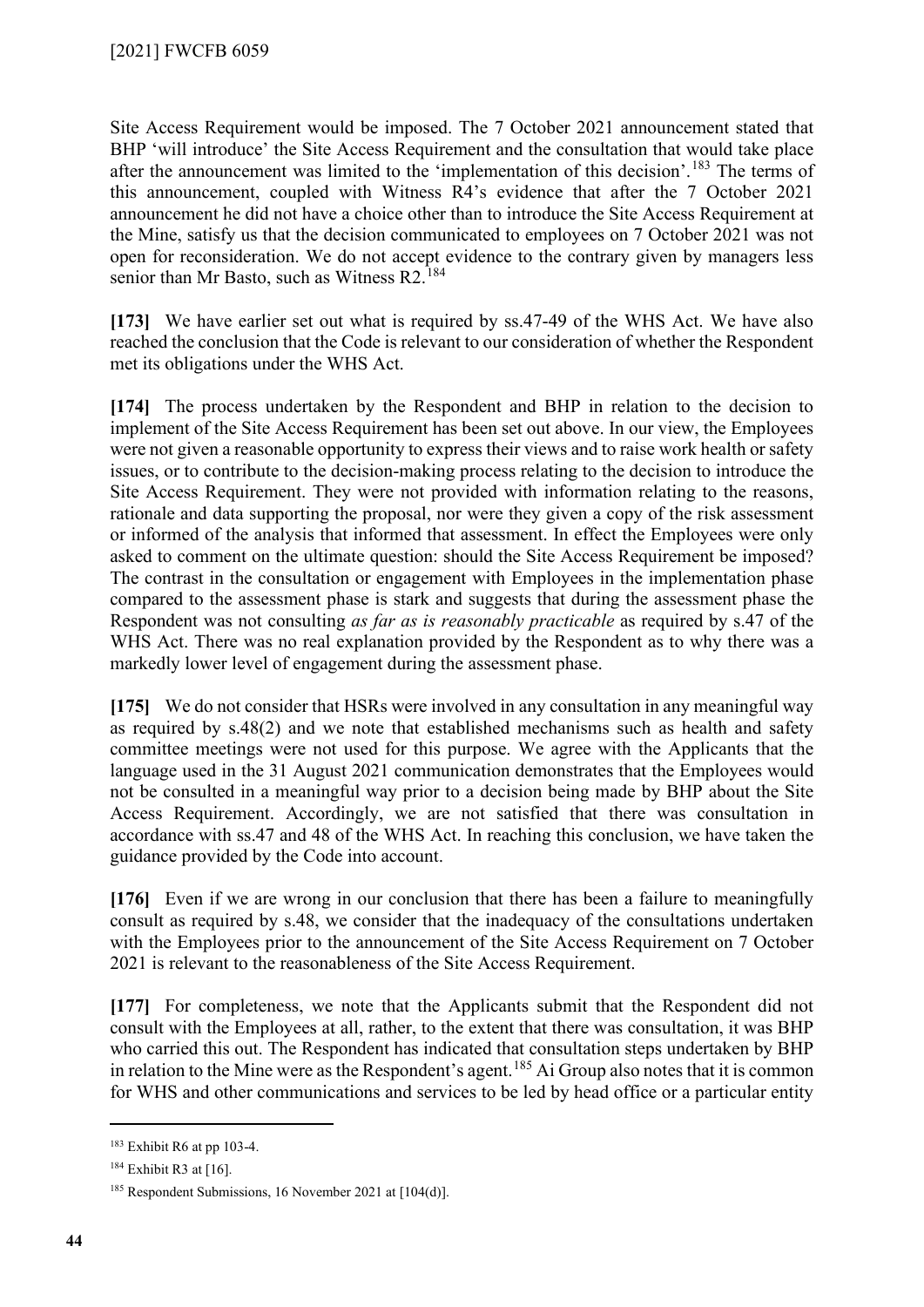in major corporate groups, and that if 'larger corporate groupings were unable to satisfy a consultation requirement by deploying common resources toward that end, this would significantly curtail the capacity of such entities to implement consistent policies aimed at protecting the work health and safety of all employees of entities in the corporate group.<sup>[186](#page-44-0)</sup>

**[178]** We have considered the substance of the communications between BHP and Mt Arthur and the Employees in assessing the adequacy of the consultation process undertaken. Given the conclusion reached above, we have not felt it necessary to express a concluded view on this point.

**[179]** As noted at [\[85\]](#page-22-7) above, we consider that the Site Access Requirement is *prima facie*  lawful because:

- it falls within the scope of the employment, and
- there is nothing 'illegal' or unlawful about becoming vaccinated.<sup>[187](#page-44-1)</sup>

**[180]** However, the ACTU contends that '[t]he lawfulness of a direction is not exhausted by considering whether the subject matter of the direction falls within the scope or subject matter of the employment, but extends further to a consideration of the employment (and other) laws that bear upon that subject.'[188](#page-44-2) A similar point is made by the Applicants and the Union Interveners. This is said to extend to breaches of statutory obligations such as the duties in ss.47 and 70 of the WHS Act.

**[181]** We note that there appears to be no judicial authority directly on the point. For reasons which will become apparent, we do not feel it necessary to express a concluded view on this point. However, we make the following observations.

**[182]** The Respondent submits:

'It is an offence not to comply with section 47 of the WHS Act. Section 47 prescribes that the consequence of a failure to discharge the duty that it prescribes is liability for a civil penalty to the stipulated maximum amount. In this respect, section 47 should be taken to be a code, and the fact that it does not say anything about the invalidation of a decision taken in the absence of compliance with the duty it creates should be taken to be deliberate. This is particularly so given that any failure to meet the requirements of section 47 would result in the unwinding of the implementation of a safety control, exposing both the employer and employees to the very risk that the employer seeks to manage in compliance with its lawful obligations. That would be contrary to the purposes of the WHS Act.'<sup>[189](#page-44-3)</sup>

**[183]** No other party endorses the proposition that (in the respect outlined by the Respondent) s.47 should be taken to be a code, and the Applicants, ACTU and the Union Interveners expressly reject this.<sup>[190](#page-44-4)</sup> In the absence of judicial authority on this point, we do not consider it

<span id="page-44-0"></span><sup>186</sup> Ai Group Submission in response to the background paper, 23 November 2021 at [21]-[22].

<span id="page-44-1"></span><sup>187</sup> ACCI Submissions, 16 November 2021 at [3.12].

<span id="page-44-2"></span><sup>188</sup> ACTU Outline of Submissions, 11 November 2021 at [8].

<span id="page-44-3"></span><sup>189</sup> Respondent Submissions, 16 November 2021 at [107].

<span id="page-44-4"></span><sup>190</sup> Applicants' Outline of Submissions in Response to Background Paper, 23 November 2021 at [31]; Reply Submissions of the AMWU and CEPU, 23 November 2021 at [39]; ACTU Submissions in response to the Full Bench's questions and in reply, 23 November 2021 at [42].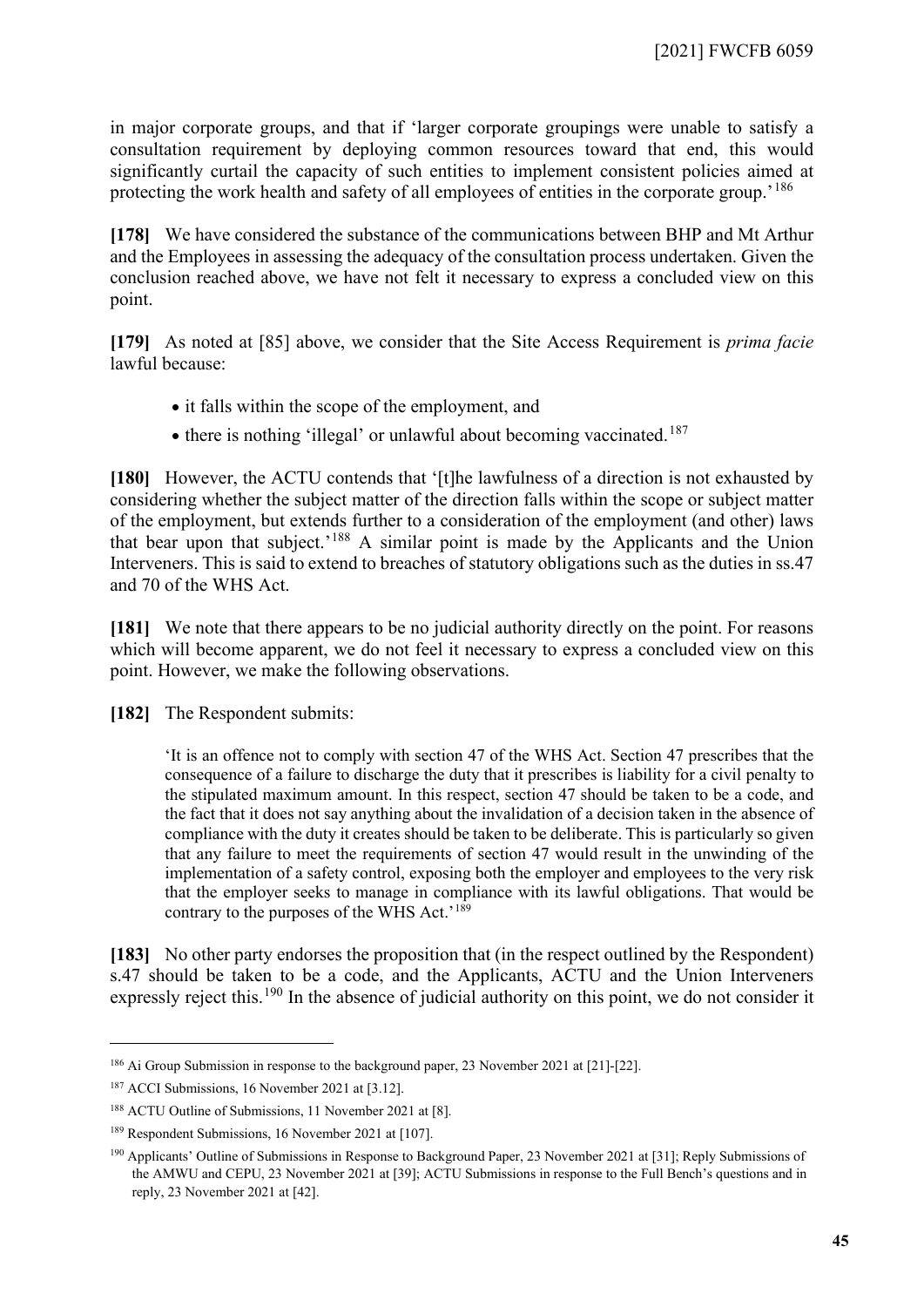appropriate, or necessary, to express a concluded view as to whether or not s.47 of the WHS Act constitutes a code.

**[184]** Instead, we focus our attention on whether, as submitted by the Respondent, Ai Group and ACCI, the WHS Act does not prohibit, and does not render unlawful or otherwise invalidate, an employer direction issued without compliance with the consultation obligations in the WHS Act.<sup>[191](#page-45-0)</sup> For example, Ai Group submits in support that 'neither the text of  $\overline{\text{ss}}$ .47 to 49 or consideration of the broader scheme of the legislation supports a view that noncompliance with the duty to consult under the [WHS] Act invalidates or otherwise renders unlawful a direction of an employer flowing from a decision by the employer as to how it will meet its health and safety duties under the WHS Act.'[192](#page-45-1) In addition to the Respondent, Ai Group and ACCI also draw attention to the 'potentially dire' or 'significant unintended and adverse' consequences that could arise if non-compliance with consultation obligations rendered a direction unlawful, and that Parliament has included specific penalties in the WHS Act for breaches of the consultation provisions to avoid this.<sup>[193](#page-45-2)</sup> Such an outcome would be contrary to the purpose of the WHS Act and also, the Respondent submits, to the 'hierarchy' of duties in the WHS Act.<sup>[194](#page-45-3)</sup>

**[185]** We are aware that the Parties hold a number of divergent views about the consequences of non-compliance with the statutory duty to consult (and other statutory requirements), and the propositions to be drawn from the cases referred to in the Background Paper at questions 11 and 12. We have considered all of those submissions in making the following preliminary observations.

**[186]** We agree that *Project Blue Sky Inc v Australian Broadcasting Authority*[195](#page-45-4) is authority for the proposition that government action taken in breach of a statute is not necessarily invalid and that the consequences of non-compliance is a matter of statutory interpretation.

[187] For the reasons outlined in the submissions of the AMWU and CEPU,<sup>[196](#page-45-5)</sup> the cases referred to in the Background Paper<sup>[197](#page-45-6)</sup> can be distinguished on the grounds that they concerned the exercise of a statutory power which is subject to preconditions which may, or may not, result in the exercise being invalid. [198](#page-45-7) In this case, we agree with ACCI's position that the Respondent's authority to issue the direction was not derived from the WHS Act nor any industrial instrument, but from the exercise of an implied contractual power to direct. [199](#page-45-8)

<span id="page-45-0"></span><sup>&</sup>lt;sup>191</sup> See, for example, Respondent Submissions, 16 November 2021 at [106]; ACCI Submissions, 16 November 2021 at [3.6]; Ai Group Submission in response to the background paper, 23 November 2021 at [34].

<span id="page-45-1"></span><sup>&</sup>lt;sup>192</sup> Ai Group Submission in response to the background paper, 23 November 2021 at [36].

<span id="page-45-2"></span><sup>193</sup> Ai Group Submissions, 16 November 2021 at [91]-[93] and Further supplementary submissions of ACCI , 23 November 2021 at [12.9].

<span id="page-45-3"></span><sup>194</sup> Respondent Answers to the Full Bench's Questions, 23 November 2021 at pp.14-15.

<span id="page-45-4"></span><sup>195</sup> (1998) 194 CLR 355.

<span id="page-45-5"></span><sup>&</sup>lt;sup>196</sup> Reply submissions of the AMWU and CEPU at [41].

<span id="page-45-6"></span><sup>&</sup>lt;sup>197</sup> Under questions 11 and 12 of the Background Paper, in addition to Saunders DP's decision on the application for interim relief, to the extent considered relevant, the parties were requested to consider the decisions of *[TVW Enterprises Ltd v](http://www8.austlii.edu.au/cgi-bin/viewdoc/au/cases/cth/FCA/1985/382.html?query=)  [Duffy](http://www8.austlii.edu.au/cgi-bin/viewdoc/au/cases/cth/FCA/1985/382.html?query=)* [1985] FCA 525, (1985) 8 FCR 93, *Kutlu v Director of Professional Services Review* [2011] FCAFC 94 and *Project Blue Sky v Australian Broadcasting Authority (S41-1997)* [1998] HCA 28 (and any other authorities).

<span id="page-45-7"></span><sup>198</sup> Such as the exercises of power addressed, with differing outcomes, in *TVW Enterprises Ltd v Duffy* (1985) 8 FCR 93 and *Kutlu v Director of Professional Services Review* (2011) 197 FCR 177. 199 ACCI submission, 16 November 2021 at 3.16-3.21.

<span id="page-45-8"></span>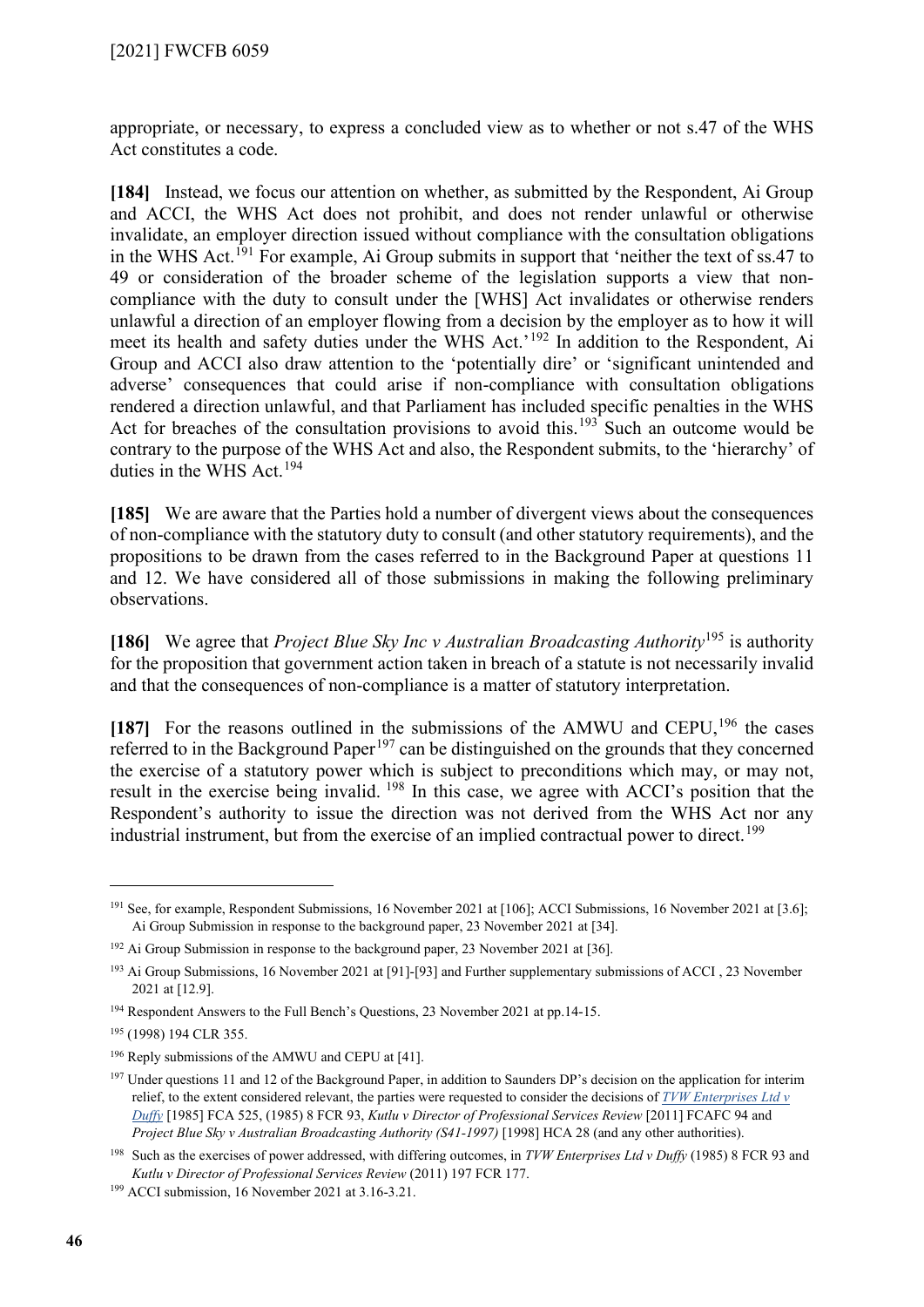**[188]** Accordingly, it seems to us that a failure to consult in accordance with the WHS Act does not have the effect of *invalidating* a direction issued pursuant to an implied contractual power.

**[189]** The AMWU and CEPU further submit that the Respondent wrongly conflates the concepts of 'invalidity' and 'unlawfulness', and even making an assumption in the Respondent's favour that the Site Access Requirement is not invalid, a breach of a statutory provision still makes them unlawful. The submission references the joint judgment in *Project Blue Sky Inc v Australian Broadcasting Authority* in support of this point:<sup>[200](#page-46-0)</sup>

'In a case like the present, however, the difference between holding an act done in breach of s 160 is invalid and holding it is valid is likely to be of significance only in respect of actions already carried out by, or done in reliance on, the conduct of, the ABA. Although an act done in contravention of s 160 is not invalid, it is a breach of the Act and therefore unlawful. Failure to comply with a directory provision "may in particular cases be punishable". That being so, a person with sufficient interest is entitled to sue for a declaration that the ABA has acted in breach of the Act and, in an appropriate case, obtain an injunction restraining that body from taking any further action based on its unlawful action.'

**[190]** The Applicants and ACTU make the same argument that a direction that fails to comply with a statutory provision applicable to its making (or put slightly differently, that is contrary to statutory norms of conduct, punishable by the imposition of penalties) renders the direction unlawful.

**[191]** In the circumstances, we do not need to express a concluded view on whether a failure to comply with the statutory duties in the WHS Act goes to the lawfulness of a direction – we consider that it is plainly relevant to reasonableness having regard to the approach in *Darling*.

**[192]** There is one final matter relevant to the consultation issue. In the event that we concluded that there had been a failure to consult in accordance with s.47 of the WHS Act, the Respondent advanced the following, alternative, submission:

'… if there was not compliance with section 47 of the WHS Act, that is a relevant consideration in the assessment of the reasonableness of the direction, but it is not governing, and in this case is not determinative of the objective reasonableness of the direction. That is because there is no basis in the evidence to conclude that any further consultation might have resulted in a decision not to direct compliance with the Site Access Requirement. Neither the CFMMEU nor any of the intervenors point to any thought, idea or suggestion pertaining to the Site Access Requirement that has a factual basis and was not in fact taken into account during the decisionmaking process.'[201](#page-46-1) (Emphasis added)

**[193]** The gravamen of the submission put is that any failure by Mt Arthur to comply with its consultation obligations is *not* determinative of the objective reasonableness of the direction given *because* there is no basis to conclude that any further consultation might have resulted in a decision not to direct compliance with the Site Access Requirement.

**[194]** The submission put is misconceived for 2 reasons.

<span id="page-46-0"></span><sup>200</sup> (1998) 194 CLR 355 at [100] (McHugh, Gummow, Kirby and Hayne JJ).

<span id="page-46-1"></span><sup>201</sup> Respondent Submissions, 16 November 2021 at [122].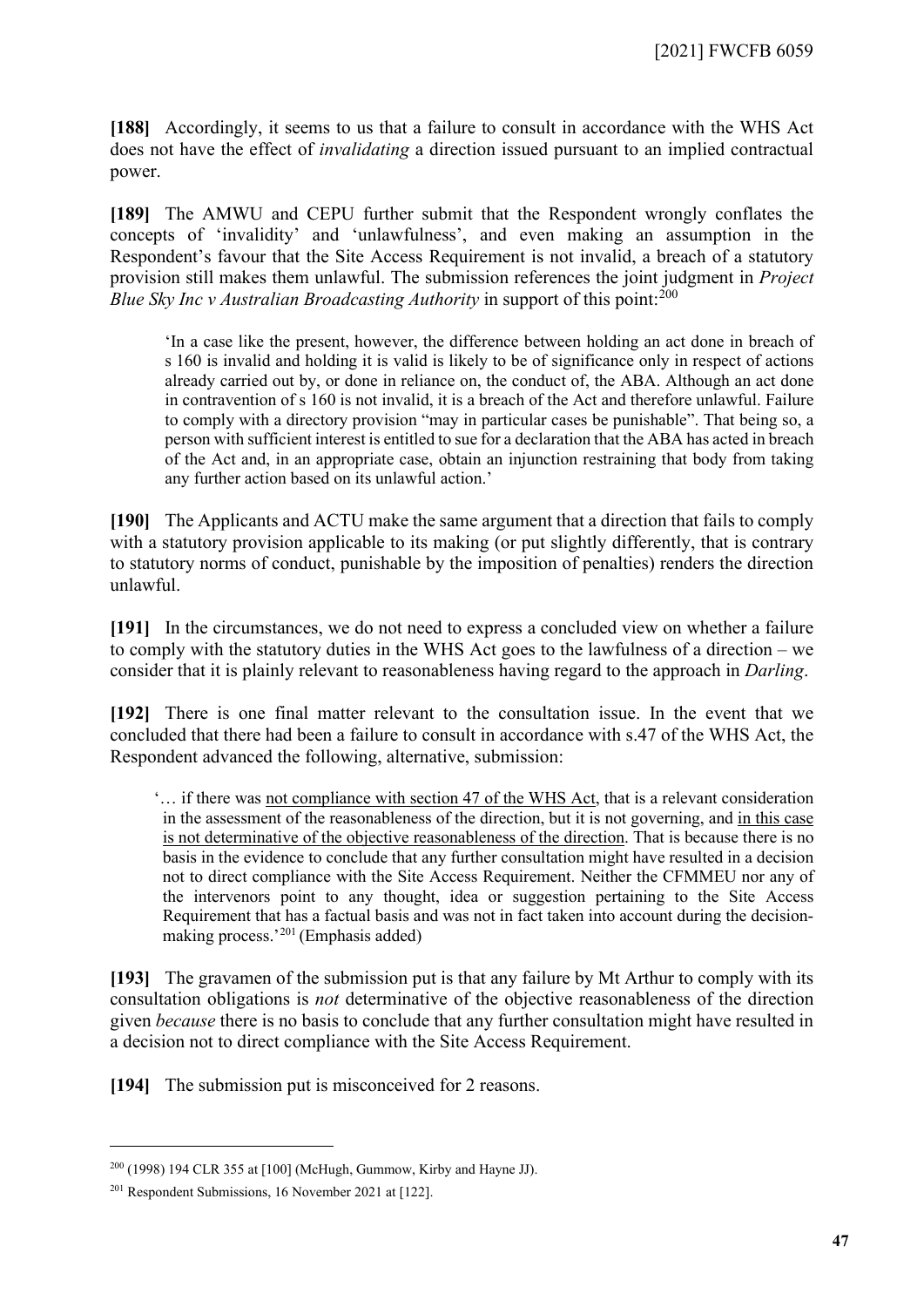**[195]** First, the outcome of any further consultation is not to be simply viewed through a binary prism; that is, whether or not Mt Arthur would direct compliance with the Site Access Requirement. The terms of the Site Access Requirement itself and the consequences of any failure to comply with it are also matters which may be the subject of amendment, following further consultation. As mentioned earlier, the responsibility to consult carries a responsibility to give those consulted an opportunity to be heard and to express their views so that they can be taken into account; it is not a mere perfunctory exercise.

**[196]** Second, the relevance of a failure to consult to the assessment of the reasonableness of a direction is not determined by the *likelihood* of the success of further consultation, it is sufficient if the failure to consult denied the Employees the *possibility of a different outcome*. As the High Court held in *Stead v State Government Insurance Commission[202](#page-47-0)*, in the context of a denial of natural justice:

'… if the Full Court is properly to be understood as saying no more than that a new trial would probably make no difference to the result, their Honours failed to apply the correct criterion. All that the appellant needed to show was that the denial of natural justice deprived him of the possibility of a successful outcome. In order to negate that possibility, it was, as we have said, necessary for the Full Court to find that a properly conducted trial could not possibly have produced a different result.'[203](#page-47-1)

**[197]** In *QR Ltd v Communications, Electrical, Electronic, Energy Information, Postal, Plumbing and Allied Services Union of Australia*[204](#page-47-2) (*QR Ltd*) the Full Federal Court considered the consequences of a failure by QR Ltd to consult with employees as required by clause 36 of the *QR Limited Traincrew Union Collective Workplace Agreement 2009* (the QR Agreement). The requirement to consult arose from an announcement by the Queensland Premier that the group of government-owned rail corporations would be partially privatised. Clause 36.2 of the QR Agreement provided, relevantly, that 'The Company will consult with affected employees and, at the employees' election, their nominated representatives, over any proposed changes that will have an impact on employees' terms and conditions of employment'. The proceedings in the Federal Court sought the imposition of pecuniary penalties under s.546 of the FW Act for contravention of the obligation to consult. The primary judge upheld the claim. On appeal Keane CJ and Marshall J held:

'… the exigencies of implementing that [privatisation] decision necessarily gave rise to matters for decision by the appellants which fell within the scope of the consultation obligation …

the employees were entitled to an opportunity to urge a different approach to the implementation of the privatisation decision. There may have been little likelihood that the QR employers would be persuaded to take a different position, given the attitude of their shareholders, but cl 36.2 is not concerned with the likelihood of success of the consultative process. It is concerned simply to ensure that consultation occurs, before a decision is made to implement a proposal.'[205](#page-47-3)

**[198]** Their Honours went on to observe that a requirement to consult employees 'constitutes an intrusion upon the managerial prerogative of employers; but the legitimacy of such intrusion

<span id="page-47-0"></span><sup>202</sup> (1986) 161 CLR 141.

<span id="page-47-1"></span><sup>203</sup> Ibid at p 147. Also see *Re Refugee Review Tribunal and Another Ex parte AALA* (2000-2001) 204 CLR 82 at 116 per Gaudron and Gummow JJ.

<span id="page-47-2"></span><sup>204</sup> [2010] FCAFC 150; (2010) 204 IR 142.

<span id="page-47-3"></span><sup>205</sup> Ibid at [31]–[32]; Gray J, at [67], generally agreed with their Honours' reasons.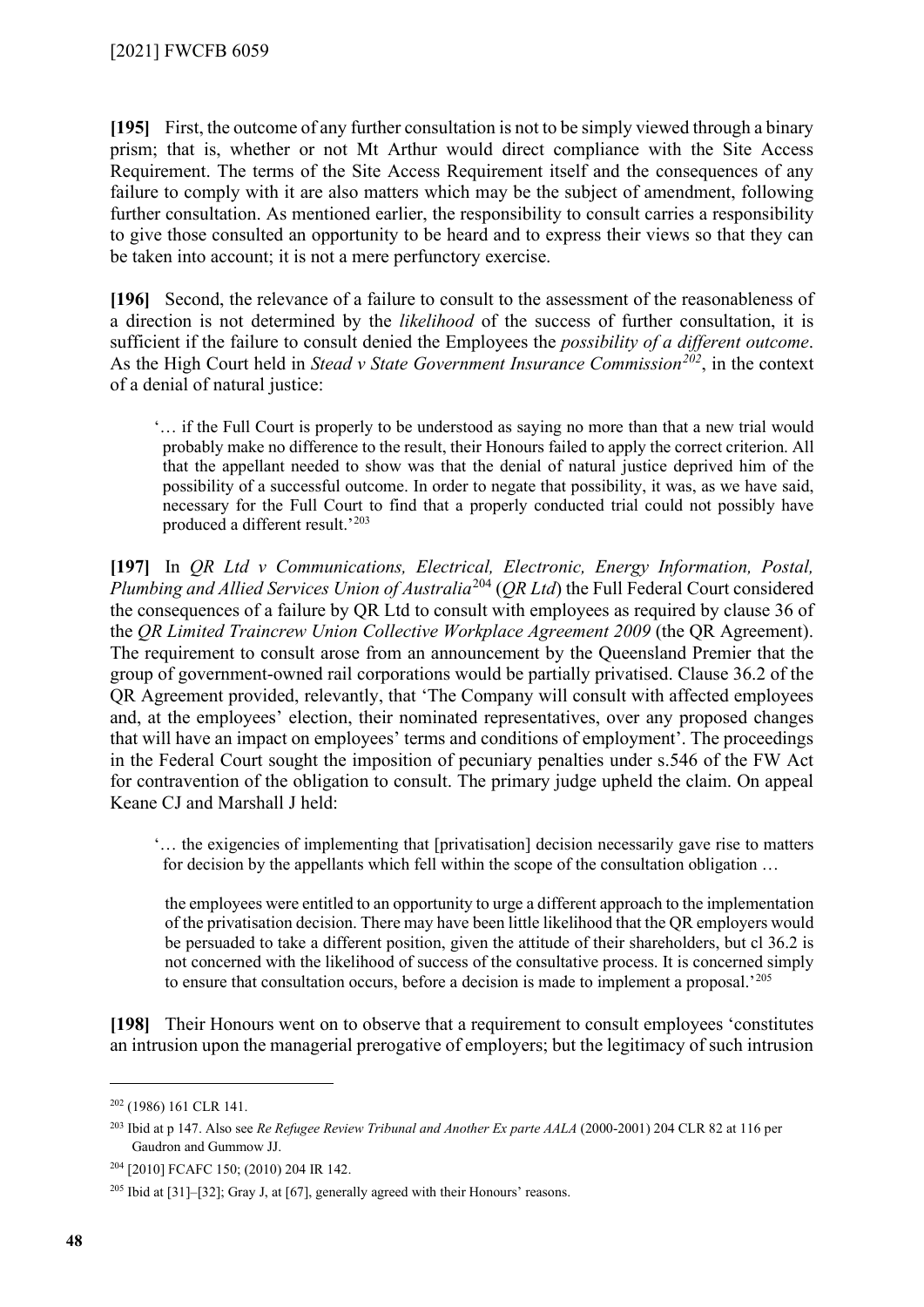and the importance attached to such provisions has long been recognised',<sup>[206](#page-48-1)</sup> citing Murphy J in *Federated Clerks' Union (Aust) v Victorian Employers' Federation,[207](#page-48-2)* where his Honour said:

'During this generation, there has been an accelerating trend towards concentration of economic power in fewer and fewer persons. The growth of the great national corporations, their mergers and expansion into transnationals have transformed the methods of production, distribution and exchange. The power of the greatest corporations transcends that of most governments. A reaction to the submergence of the individual worker is the demand by organized workers for some share in deciding what work is to be done, by whom and when, where, and how it is to be done. The thrust of the demand is not merely the improvement in existing pay and conditions. It extends to the protection of jobs, for themselves treated as more than wage-hands — to be treated as men and women who should be informed about decisions which might materially affect their future, and to be consulted on them. It is a demand to be emancipated from the industrial serfdom which will otherwise be produced by the domination of the corporations; a demand to be treated with respect and dignity.'[208](#page-48-3)

**[199]** Mt Arthur's failure to meaningfully consult with the Employees denied the Employees the opportunity to influence the Respondent in its decision-making process and the possibility of a different outcome. We are *not* persuaded that further consultation could not possibly have produced a different result.

**[200]** Further, unlike the situation in *QR Ltd*, the decision to introduce the Site Access Requirement was not imposed on the Respondent by an external decision-maker through a public health order but was made by the Respondent (in association with BHP) as part of BHP's organisation-wide response to the COVID-19 pandemic.

[201] The deficiencies in the consultation process tell against a conclusion that the Site Access Requirement was a reasonable direction.

# *5.3 The Privacy Act*

<span id="page-48-0"></span>**[202]** The Applicants submit that the Site Access Requirement is unlawful or involves unlawfulness, or in the alternative that it is not a reasonable direction, because the Respondent has not complied with its obligations under the Privacy Act.

**[203]** The Applicants submit that collecting information from the Employees about their vaccination status is integral to the mandatory nature of the Site Access Requirement, and say:

'… any suggestion that the Site Access Requirement involves giving consent voluntarily is belied by the consequence of an employee not providing the respondent with his or her vaccination status, namely exclusion from the Mine and disciplinary proceedings with the consequence of possible dismissal from employment'[.209](#page-48-4)

<span id="page-48-1"></span> $206$  Ibid at [14].

<span id="page-48-2"></span><sup>207</sup> (1984) 154 CLR 472.

<span id="page-48-3"></span><sup>208</sup> Ibid at 493-494, cited in *QR Ltd* at [14].

<span id="page-48-4"></span><sup>209</sup> Applicants Outline of Submissions in reply, 23 November 2021 at [30].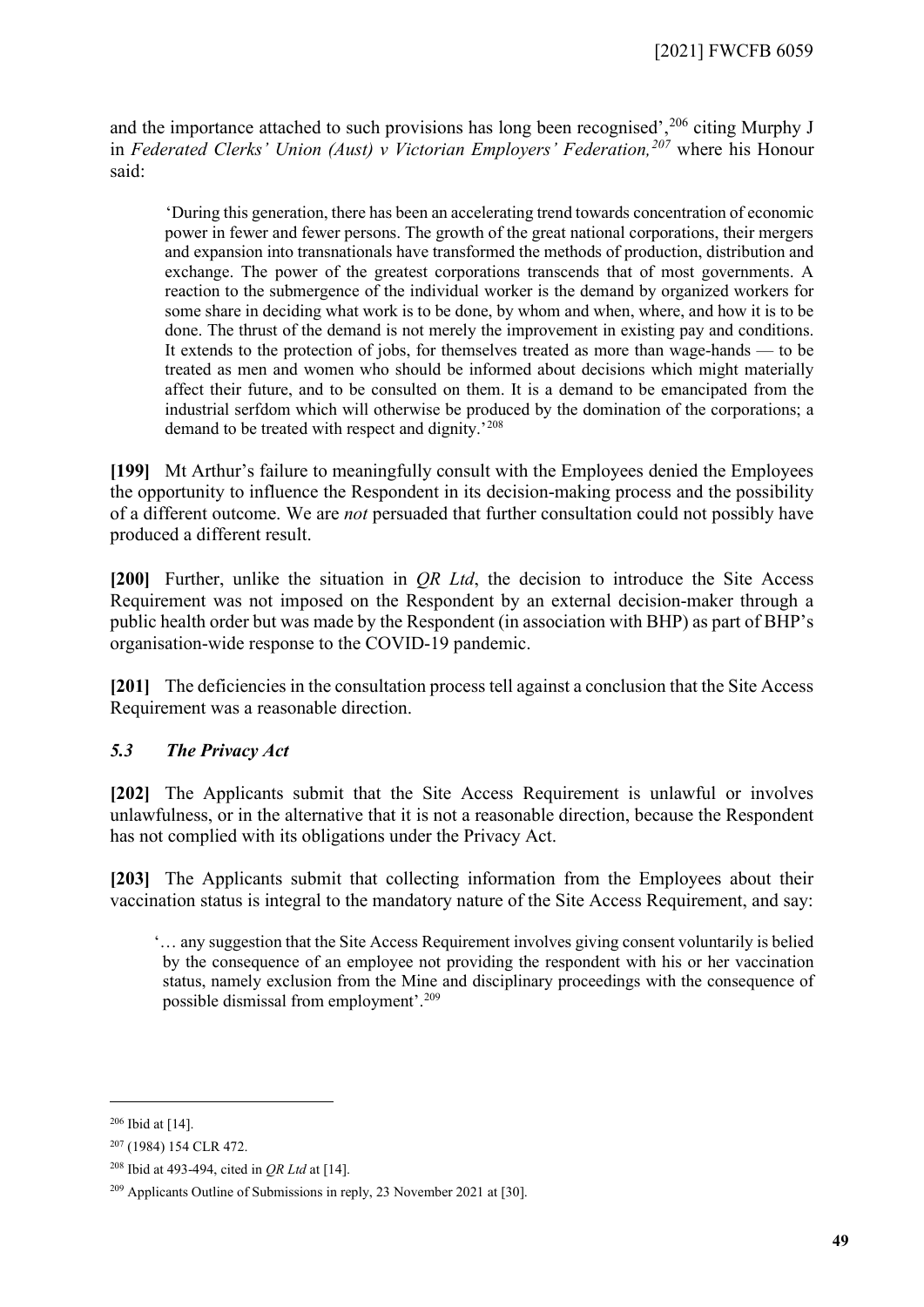**[204]** The Respondent submits that the direction does not contravene the Privacy Act but that even if it did, that would not invalidate the direction.<sup>[210](#page-49-0)</sup> It accepts that it is bound by the Privacy Act not to collect health information about its employees unless they consent to the collection of the information. The Respondent, Ai Group and ACCI submit that the Site Access Requirement does not require the Respondent to collect,  $^{211}$  $^{211}$  $^{211}$  or the Employees to provide,  $^{212}$  $^{212}$  $^{212}$ information about their vaccination status.

**[205]** ACCI submits that the Commission needs to be careful that it does not exceed its jurisdiction in considering the Applicants' submission in relation to the Privacy Act, because it needs to be conscious that the dispute to be resolved is whether the Site Access Requirement, as outlined in Attachments 1 and 2 to the Applicants' application, is lawful and reasonable. It submits that the subject of the dispute is a direction to be vaccinated in order to enter the site, not a direction to provide vaccination information.<sup>[213](#page-49-3)</sup>

**[206]** While Attachment 1 to the Applicants' application does not deal with providing vaccination information, Attachment 2 states that to retain access to NSW Energy Coal workplaces, 'evidence of a second vaccination dose will need to be provided by 31 January 2022'. In our view, the requirement to provide vaccination information is part of the direction and so falls within the scope of the dispute before us.

<span id="page-49-10"></span>**[207]** It is uncontentious that the Respondent and BHP have responsibilities under the Privacy Act. The Respondent is an organisation as defined in s.6C of the Privacy Act and therefore an 'APP entity',  $2^{14}$  and it is required to comply with the Australian Privacy Principles (APPs) in relation to collection of personal information from the Employees.<sup>[215](#page-49-5)</sup> An APP entity 'collects' personal information 'only if the entity collects the personal information for inclusion in a record or generally available publication'.[216](#page-49-6) A 'record' includes a document or an electronic or other device.<sup>[217](#page-49-7)</sup> An APP entity must collect personal information only by fair and lawful means.<sup>[218](#page-49-8)</sup>

**[208]** APP 3.3 provides that an APP entity that is an organisation must not collect 'sensitive information' about an individual unless the individual consents and the information is reasonably necessary for one or more of the organisation's functions or activities. 'Sensitive information' includes health information about an individual, $2^{19}$  which would include information about a person's vaccination status. The requirement to have consent to the collection of sensitive information in APP 3.3. is subject to the exceptions in APP 3.4, which include:

<span id="page-49-0"></span><sup>210</sup> Respondent Submissions, 16 November 2021 at [113].

<span id="page-49-1"></span><sup>211</sup> Ai Group Reply Submission, 16 November 2021 at [110]-[111].

<span id="page-49-2"></span><sup>&</sup>lt;sup>212</sup> ACCI Submission, 16 November 2021 at [4.1]-[4.7]; Respondent Submissions, 16 November 2021 at [113].

<span id="page-49-3"></span><sup>213</sup> Transcript of 25 November 2021 at PN 1984.

<span id="page-49-4"></span><sup>214</sup> Privacy Act, s.6.

<span id="page-49-5"></span><sup>215</sup> Privacy Act, s.15.

<span id="page-49-6"></span><sup>216</sup> Privacy Act, s.6.

<span id="page-49-7"></span><sup>217</sup> Ibid.

<span id="page-49-8"></span><sup>218</sup> Privacy Act, APP 3.5.

<span id="page-49-9"></span><sup>219</sup> Privacy Act, s.6.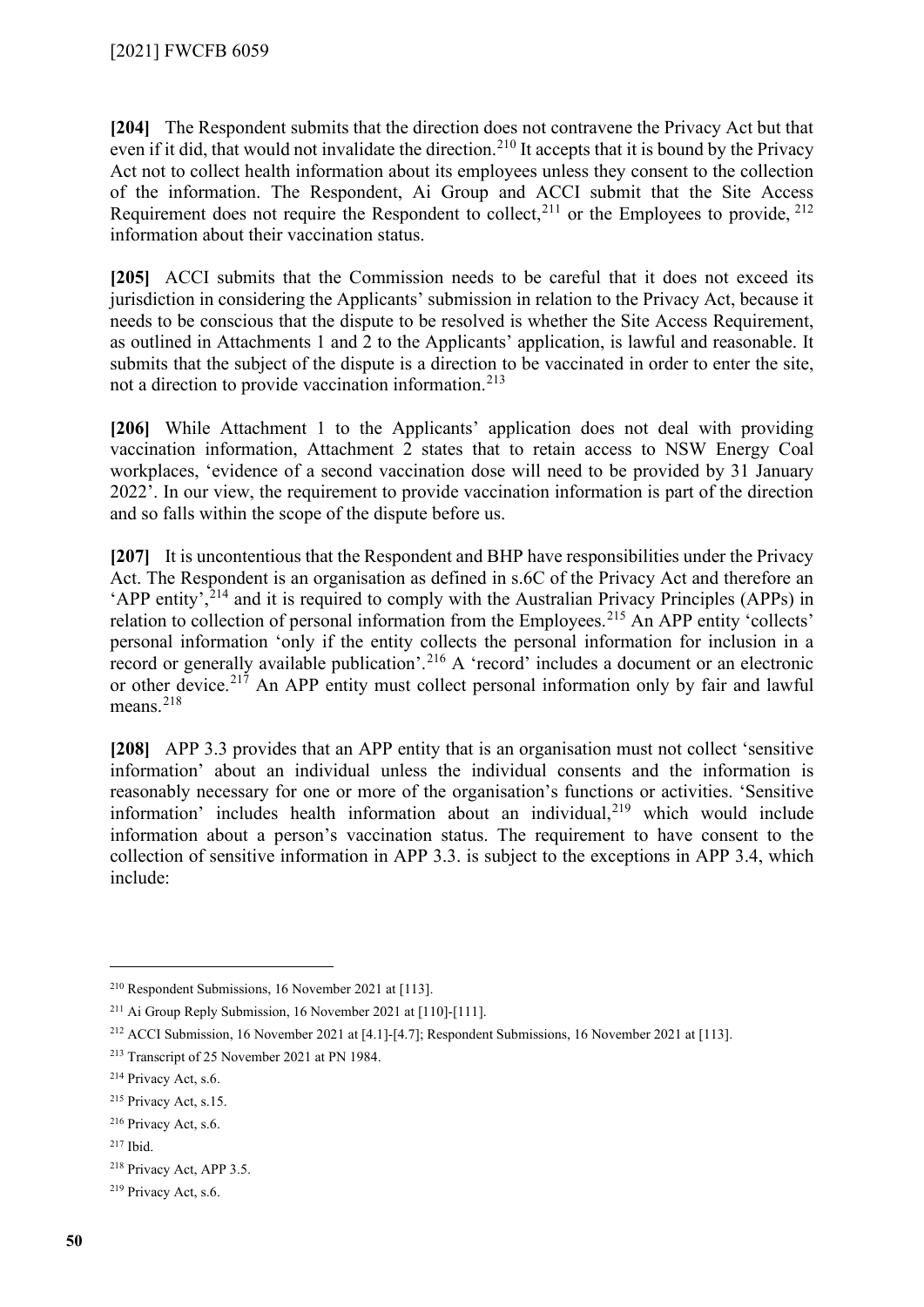- where the collection of the information is required or authorised by an Australian law.<sup>[220](#page-50-0)</sup> This could include where required under public health orders or directions,<sup>[221](#page-50-1)</sup> and
- where the APP entity is an organisation, and a permitted general situation exists in relation to the collection of information by the APP entity.<sup>[222](#page-50-2)</sup> This includes where the APP entity reasonably believes that the collection is necessary to lessen or prevent a serious threat to the life, health or safety of any individual, or to public health or safety.<sup>[223](#page-50-3)</sup>

[209] 'Consent' in APP 3.3. means 'express or implied consent'.<sup>[224](#page-50-4)</sup> The Australian Privacy Principles Guidelines issued by the Australian Information Commissioner under s.28(1) of the Privacy Act explain:

- '… The four key elements of consent are:
	- the individual is adequately informed before giving consent
	- the individual gives consent voluntarily
	- the consent is current and specific, and
	- $\bullet$  the individual has the capacity to understand and communicate their consent.<sup>[225](#page-50-5)</sup>

**[210]** Guidance issued by the Office of the Australian Information Commissioner on COVID-19 vaccinations and privacy obligations explains:

'Consent to collecting vaccination status information must be freely given and constitute valid consent. You must make sure that your employees understand why you need to collect this information, what you will use it for, and give them a genuine opportunity to provide or withhold consent. You should exercise caution in seeking consent in these circumstances given the imbalance of power in the employment relationship that may cause employees to feel pressured or obligated to provide their consent.

Public health advice will be useful to inform what information, including vaccination status information, is reasonably necessary to prevent or manage COVID-19. Applicable workplace laws and contractual obligations will also influence whether the collection of vaccination status information would be considered reasonably necessary for your activities or functions.

<span id="page-50-0"></span> $220$  Privacy Act, APP 3.4(a)

<span id="page-50-1"></span><sup>&</sup>lt;sup>221</sup> See Coronavirus (COVID-19) Vaccinations: Understanding your privacy obligations to your staff, available at [https://www.oaic.gov.au/privacy/guidance-and-advice/coronavirus-covid-19-vaccinations-understanding-your-privacy](https://www.oaic.gov.au/privacy/guidance-and-advice/coronavirus-covid-19-vaccinations-understanding-your-privacy-obligations-to-your-staff)[obligations-to-your-staff.](https://www.oaic.gov.au/privacy/guidance-and-advice/coronavirus-covid-19-vaccinations-understanding-your-privacy-obligations-to-your-staff) 

<span id="page-50-2"></span><sup>222</sup> Privacy Act, APP 3.4(b)

<span id="page-50-3"></span><sup>223</sup> Privacy Act, s.16A.

<span id="page-50-4"></span><sup>224</sup> Privacy Act, s.6.

<span id="page-50-5"></span><sup>225</sup> Australian Information Commissioner, *Australian Privacy Principles Guidelines*, available at [https://www.oaic.gov.au/privacy/australian-privacy-principles-guidelines,](https://www.oaic.gov.au/privacy/australian-privacy-principles-guidelines) at B.35.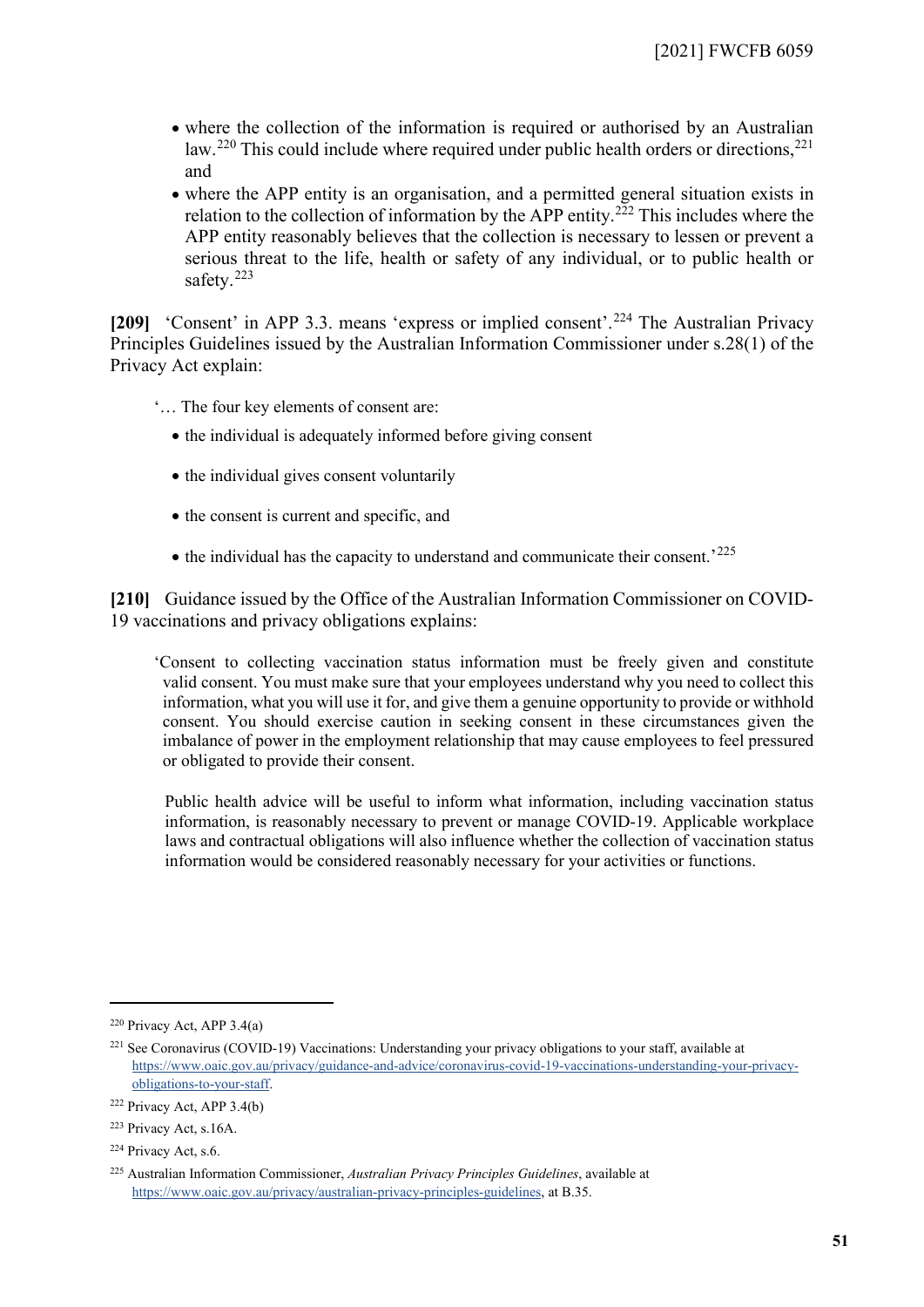Where you have provided a lawful and reasonable direction to your employee to be vaccinated, you can also ask your employee to provide evidence of their vaccination if you are satisfied that this is reasonably necessary and you have obtained the employee's consent.'[226](#page-51-1)

**[211]** In *Lee v Superior Wood Pty Ltd* (*Lee*)*, [227](#page-51-2)* the Full Bench considered whether the Applicant provided genuine consent to the collection of his sensitive information, being fingerprint data. The Full Bench observed that 'any "consent" that he might have given once told that he faced discipline or dismissal would likely have been vitiated by the threat. It would not have been genuine consent.'[228](#page-51-3)

**[212]** We note here that *Lee* was not relied on by any of the parties and nor was the correctness or otherwise of the decision subject to any comment by any party.

**[213]** APP 5 requires that at or before the time that personal information is collected, or if that is not practicable, as soon as practicable afterwards, an APP entity must take reasonable steps to notify or ensure the individual is aware of matters referred to in APP  $5.2^{229}$  $5.2^{229}$  $5.2^{229}$  Those matters include the purpose for which the information is collected and the ways in which the information may be used or disclosed.

**[214]** On the limited information before us, we are unable to reach a concluded view about whether the Respondent has breached its privacy obligations, including whether an APP 3.4 exception to the requirement for consent to the collection of sensitive information applies. In any event, it is unnecessary for us to do so given the conclusion we reach in relation to the reasonableness of the direction.

# *5.4 Bodily Integrity*

<span id="page-51-0"></span>**[215]** The Union Interveners contend that the Site Access Requirement 'at least impacts upon the choice of an individual to undergo a medical procedure' and hence engages the common law right to personal and bodily autonomy and integrity. *Prima facie*, any physical contact to a person or threat of physical contact is unlawful as a corollary of the right in each person to bodily integrity, that is, the right in an individual to choose what occurs with respect to his or her own person. $230$ 

**[216]** In *Secretary, Department of Health and Community Services (NT) v JWB and SMB*  (*Marion's Case*),[231](#page-51-6) Mason CJ, Dawson, Toohey and Gaudron JJ identified a 'right in each person to bodily integrity [t]hat is to say, the right to an individual to choose what occurs with respect to his or her own person'. [232](#page-51-7)

<span id="page-51-1"></span><sup>226</sup> Coronavirus (COVID-19) Vaccinations: Understanding your privacy obligations to your staff, available at [https://www.oaic.gov.au/privacy/guidance-and-advice/coronavirus-covid-19-vaccinations-understanding-your-privacy](https://www.oaic.gov.au/privacy/guidance-and-advice/coronavirus-covid-19-vaccinations-understanding-your-privacy-obligations-to-your-staff)[obligations-to-your-staff.](https://www.oaic.gov.au/privacy/guidance-and-advice/coronavirus-covid-19-vaccinations-understanding-your-privacy-obligations-to-your-staff) 

<span id="page-51-2"></span><sup>227</sup> *Lee v Superior Wood Pty Ltd* [2019] FWCFB 2946.

<span id="page-51-3"></span><sup>228</sup> Ibid at [58].

<span id="page-51-4"></span><sup>229</sup> Privacy Act, APP 5.1.

<span id="page-51-5"></span><sup>230</sup> AMWU/CEPU submissions at [11].

<span id="page-51-6"></span><sup>231</sup> (1992) 175 CLR 218 (Marion's case).

<span id="page-51-7"></span><sup>232</sup> Ibid at 233.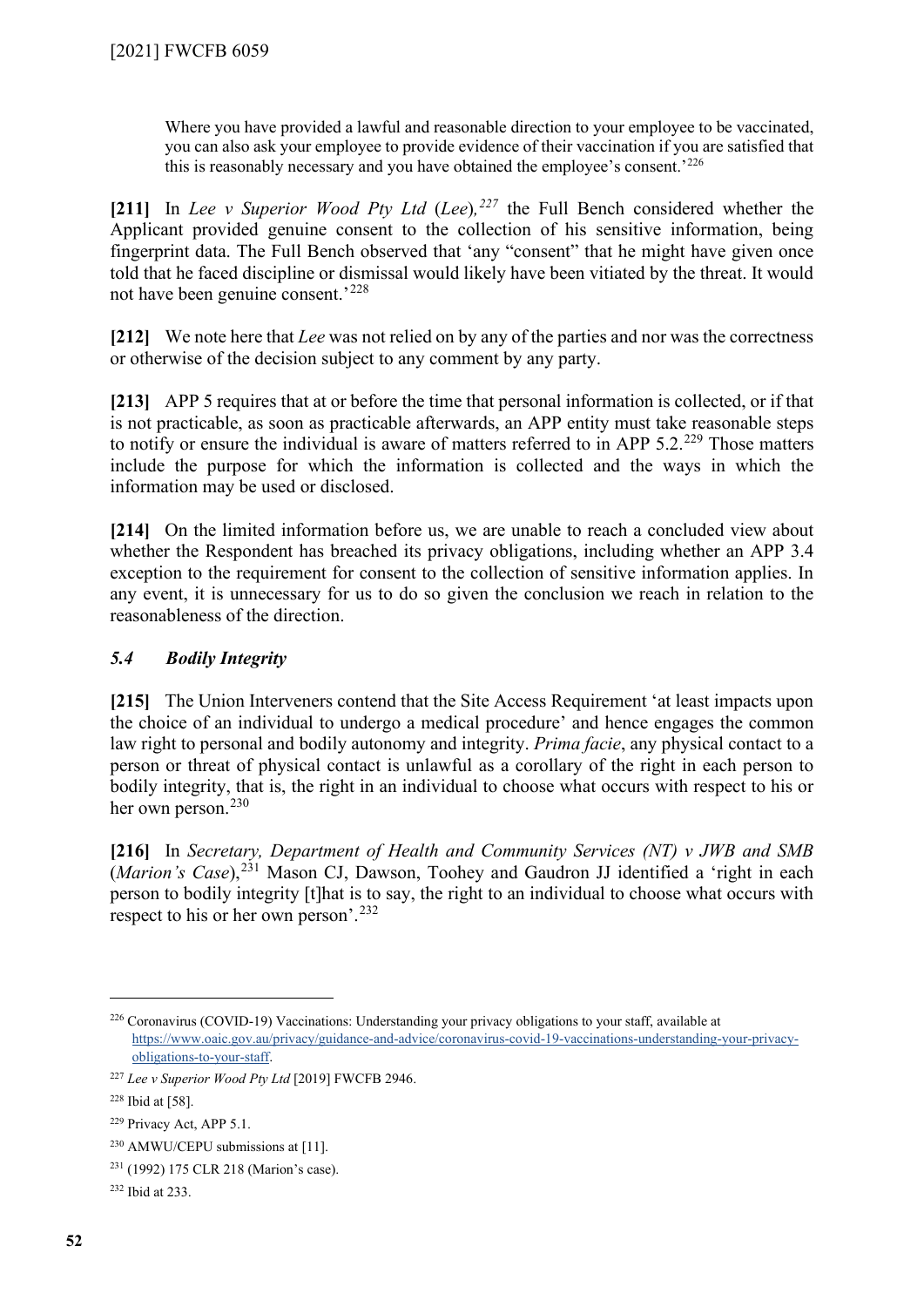**[217]** *Marion's Case* concerned the power of the Family Court to authorise the sterilisation by hysterectomy and an ovariectomy of an intellectually disabled young woman who was incapable of giving consent. The case was determined in circumstances where a medical procedure undertaken without consent is a violation of the right to bodily integrity and *prima facie* an assault.<sup>[233](#page-52-0)</sup>

**[218]** The existence of such a right is uncontroversial but the right is not violated by the terms of the Site Access Requirement. Unlike the circumstances in *Marion's Case*, the Site Access Requirement does not purport to confer authority on anyone to perform a medical procedure on anyone else. As Beech-Jones CJ at CL said in *Kassam v Hazzard*: [234](#page-52-1)

'It can be accepted that there is room for debate at the boundaries of what external factors might vitiate a consent to medical treatment so as to render the treatment a battery and a violation of a person's right to bodily integrity. [...] People may choose to be vaccinated or undertake some other form of medical procedure in response to various forms of societal pressure including a law or a rule, an employment condition or to avoid familial or social resentment, even scorn. However, if they do so, that does not mean their consent is vitiated or make the doctor who performed the vaccination liable for assault. So far as this case is concerned, a consent to a vaccination is not vitiated and a person's right to bodily integrity is not violated just because a person agrees to be vaccinated to avoid a general prohibition on movement or to obtain entry onto a construction site. Clauses 4.3 and 5.8 of [*Public Health (COVID-19 Additional Restrictions for Delta Outbreak) Order (No. 2) 2021* (NSW)] do not violate any person's right to bodily integrity any more than a provision requiring a person undergo a medical examination before commencing employment does.' [Emphasis added]

**[219]** The Union Interveners accept that the Site Access Requirement does not, itself, force any employee to undergo vaccination,<sup>[235](#page-52-2)</sup> and that it remains open to an employee to decline to become vaccinated. They submit, however, that:

'…it is contemplated that the failure of an employee to become vaccinated will have consequences for the employment, most likely termination. This is a relevant factor in considering the reasonableness of the vaccination direction. It imposes a practical compulsion to get vaccinated in order for an employee to retain employment. Indeed, that would seem to be the very purpose of making the direction'.[236](#page-52-3)

**[220]** The effect of the Site Access Requirement is that an employee who fails to become vaccinated faces disciplinary action up to and including the termination of their employment. Employment is important to an individual's dignity and self worth.[237](#page-52-4) The Respondent acknowledges that absent medical contraindications, it is a choice between being vaccinated and continuing to be employed by Mt Arthur.<sup>[238](#page-52-5)</sup> As the Respondent puts it:

<span id="page-52-0"></span><sup>233</sup> Ibid.

<span id="page-52-1"></span><sup>234</sup> [2021] NSWSC 1320.

<span id="page-52-2"></span><sup>&</sup>lt;sup>235</sup> Submission of the AMWU and CEPU at [15].

<span id="page-52-3"></span><sup>236</sup> Ibid.

<span id="page-52-4"></span><sup>&</sup>lt;sup>237</sup> *Quinn v Overland* [2010] FCA 799 at [101]; approved in Maritime Union of Australia v Fair Work Ombudsman [2016] FCAFC 102 at [22] per Tracey and Buchanan JJ. Also see ZZ v Secretary to the Department of Justice [2013] VSC 267 at [87] per Bell J.

<span id="page-52-5"></span><sup>238</sup> Transcript, 25 November 2021 at PN1891.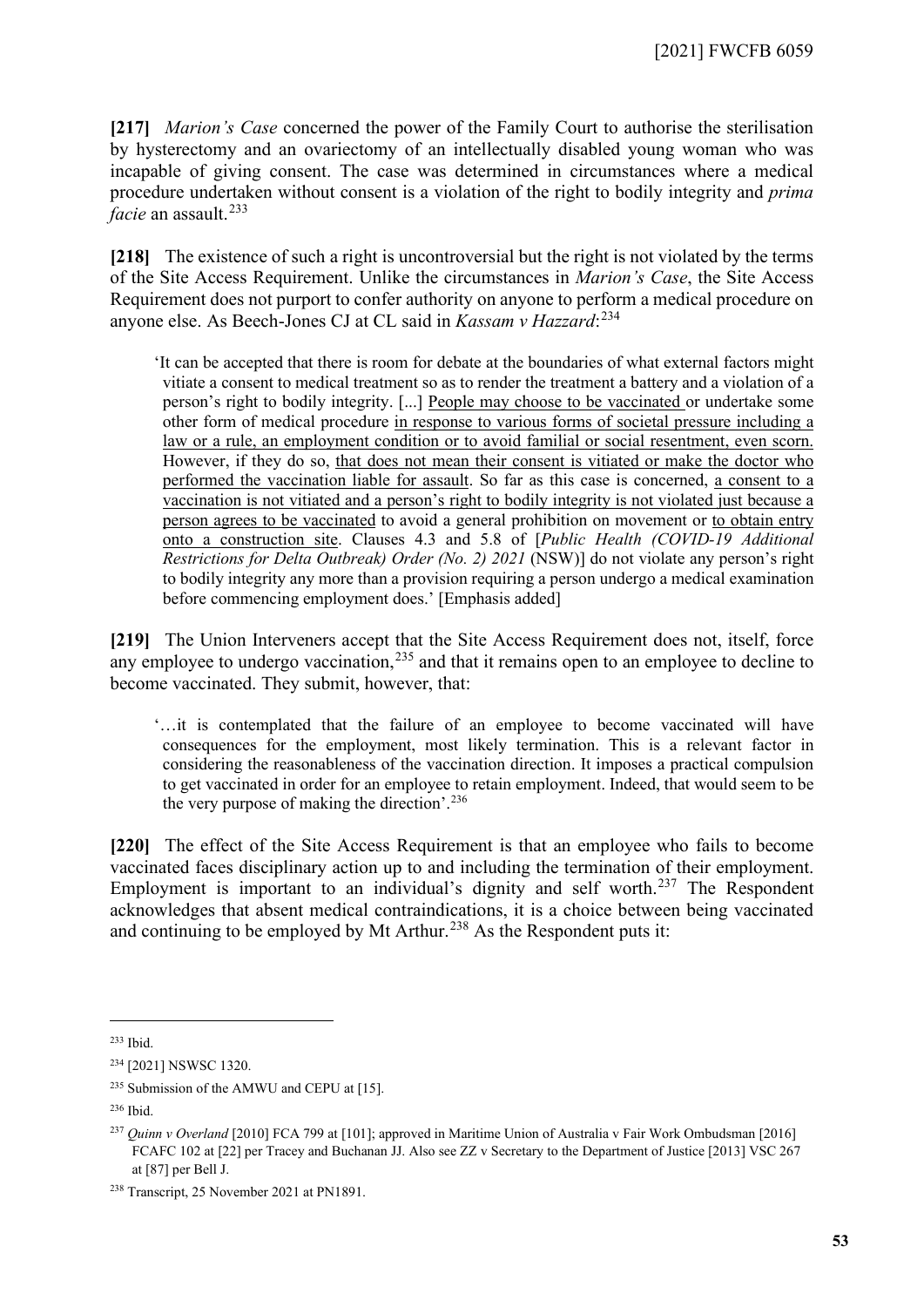'we accept that those workers who don't wish to comply with that requirement must now make a choice, and we accept that it's a hard choice.'[239](#page-53-1)

**[221]** In *Four Aviation Security Service Employees v Minister of COVID-19 Response,* Cooke J considered whether a public health order requiring aviation security workers to be vaccinated was a justified limit on the right to refuse to undergo medical treatment in s.11 of the *New Zealand Bill of Rights Act 1990.* While ultimately finding that in the circumstances the order was a justified limit on that right, his Honour observed:<sup>[240](#page-53-2)</sup>

'[29] …Whilst persons in the position of the applicants are not being forcibly treated in the sense that they can decline to be vaccinated, they are required to be vaccinated as a condition of their employment and to decline to do so can, and has, led to termination. A right does not need to be taken away in its entirety before it is regarded as having been limited…

[30] It is a matter of degree whether practical pressure to undergo a medical treatment will be taken to have limited the right to refuse that treatment. Here the level of pressure is significant and amounts to coercion. The employees are forced to be vaccinated or potentially lose their jobs. This involves both economic and social pressure…'

**[222]** While we would demur from the proposition that the Site Access Requirement constitutes coercion in the legal sense, we accept that it is a form of economic and social pressure.

**[223]** The practical effect of the Site Access Requirement is to apply pressure to employees to surrender their bodily integrity (by undergoing medical treatment) in circumstances where they would prefer not to do so. In our view, this is plainly a relevant matter in assessing the reasonableness of the direction. However, we also accept that this factor is not determinative of the question of reasonableness; it is a consideration to be weighed in the balance with the other relevant considerations. As counsel for the Respondent put it in the course of oral argument:

'Mt Arthur Coal acknowledges, that every worker on the mine has a right to their bodily integrity, but, as we have pointed out in our written submissions, that is a right that in every case must be balanced against other rights …'[241](#page-53-3)

**[224]** The practical effect of the Site Access Requirement also underscores the significance of the failure to meaningfully consult with the Employees prior to the decision to introduce the Requirement. It is common knowledge that some citizens feel very strongly about their bodily integrity and do not wish to be vaccinated. A minority of the Employees appear to hold such views. It is particularly important that these employees be heard; that they be consulted and their views be taken into account.

# *5.5 Other relevant circumstances?*

<span id="page-53-0"></span>**[225]** The Applicants submit that the BHP Announcement and the BHP Rationale demonstrate that there is not a reasonable basis for the Site Access Requirement in relation to the

<span id="page-53-1"></span><sup>239</sup> Transcript, 25 November 2021 at PN1891.

<span id="page-53-2"></span><sup>&</sup>lt;sup>240</sup> Four Aviation Security Service Employees v Minister of COVID-19 Response [2021] NZHC 3012

<span id="page-53-3"></span><sup>&</sup>lt;sup>241</sup> Transcript, 25 November 2021 at PN1889. We note that Mt Arthur goes on to submit that a worker's right to bodily integrity does not 'trump' Mt Arthurs right to discharge its statutory and common law obligations.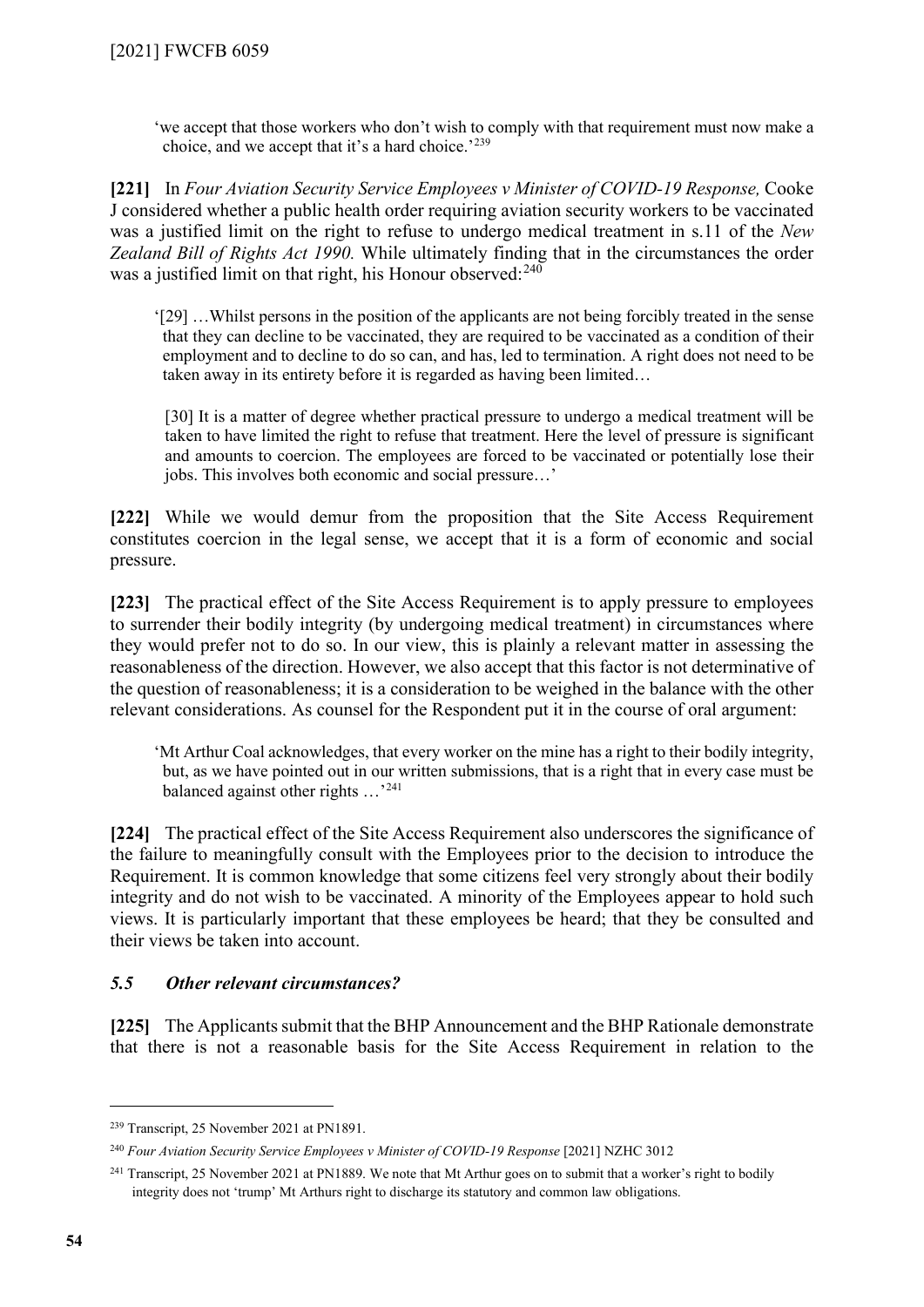Employees.<sup>[242](#page-54-0)</sup> In relation to the question of whether the Site Access Requirement is reasonable, the Applicants submit:

'First, a reasonable direction for mandatory vaccination should have regard to the circumstances of the particular workplace. However, the Site Access Requirement is not directed at the circumstances of the Mine. It applies at a variety of workplaces across Australia and does not take into account the different circumstances at each of these workplaces.<sup>' [243](#page-54-1)</sup>

**[226]** The Applicants submit that the BHP Rationale did not have regard to all factors that Safe Work Australia (**SWA**) identifies in its guidance on whether a requirement for workers to be vaccinated is 'reasonably practicable'. The Applicants submit that having regard to these factors and the specific circumstances at the Mine, the Site Access Requirement is not reasonable.[244](#page-54-2)

**[227]** Further, the Applicants contend that there is nothing in the BHP Rationale to suggest that BHP or Mt Arthur had regard to the matters set out in s.19 of the WHS Act or conducted the balancing exercise required by the qualification of reasonable practicability in s.19. In the circumstances, the Applicants submit that s.19 of the WHS Act does not provide a proper basis for the Site Access Requirement and that the Requirement is not 'reasonably practicable' for the purposes of s.19.

**[228]** By s.17, the duties under ss.19 and 20 of the WHS Act require that the duty holder eliminate risks to health and safety so far as that is reasonably practicable, and if that cannot be done, to minimise those risks so far as is reasonably practicable. We accept that the duty of care in s.19 of the WHS Act is separate and additional to the common law obligation upon employers to take reasonable care for the health and safety of employees at work.

**[229]** 'Reasonably practicable' is defined in s.18 of the WHS Act. In *Slivak v Lurgi (Australia) Pty Ltd*,<sup>[245](#page-54-3)</sup> the High Court considered the extent of the obligation on 'the designer of any structure to be erected in the course of any work' in s.24(2a)(a) of the *Occupational Health, Safety and Welfare Act 1986* (SA) to 'ensure so far as is reasonably practicable that the structure is designed so that the persons who are required to erect it are, in doing so, safe from injury and risks to health'.

**[230]** Gaudron J described the duty imposed by s.24(2a)(a) as:

'a duty to ensure the safety of construction workers, not simply to prevent a foreseeable risk of injury to them.

'The statutory duty is a duty to protect against all risks to construction workers, if that is reasonably practicable …

… Once it is accepted that the statutory duty is to design a structure that is as safe as reasonably practicable for construction workers, it follows that the designer is required to incorporate safety features in the design to ensure the safety of those workers if those features are reasonably

<span id="page-54-0"></span><sup>242</sup> Applicants Submission, 9 November 2021 at [58].

<span id="page-54-1"></span><sup>243</sup> Applicants Submission, 9 November 2021 at [59].

<span id="page-54-2"></span><sup>244</sup> Applicants Submission, 9 November 2021 at [62].

<span id="page-54-3"></span><sup>245</sup> *Slivak v Lurgi (Australia) Pty Ltd* (2001) 205 CLR 304 at [52].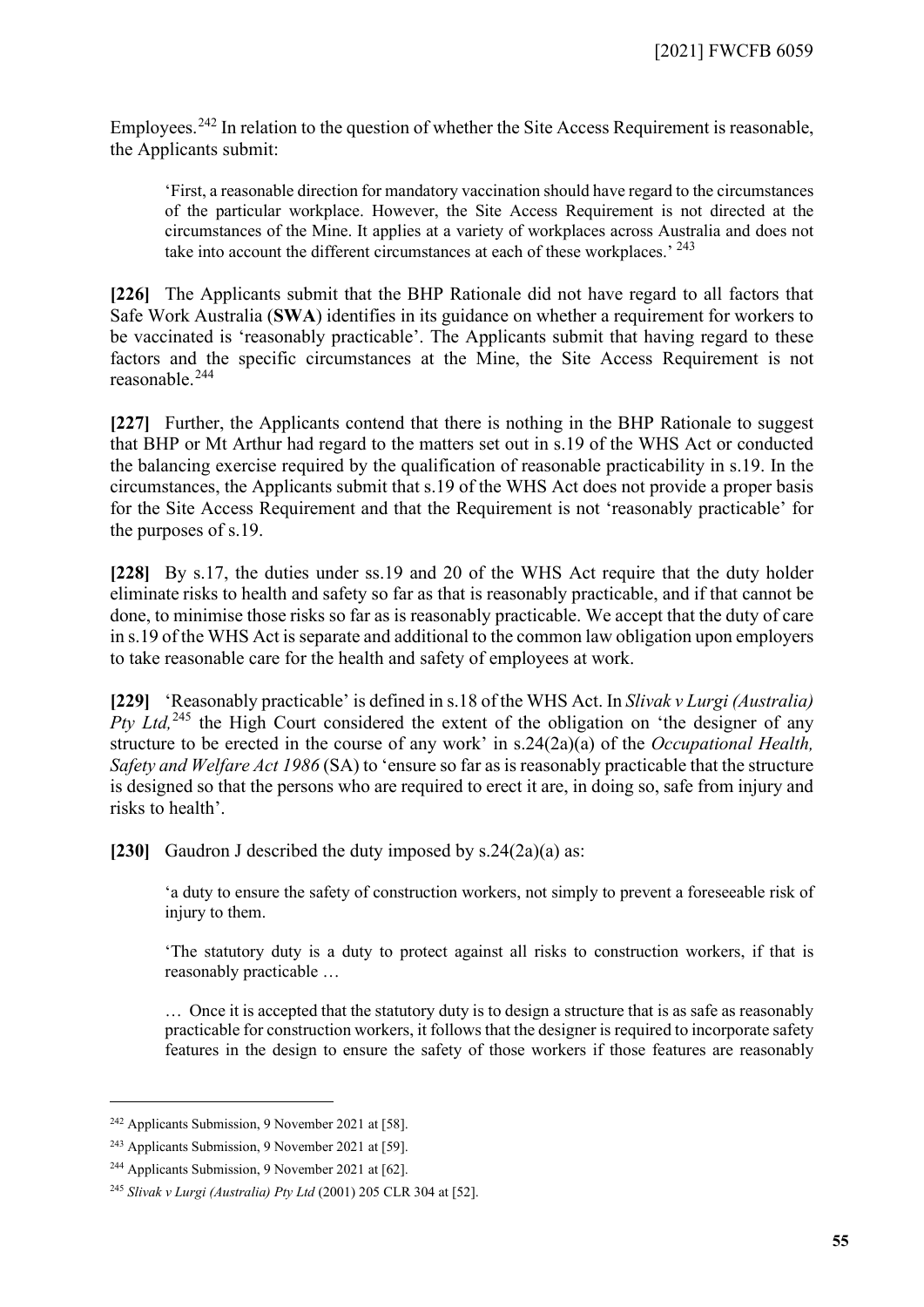practicable. That imposes a much higher standard than the exercise of reasonable care in designing a structure.

The words "reasonably practicable" have, somewhat surprisingly, been the subject of much judicial consideration. It is surprising because the words "reasonably practicable" are ordinary words bearing their ordinary meaning. And the question whether a measure is or is not reasonably practicable is one which requires no more than the making of a value judgment in the light of all the facts. Nevertheless, three general propositions are to be discerned from the decided cases:

- the phrase "reasonably practicable" means something narrower than "physically possible" or "feasible";
- what is "reasonably practicable" is to be judged on the basis of what was known at the relevant time;
- to determine what is "reasonably practicable" it is necessary to balance the likelihood of the risk occurring against the cost, time and trouble necessary to avert that risk.' (References omitted) [at 51-53]

**[231]** We agree that the element of reasonable practicability means that a duty holder does not have to take every possible step that could be taken in response to a work health and safety risk. The steps that have to be taken in order to discharge the duty in s.19 of the WHS Act are those steps that are reasonably practicable.<sup>[246](#page-55-0)</sup> That is a 'much higher standard than the exercise of reasonable care'.<sup>[247](#page-55-1)</sup>

**[232]** Mt Arthur has determined that 'it must implement the Site Access Requirement in the circumstances in order to comply with its duties under ss.19 and  $20^{\circ}$ .<sup>[248](#page-55-2)</sup>

**[233]** We do not need to decide whether or not the Respondent was *required* by the WHS Act to introduce the Site Access Requirement, as that does not answer whether the Requirement constitutes a lawful and reasonable direction. To be lawful and reasonable, a direction does not need to be founded on a statutory source of power. We acknowledge that some of the parties in this matter submitted that in addition to being a direction pursuant to an implied contractual term, an alternative source of power for the Site Access Requirement was s.19(3) of the WHS Act.<sup>[249](#page-55-3)</sup> However, that point was not strongly advanced before us and it is not necessary for us to decide it given the question we have been directed to answer.

**[234]** In the Application, the CFMMEU has affirmed its 'policy position of strongly supporting the vaccination of the highest possible number of Australians as the most practical measure to prevent serious illness and death from the Covid 19 virus'.[250](#page-55-4) On the evidence before us, we agree with this proposition.

**[235]** In the circumstances, we are not persuaded that the Site Access Requirement is not reasonable because it is said, in essence, that its introduction was not demanded by s.19 of the

<span id="page-55-0"></span><sup>246</sup> *R v Commercial Industrial Construction Group Ltd* (2006) 14 VR 321 at [30].

<span id="page-55-1"></span><sup>247</sup> *Slivak v Lurgi (Australia) Pty Ltd* (2001) 205 CLR 304 at [52].

<span id="page-55-2"></span><sup>248</sup> Respondent's submissions, 19 October 2021 at [68] to [73].

<span id="page-55-3"></span><sup>249</sup> Application, 19 October 2021, Question 2.1 at [17].

<span id="page-55-4"></span><sup>250</sup> Application, 19 October 2021, Question 2.1 at [17].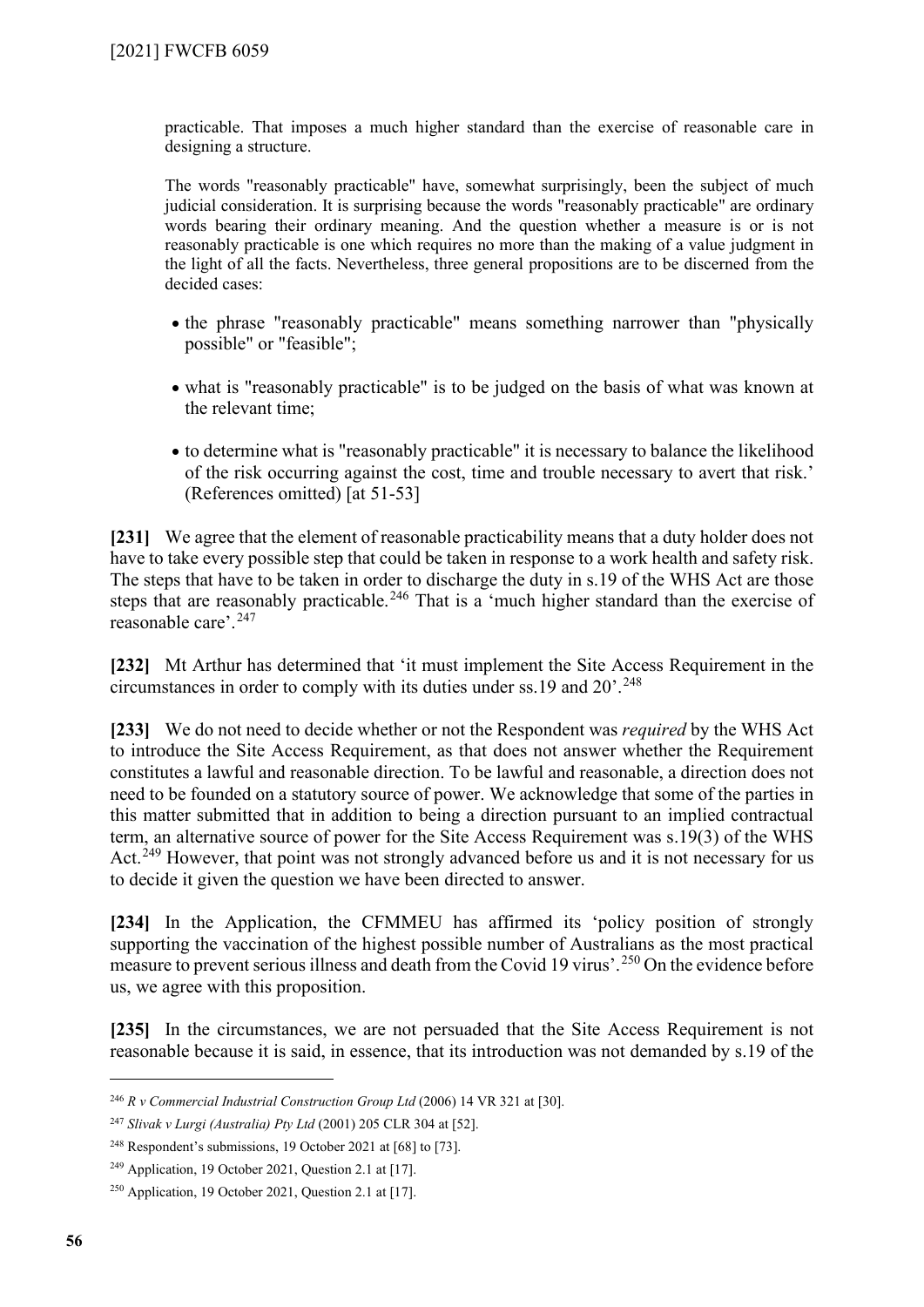WHS Act. Other factors relevant to the reasonableness of the Site Access Requirement are considered further below.

**[236]** Turning to the other submissions in relation to the reasonableness of the Site Access Requirement, the AMWU and CEPU submit that the assessment of whether a vaccination direction by a particular employer is reasonable must depend on the circumstances of, and risks associated with, the particular employment. They submit that the following matters will be relevant to the Full Bench's assessment of the vaccination mandate in issue in this case, and in any other case:

- The health objective(s) that are sought to be achieved by introducing the vaccination mandate, and the cogency of the concerns and the risks. This should include consideration of the nature of the employment, the proportion of employees in the workplace who are unvaccinated and the level of community transmission in the relevant area.[251](#page-56-0)
- Whether the health objectives of the employer can be achieved through alternative, less invasive, means. This could include, for example, physical distancing arrangements, changes to rostering practices, improving ventilation, implementation of good hygiene practices or altering the duties of employees. These are practical control measures that could reduce any risk of contracting or transmitting the COVID-19 virus to a reasonable level. If alternative measures are considered to be less efficacious than a vaccination mandate, the Full Bench should consider the extent of the marginal difference.<sup>[252](#page-56-1)</sup>
- The views of those with public health expertise. This should include consideration of whether there are any public health orders in place that require vaccination, as well as advice, guidance or evidence from peak medical bodies or regulators.<sup>[253](#page-56-2)</sup>
- The actions taken by comparable employers and the advice of relevant industry associations (for example NSW Mining).[254](#page-56-3)
- The process undertaken by the employer including: consideration of the information the employer is acting upon, the risk assessments carried out, the alternatives considered, the consultation process and the transparency of the decision-making process.[255](#page-56-4)
- The tailoring of the mandate including whether it permits consideration of individual cases or differentiates between different groups of employees (if this is warranted).<sup>[256](#page-56-5)</sup>
- The impact on individuals. The effect of the Site Access Requirement is that an employee who fails to become vaccinated faces disciplinary action up to and including the likely loss of employment. [257](#page-56-6)

**[237]** The Respondent submits that:

<span id="page-56-0"></span><sup>251</sup> Submissions of the AMWU and CEPU, 9 November 2021 at [18]-[21].

<span id="page-56-1"></span><sup>252</sup> Submissions of the AMWU and CEPU, 9 November 2021 at [22].

<span id="page-56-2"></span><sup>253</sup> Submissions of the AMWU and CEPU, 9 November 2021 at [24]-[25].

<span id="page-56-3"></span><sup>254</sup> Submissions of the AMWU and CEPU, 9 November 2021 at [26]-[28].

<span id="page-56-4"></span><sup>255</sup> Submissions of the AMWU and CEPU, 9 November 2021 at [29]-[30].

<span id="page-56-5"></span><sup>256</sup> Submissions of the AMWU and CEPU, 9 November 2021 at [31].

<span id="page-56-6"></span><sup>&</sup>lt;sup>257</sup> Submissions of the AMWU and CEPU, 9 November 2021 at [33].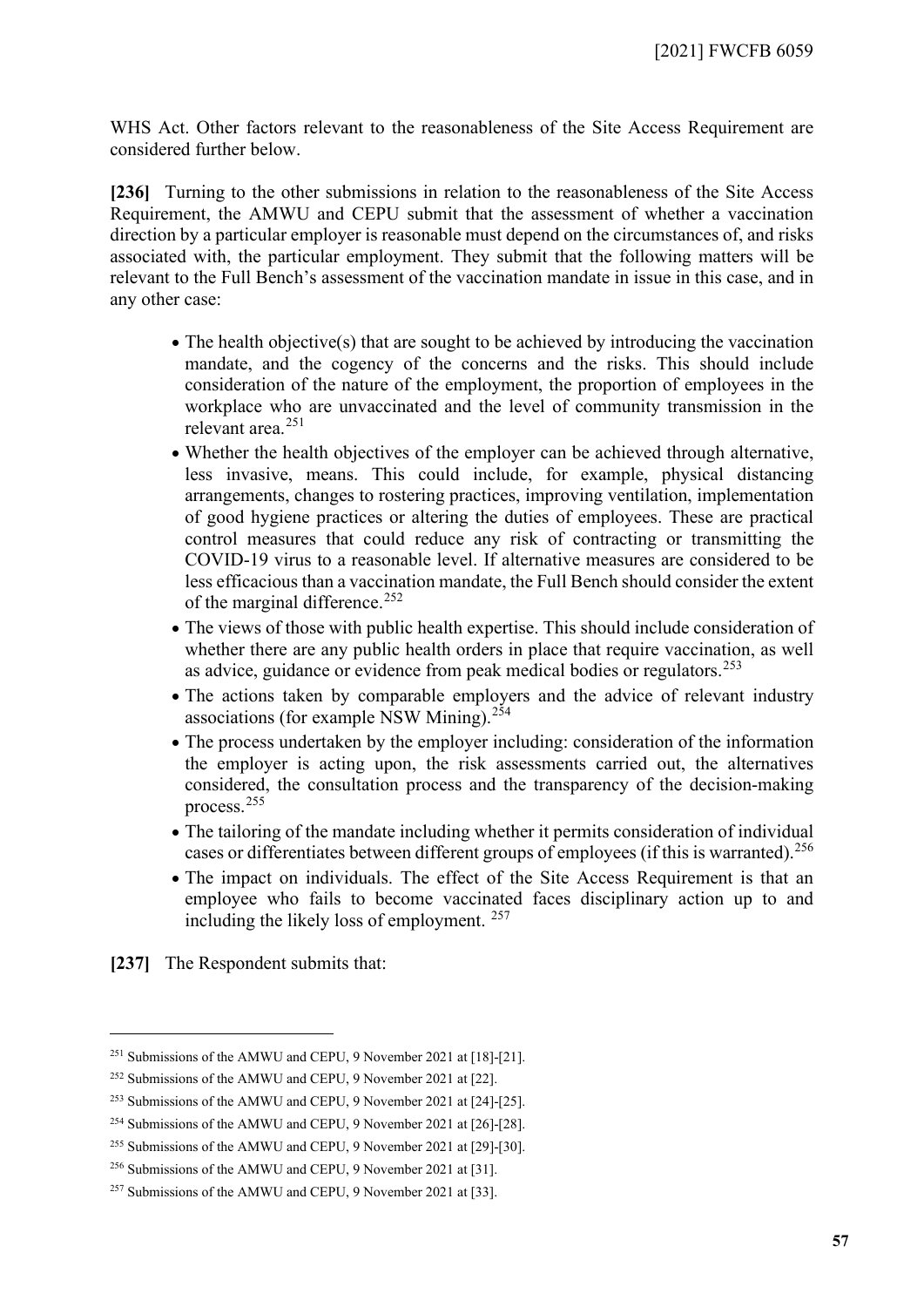- It has the statutory responsibilities of a mine operator under the Mine Safety Act, and of a PCBU under the WHS Act.<sup>[258](#page-57-0)</sup>
- It is a 'residential mining operation' in that its workforce primarily resides in surrounding communities. As a consequence, its workforce has regular daily contact with their families and other members of the surrounding communities, and the Respondent cannot prevent workers from contracting COVID-19 outside work and bringing it with them when they are next on site.<sup>[259](#page-57-1)</sup>
- BHP applies a single, group-wide approach to risk management. The Site Access Requirement was promulgated in accordance with the Respondent's safety management system, which informs the Respondent's decision-making process about all WHS matters.<sup>[260](#page-57-2)</sup>
- COVID-19 can cause serious illness and is potentially fatal, and the Delta variant is more infections and has more severe health effects than previous variants. All COVID-19 vaccines currently available in Australia are effective at preventing symptomatic infection, with vaccination the most effective and efficient control available to combat the risks posed by COVID-19, but even with higher community rates of vaccination, COVID-19 remains a significant workplace hazard.<sup>261</sup>

**[238]** ACCI submits that where an employer direction is issued for the purpose of eliminating or reducing the risk of harm from a particular hazard, in assessing the reasonableness of any such direction, an assessment must be made as to:

- whether or not the risk exists:
- the probability of the risk event occurring (but not the fact that the risk event has never occurred at the particular workplace); and
- the impact/consequences associated with the risk event occurring.  $262$

**[239]** Ai Group submits that employers have obligations under both statute and the common law to protect the health and safety of employees at work.<sup>[263](#page-57-5)</sup> They submit that the Site Access Requirement is reasonable because it is underpinned or justified by the obligation upon the Respondent under s.19 of the WHS Act and the common law obligation upon employers to take reasonable care for the health and safety of employees at work.

**[240]** Ai Group also submits that the Site Access Requirement is a proportionate response to the gravity and nature of the risk posed by the pandemic to the work health and safety of the Employees and others working on the employer's site, and is appropriate given the utility of vaccination as a measure for protecting persons from serious illness and death, as well as in limiting the transmission of the virus.

<span id="page-57-0"></span><sup>&</sup>lt;sup>258</sup> Respondent Submissions, 16 November 2021 at [15] and [69].

<span id="page-57-1"></span><sup>259</sup> Respondent Submissions, 16 November 2021 at [17].

<span id="page-57-2"></span><sup>260</sup> Respondent Submissions, 16 November 2021 at [21].

<span id="page-57-3"></span><sup>261</sup> Respondent Submissions, 16 November 2021 at [23].

<span id="page-57-4"></span><sup>262</sup> ACCI Submissions, 16 November 2021 at [10.13]-[10.14].

<span id="page-57-5"></span><sup>263</sup> Ai Group Reply Submissions, 16 November 2021 at [41].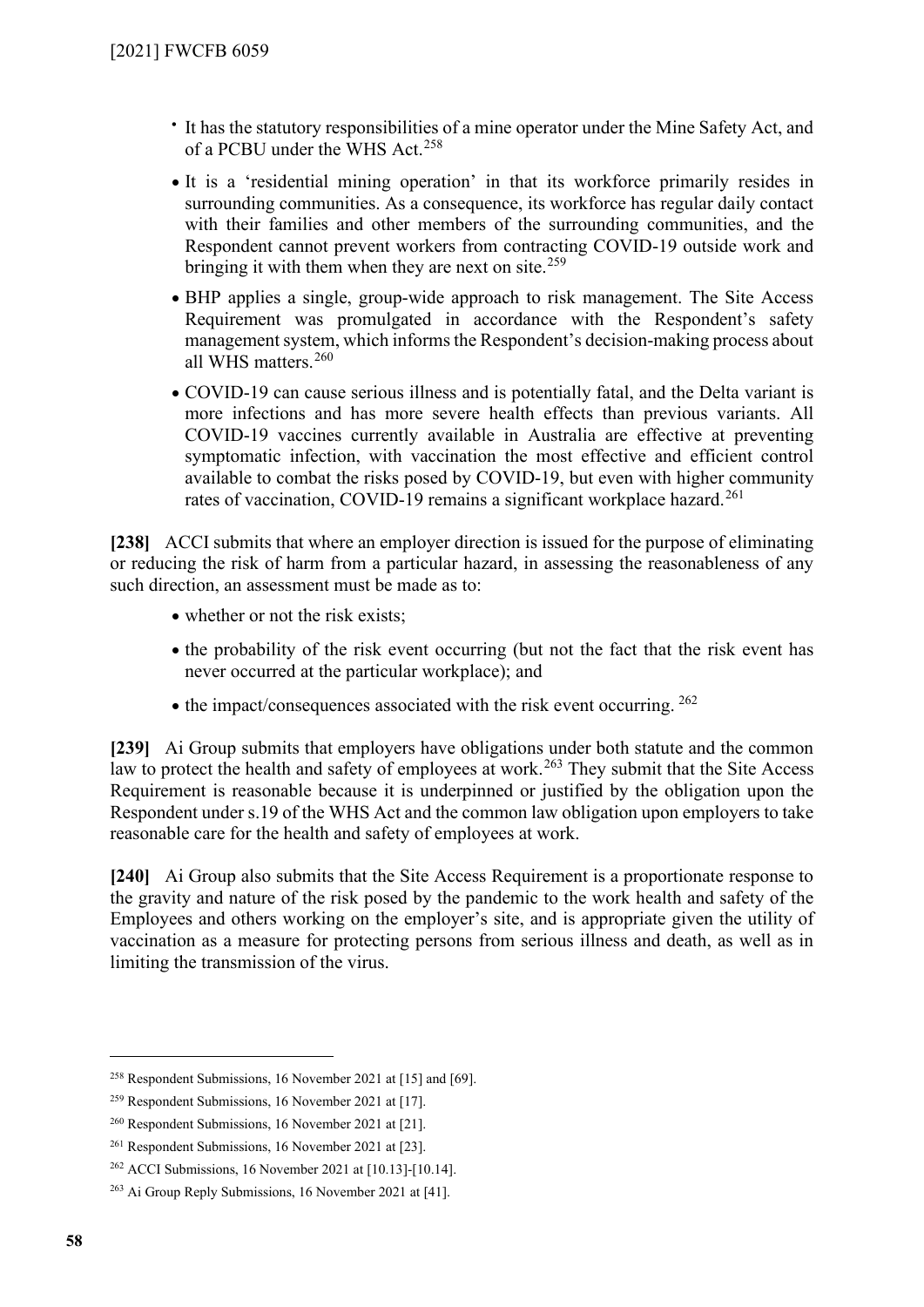**[241]** Ai Group further submits that the Applicants' contention that there is less need for such intervention now than when vaccination rates were lower does not negate the need to protect employees at work, through the imposition of a vaccination requirement.<sup>[264](#page-58-0)</sup>

**[242]** There are a range of factors relevant to the question of whether the Site Access Requirement was reasonable in the circumstances. In Chapter 3 of this Decision, we have set out the general factual propositions relating to the seriousness of COVID-19 and the effectiveness of the available vaccinations that we accept have been established on the evidence before us. We note that these propositions are also relevant to the reasonableness of the Site Access Requirement, particularly in relation to the protections offered by the COVID-19 vaccination.

**[243]** At the time the Site Access Requirement was introduced, the Hunter New England Local Health District, where the Mine is located, had the highest number of COVID-19 cases by local health district within NSW. In the 4 weeks up to 11 November 2021, the Hunter New England Local Health District had 1,528 locally acquired COVID-19 cases. This was more than any other local health district in NSW for that time period. NSW Government data on the number of cases as at 19 November records 0 cases in Muswellbrook. The surrounding LGAs record the following case numbers; 2 cases in Singleton, 41 cases in Cessnock, 15 cases in Maitland, 0 cases in Upper Hunter and 55 cases in Lake Macquarie.<sup>[265](#page-58-1)</sup>

**[244]** The Local Government Area (LGA) in which the Mine is located is Muswellbrook. At the time that the Site Access Requirement was introduced, NSW Government data recorded the LGA as having a first vaccination rate of 81.3% and a fully vaccinated rate of 47.7%. As at 14 November, the figures had increased to >95% and 91.7% respectively. Similar improvements are recorded in the vaccination figures in nearby LGAs.<sup>[266](#page-58-2)</sup>

**[245]** The Respondent submits that the risks associated with the removal of movement restrictions and reopening were a relevant factor in the assessment of the need for the Site Access Requirement and the timing of its implementation at the Mine. We have earlier accepted that the rates of infection of COVID-19, in the Hunter Region and throughout Australia, will increase over time.<sup>[267](#page-58-3)</sup> It is inevitable that everyone who works on the Mine will come into contact with someone – probably many people – who are infected with COVID-19. We also noted that Witness R5 expressed his opinion that 'with reopening the virus will spread through Australia, and [although] the timing in the given locations [is] not exact, in time it will spread to all locations, and be present in all work places.<sup>[268](#page-58-4)</sup> When COVID-19 does so spread, those who remain unvaccinated are at greatest risk of acquiring COVID-19, becoming seriously ill or dying from acquiring COVID-19, and infecting other people with whom they come into contact. We also note that these considerations formed part of the risk analysis provided to BHP Executive leaders during the assessment phase.  $269$  We note here that the likely spread of

<span id="page-58-0"></span><sup>264</sup> Ai Group Reply Submissions, 16 November 2021 at [76].

<span id="page-58-1"></span><sup>&</sup>lt;sup>265</sup> Supplementary Statement of Peter Colley at [7].

<span id="page-58-2"></span><sup>266</sup> Supplementary Statement of Peter Colley at [6].

<span id="page-58-3"></span><sup>267</sup> Exhibit R12 at [58]-[69]; Exhibit R10 at [11], [18], [24], [30]; Transcript, 24 November 2021 at PN1367-1389 & PN1415- 1418.

<span id="page-58-4"></span><sup>268</sup>Exhibit R12 at [58]-[69]; Exhibit R10 at [11], [18], [24], [30]; Transcript, 24 November 2021 at PN1367-1389 & PN1415- 1418.

<span id="page-58-5"></span><sup>269</sup> Exhibit R2 at TD-28; PN1851.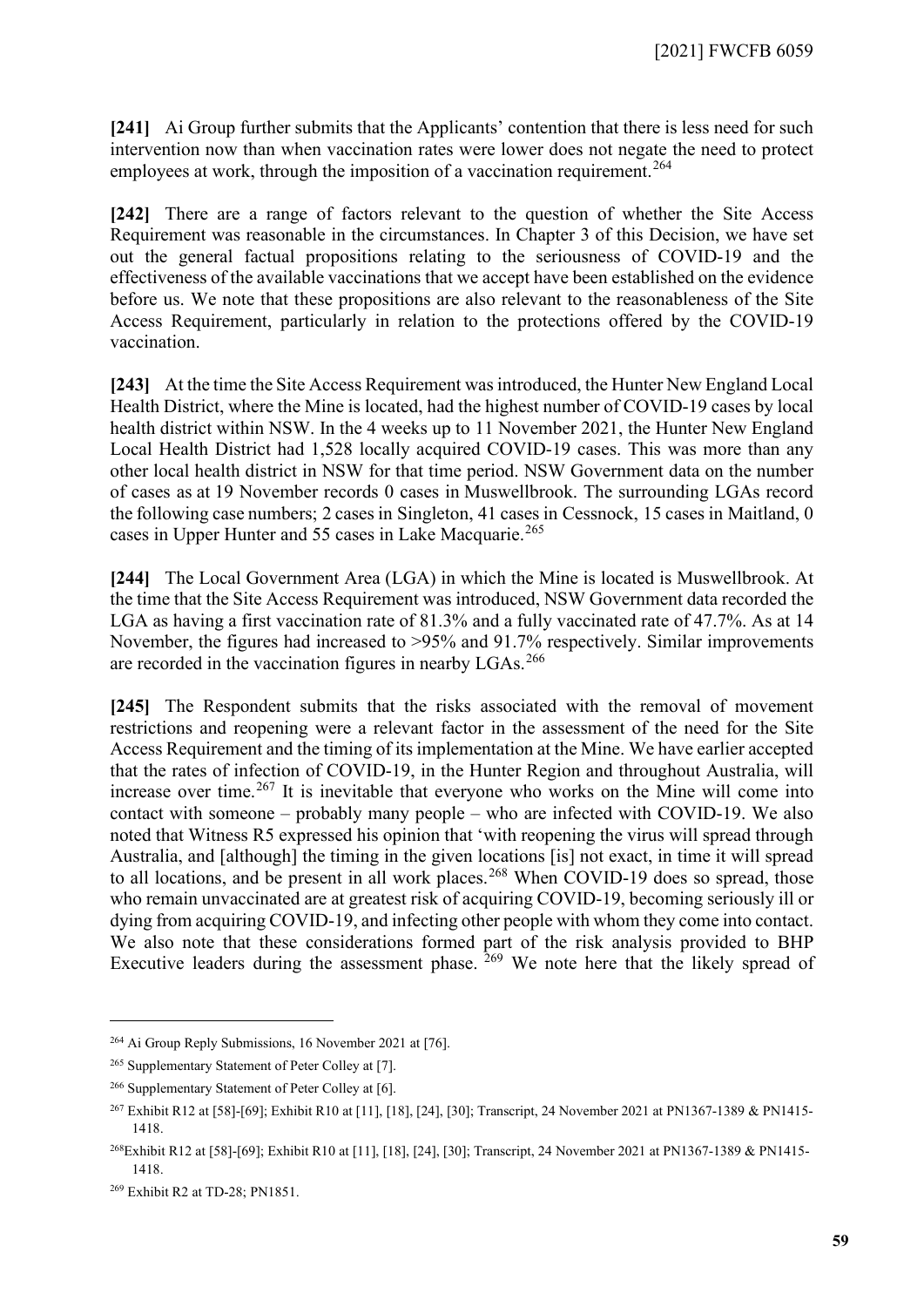COVID-19 with the easing of travel restrictions and the associated uncertainty at the Mine is also a relevant factor in the consideration of the reasonableness of the Site Access Requirement.

**[246]** The control measures currently in place are also relevant to the question of reasonableness. The Respondent has a Trigger Action Response Plan (TARP) in place at the Mine which includes the following COVID-19 controls:

- physical distancing protocols
- hygiene protocols, including hand hygiene, cough etiquette, cleaning and disinfection and working in split teams
- personal protective equipment
- screening questionnaire for workplace entry including return to work criteria
- occupancy limits
- the requirement to return a negative rapid antigen test as a condition of entry to the Mine.

**[247]** The TARP has been revised on 4 occasions throughout the COVID-19 pandemic. This allows for the imposition and relaxation of a range of measures depending on particular trigger points. The efficacy of the range of factors and the current circumstances are relevant to the question of reasonableness. We note here that BHP is to be commended for the proactive steps taken to encourage voluntary vaccination including the on-site vaccination clinic and the hotline staffed by medical professionals to answer employee queries.

**[248]** We are conscious that the Applicants and the Union Interveners have raised a range of other matters that were said to tell against the reasonableness of the direction. We have taken into account all of the submissions and the relevant circumstances in reaching our decision. However, in view of our conclusion below that taking the Respondent's case at its highest, the Site Access Requirement was not a reasonable direction, it is not necessary for us to address each of these matters here.

# *5.6 A reasonable direction: Conclusion*

**[249]** We have had regard to all of the matters before us, including the evidence and the uncontentious matters referred to at paragraphs [\[29\],](#page-6-0) [\[68\],](#page-17-0) [\[77\],](#page-19-4) [\[98\]](#page-24-0) and [\[207\].](#page-49-10) While the ultimate decision as to whether to introduce the Site Access Requirement was a decision for the Respondent, consultation is an important component in that decision-making process. It seems to us that the most telling factor against a finding that the Site Access Requirement was reasonable is the failure by the Respondent to reasonably consult with the Employees.

**[250]** As observed at [\[108\]](#page-27-7) above, adequate consultation does not require that those consulted agree to the direction,<sup>[270](#page-59-0)</sup> or give them a power of veto,<sup>[271](#page-59-1)</sup> but in the context of this matter it

<span id="page-59-0"></span><sup>270</sup> *Construction, Forestry, Mining and Energy Union v BHP Coal Pty Ltd* [2016] FCA 1009 at [60].

<span id="page-59-1"></span><sup>271</sup> *Communications, Electrical, Electronic, Energy, Information, Postal, Plumbing and Allied Services Union of Australia v QR Limited* [2010] FCA 591 at [44].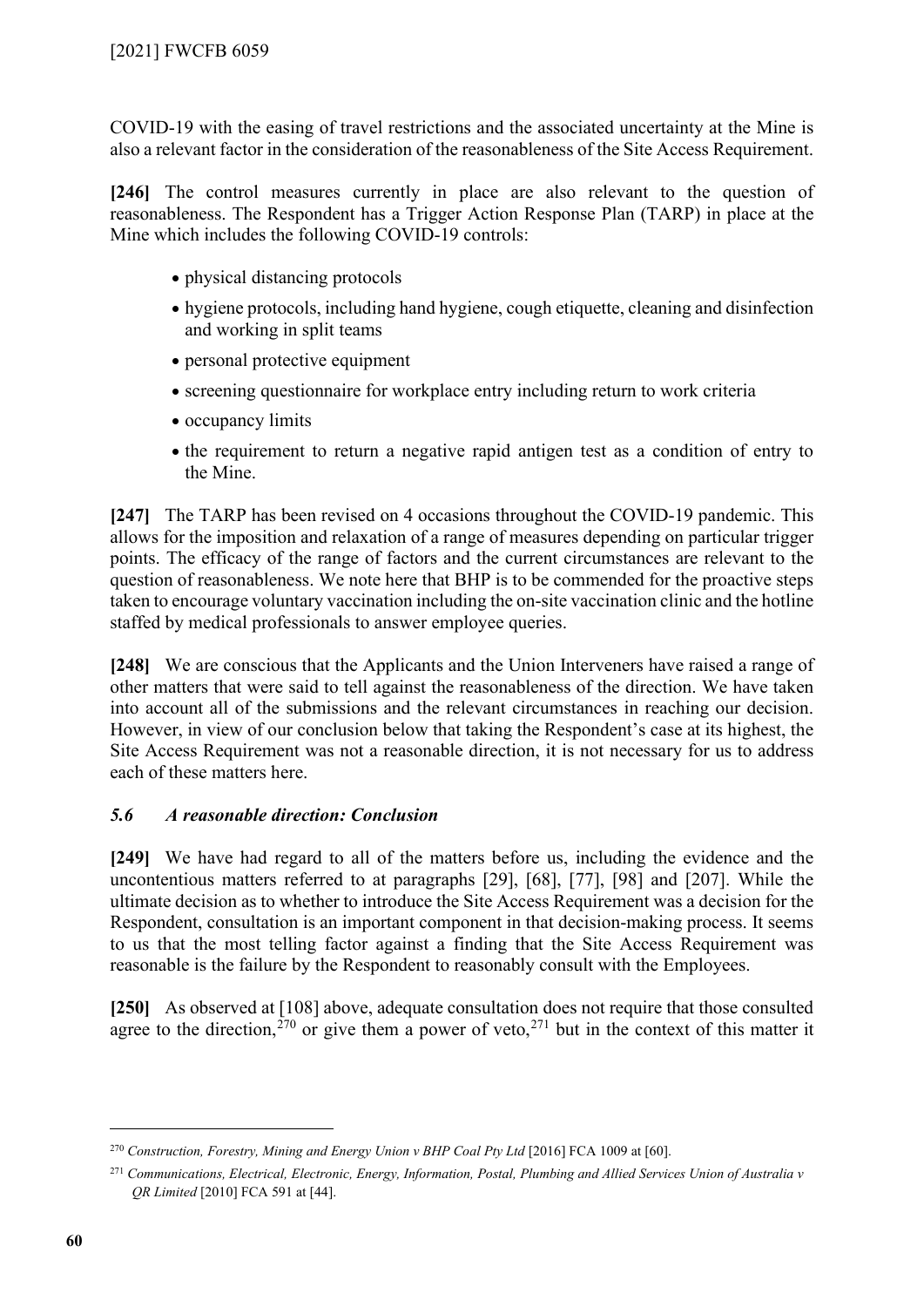should have provided the Employees with a reasonable opportunity to persuade the decision-maker in relation to the decision to introduce the Site Access Requirement.<sup>[272](#page-60-2)</sup>

**[251]** In all the circumstances we find that, on balance, the Site Access Requirement was not a reasonable direction. The determinative consideration has been that we are not satisfied that there was consultation in accordance with ss.47 and 48 of the WHS Act.

**[252]** We note that there are a range of considerations which otherwise weighed in favour of a finding that the Site Access Requirement was reasonable, including that:

- 1. It is directed at ensuring the health and safety of workers of the Mine.
- 2. It has a logical and understandable basis.
- 3. It is a reasonably proportionate response to the risk created by COVID-19.
- 4. It was developed having regard to the circumstances at the Mine, including the fact that Mine workers cannot work from home and come into contact with other workers whilst at work.
- 5. The timing for its commencement was determined by reference to circumstances pertaining to NSW and the local area at the relevant time.
- 6. It was only implemented after Mt Arthur spent a considerable amount of time encouraging vaccination and setting up a vaccination hub for workers at the Mine.

**[253]** Had the Respondent consulted the Employees in accordance with its consultation obligations − such that we could have been satisfied that the decision to introduce the Site Access Requirement was the outcome of a meaningful consultation process – the above considerations would have provided a strong case in favour of a conclusion that the Site Access Requirement was a reasonable direction.

# **6 Determination of the Dispute**

<span id="page-60-0"></span>**[254]** As we have mentioned, it is common ground that the question for determination is as follows:

'Whether the direction as set out in attachments 1 and 2 to the application filed by the CFMMEU in proceedings C2021/7023 is a lawful and reasonable direction in respect to employees at the Mt Arthur mine who are covered by the Mt Arthur Coal Enterprise Agreement 2019.'

**[255]** For the reasons given, the answer to the posited question is 'no'.

# **7 Concluding Remarks**

<span id="page-60-1"></span>**[256]** We wish to emphasise the following particular features of the matter before us:

<span id="page-60-2"></span><sup>272</sup> *Consultation clause in modern awards* [2013] FWCFB 10165, [35].The Work Health and Safety Bill 2011 (Cth) Explanatory Memorandum explains that clause 48(1) establishes the requirements for meaningful consultation. It requires PCBUs to: share relevant information about work health or safety matters (listed in clause 49) with their workers; give workers a reasonable opportunity to express their views; and contribute to the decision processes relating to those matters. It also requires PCBUs to take workers' views into account and advise workers of relevant outcomes in a timely manner.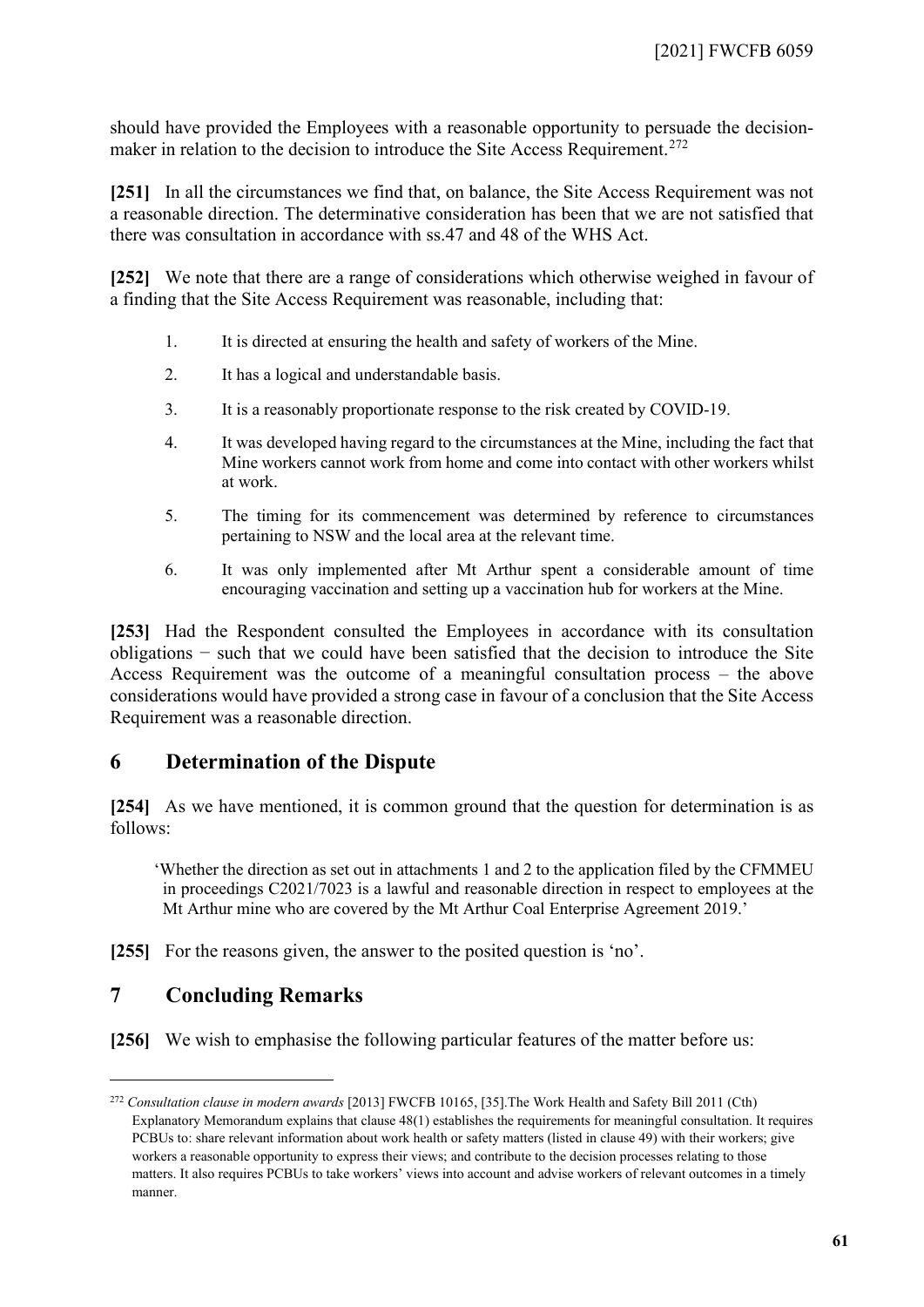- 1. The Employees and the Respondent are covered by an enterprise agreement approved by the Commission (the Agreement).
- 2. The Application is made under s.739 of the FW Act seeking that the Commission deal with a dispute under the dispute resolution procedure in the Agreement.
- 3. The dispute resolution procedure in the Agreement is not limited to disputes about matters arising under the Agreement and extends to 'any dispute […] arising in the course of employment'.
- 4. The decision to implement the Site Access Requirement was made in a dynamic environment which has evolved even since the hearing of this matter, with the World Health Organisation designating variant B.1.1.529 (the Omicron variant of COVID-19) as a variant of concern.

**[257]** As to the last point we acknowledge that employers face a difficult task in managing the risks for their workers in such a dynamic environment.

**[258]** Absent a public health order or an express term in a contract of employment or industrial instrument, the basis for an employee to be vaccinated as a condition of entry to work premises must derive from the implied contractual term that employees obey the lawful and reasonable directions of their employer.

**[259]** The reasonableness of a direction is a question of fact having regard to *all* the circumstances, which may include whether or not the employer has complied with any relevant consultation obligations; the nature of the particular employment; the established usages affecting the employment; the common practices that exist; and the general provisions of any instrument governing the relationship.<sup>[273](#page-61-0)</sup>

**[260]** We note that, absent a consideration of all the relevant circumstances it is not appropriate to make general statements about whether a direction of a particular character is a lawful and reasonable direction. That said; we think there is some utility in making some broad observations.

**[261]** If the object and purpose of such a direction is to protect the health and safety at work of employees and other persons frequenting the premises then such a direction is likely to be lawful. This is so because it falls within the scope of the employment and there is nothing illegal or unlawful about becoming vaccinated. But such a direction must also be reasonable.

**[262]** As Flick J observed in *NSW Trains v Australian Rail, Tram and Bus Industry Union[274](#page-61-1)* the determination of whether an employer direction is lawful and reasonable can only be made by reference to the subject matter and context; it cannot be made *'in vacuo*'.[275](#page-61-2) The assessment of reasonableness and proportionality is essentially one of fact and balance and needs to be

<span id="page-61-0"></span><sup>273</sup> *R v Darling Island Stevedoring and Lighterage Co Ltd; Ex parte Halliday & Sullivan* (1938) 60 CLR 601 at 622 (Dixon J).

<span id="page-61-1"></span><sup>274</sup> [2021] FCA 883.

<span id="page-61-2"></span><sup>275</sup> Ibid at [218].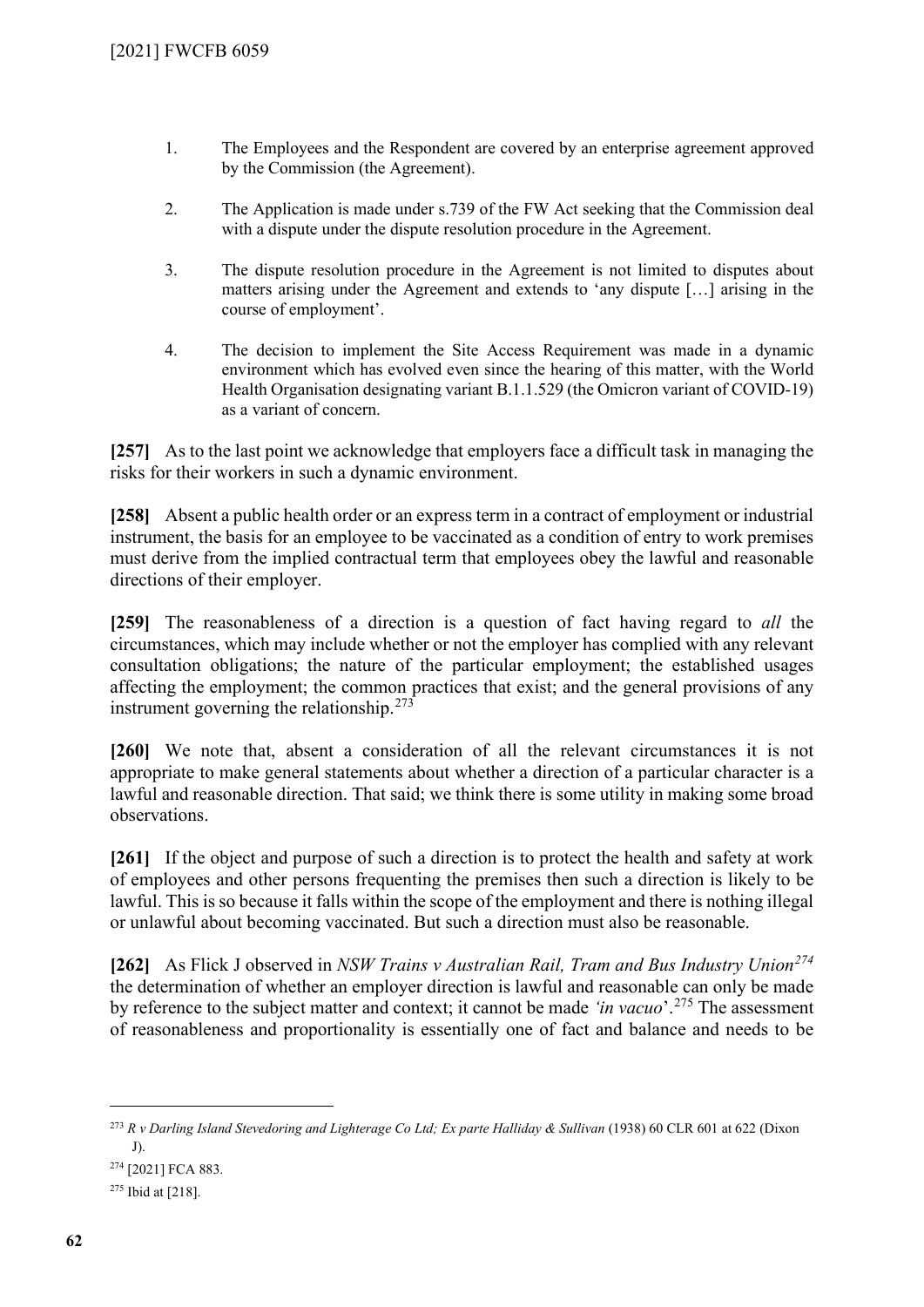assessed on a case-by-case basis.<sup>[276](#page-62-0)</sup> The assessment will include, but not be determined by, whether there is a logical and understandable basis for the direction.<sup>[277](#page-62-1)</sup>

**[263]** A direction lacking an evident or intelligible justification is not a reasonable direction but that is not the only basis upon which unreasonableness can be established. It is an objective assessment of the reasonableness of the direction, having regard to all of the circumstances.

**[264]** In any particular context there may be a range of directions open to an employer within the bounds of reasonableness. Further, to establish that a direction is reasonable it is *not* necessary to show that the direction in contention is the preferable or most appropriate course of action or in accordance with 'best practice' or in the best interest of the parties.

### *Mt Arthur: The Way Forward*

**[265]** Mt Arthur's failure to comply with its consultation obligations under the WHS Act is the major consideration which led us to conclude that the Site Access Requirement was not a lawful and reasonable direction. The consultation deficiencies we have identified can be addressed by Mt Arthur consulting the Employees in relation to the question of whether or not the Site Access Requirement should be imposed at the Mine. Any subsequent dispute will need to be determined having regard to the particular circumstances at the time.

**[266]** The current New South Wales roadmap proposes the relaxation of various COVID-19 related restrictions on the earlier of 15 December 2021 or when New South Wales reaches 95% double vaccination. Provided Mt Arthur commences its consultation with the Employees [about whether or not the Site Access Requirement should be imposed at the Mine] in a timely fashion, we expect that Mt Arthur would be in a position to make a decision about whether to impose the Site Access Requirement at the Mine prior to 15 December 2021. The consultation with the Employees is directed at whether a site access requirement should be adopted and if so the terms of such a requirement. That is particularly so in circumstances where Mt Arthur has already engaged in extensive consultation with the Employees in relation to the implementation of the Site Access Requirement.

**[267]** In this context we note that during the course of oral argument counsel for the Applicants responded to the Respondent's contention that the relaxation of movement restrictions will mean that the virus will become endemic and the level of risk for unvaccinated persons will increase as follows:

'The more reasonable position in relation to this matter, if opening up is a factor, is for the Commission to at least stay the site access requirement until the new year to see whether the dire forecast of BHP, the respondent or Witness R5 are in any way borne out?'[278](#page-62-2)

**[268]** For completeness we note that the proposition advanced lacks merit. As we mention at [\[62\]](#page-15-2) above, the rates of COVID infection are likely to increase over time, as movement restrictions cease, with a consequent increase in risk, particularly for the unvaccinated. The WHS Act framework is concerned with the assessment and reduction of *risk*. The approach proposed by counsel for the Applicants is to wait and see if infection rates actually increase

<span id="page-62-0"></span><sup>276</sup> *McManus v Scott-Charlson* (1996) 70 FCR 16 at 30 (Finn J).

<span id="page-62-1"></span><sup>&</sup>lt;sup>277</sup> Commonwealth Bank of Australia v Human Rights and Equal Opportunity Commission (1997) 80 FCR 78 at 112.

<span id="page-62-2"></span><sup>278</sup> Transcript, 25 November 2021 at PN1669.